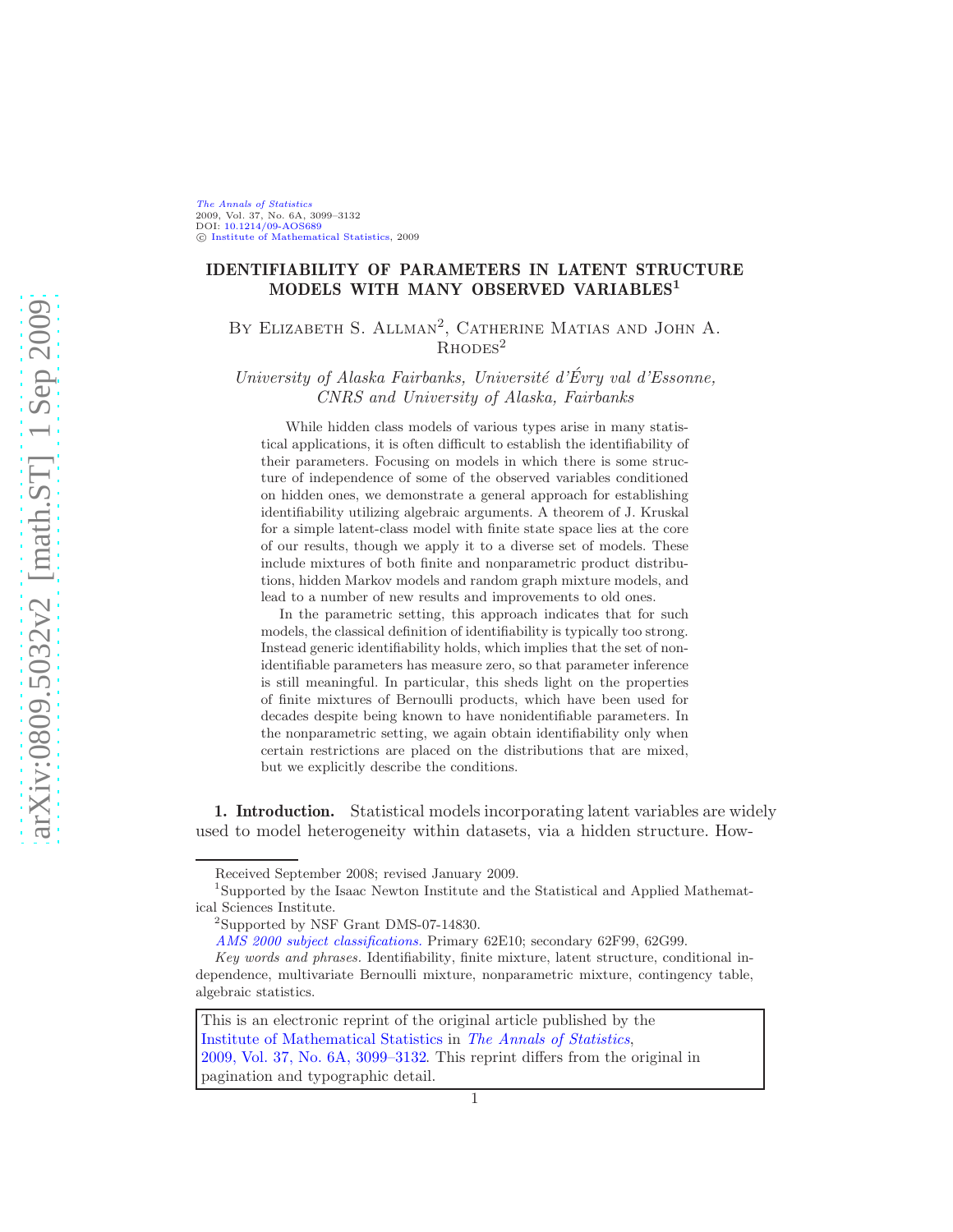ever, the fundamental theoretical question of the identifiability of parameters of such models can be difficult to address. For specific models it is even known that certain parameter values lead to nonidentifiability, while empirically, the model appears to be well behaved for most values. Thus parameter inference procedures may still be performed, even though theoretical justification of their consistency is still lacking. In some cases (e.g., hidden Markov models [\[39\]](#page-34-0)), it has been formally established that generic choices of parameters are identifiable, which means that only a subset of parameters of measure zero may not be identifiable.

In this work, we consider a number of such variable models, all of which exhibit a conditional independence structure, in which (some of) the observed variables are independent when conditioned on the unobserved ones. In particular, we investigate:

- 1. finite mixtures of products of finite measures, where the mixing parameters are unknown (including finite mixtures of multivariate Bernoulli distributions), also called *latent-class models* in the literature;
- 2. finite mixtures of products of nonparametric measures, again with unknown mixing parameters;
- 3. discrete hidden Markov models;
- 4. a random graph mixture model, in which the probability of the presence of an edge is determined by the hidden states of the vertices it joins.

We show how a fundamental algebraic result of Kruskal [\[29](#page-34-1), [30](#page-34-2)] on 3-way tables can be used to derive identifiability results for all of these models. While Kruskal's work is focused on only 3 variates, each with finite state spaces, we use it to obtain new identifiability results for mixtures with more variates (point 1, above), whether discrete or continuous (point 2). For hidden Markov models (point 3), with their more elaborate dependency structure, Kruskal's work allows us to easily recover some known results on identifiability that were originally approached with other tools, and to strengthen them in certain aspects. For the random graph mixture model (point 4), in which the presence/absence of each edge is independent conditioned on the states of all vertices, we obtain new identifiability results via this method, again by focusing on the model's essential conditional independence structure.

While we establish the validity of many identifiability statements not previously known, the major contribution of this paper lies as much in the method of analysis it introduces. By relating a diverse collection of models to Kruskal's work, we indicate the applicability of this method of establishing identifiability to a variety of models with appropriate conditional independence structure. Although our example of applying Kruskal's work to a complicated model such as the random graph requires substantial additional algebraic arguments tied to the details of the model, it illustrates well that the essential insight can be a valuable one.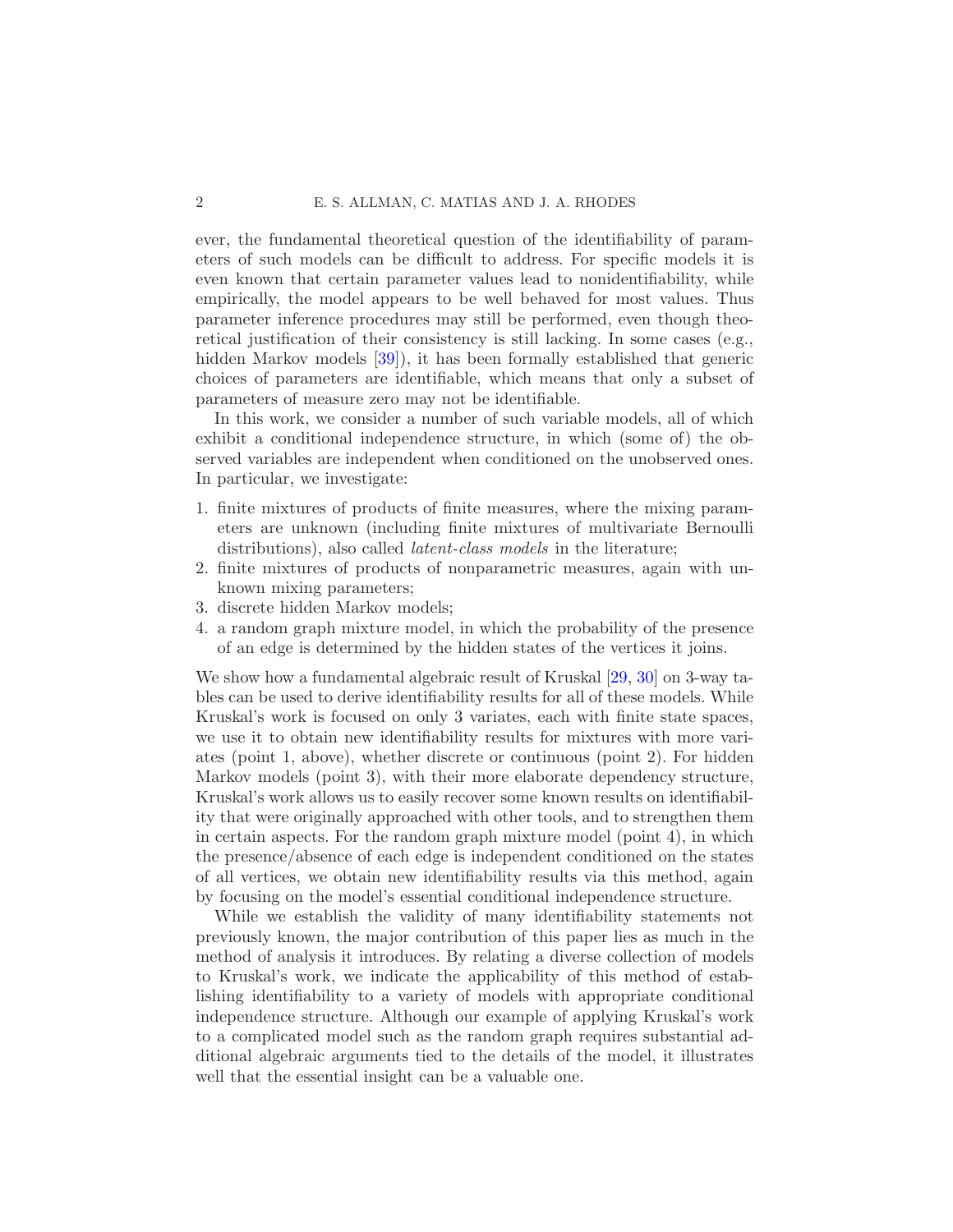Finally, we note that in establishing identifiability of the parameters of a model, this method clearly indicates one must allow for the possibility of certain "exceptional" choices of parameter values which are not identifiable. However, as these exceptional values can be characterized through algebraic conditions, one may deduce that they are of measure zero within the parameter space (in the finite-dimensional case). Since "generic" parameters are identifiable, one is unlikely to face identifiability problems in performing inference. Thus generic identifiability of the parameters of a model is generally sufficient for data analysis purposes. Although the notion of identifiability of parameters off a set of measure zero is not a new one, neither the usefulness of this notion nor its algebraic origins seem to have been widely recognized.

2. Background. Latent structure models form a very large class of models including, for instance, finite univariate or multivariate mixtures [\[34](#page-34-3)], hidden Markov models [\[5](#page-32-0), [16](#page-33-0)] and nonparametric mixtures [\[33\]](#page-34-4).

General formulations of the identification problem were made by several authors, and pioneering works may be found in [\[27,](#page-34-5) [28](#page-34-6)]. The study of identifiability proceeds from a hypothetical exact knowledge of the distribution of observed variables and asks whether one may, in principle, recover the parameters. Thus identification problems are not problems of statistical inference in a strict sense. However, since nonidentifiable parameters cannot be consistently estimated, identifiability is a prerequisite of statistical parameter inference.

In the following, we are interested in models defined by a family  $\mathcal{M}(\Theta)$  =  $\{\mathbb{P}_{\theta}, \theta \in \Theta\}$  of probability distributions on some space  $\Omega$ , with parameter space  $\Theta$  (not necessarily finite dimensional). The classical definition of identifiability, which we will refer to as *strict identifiability*, requires that for any two different values  $\theta \neq \theta'$  in  $\Theta$ , the corresponding probability distributions  $\mathbb{P}_{\theta}$  and  $\mathbb{P}_{\theta'}$  are different. This is equivalent to injectivity of the model's parameterization map  $\Psi$ , which takes values in  $\mathcal{M}_1(\Omega)$ , the set of probability measures on  $\Omega$ , and is defined by  $\Psi(\theta) = \mathbb{P}_{\theta}$ .

In many cases, the above map will not be strictly injective. For instance, it is well known that in models with discrete hidden variables (such as finite mixtures or discrete hidden Markov models), the latent classes can be freely relabeled without changing the distribution of the observations, a phenomenon known as "label swapping." In this sense, the above map is always at least  $r!$ -to-one, where  $r$  is the number of classes in the model. However, this does not prevent the statistician from inferring the parameters of these models. Indeed, parameter identifiability up to a permutation on the class labels (which we henceforth consider as a type of strict identifiability), is largely enough for practical use, at least in a maximum likelihood setting. Note that the label swapping issue may cause major problems in a Bayesian framework (see, for instance, [\[34](#page-34-3)], Section 4.9).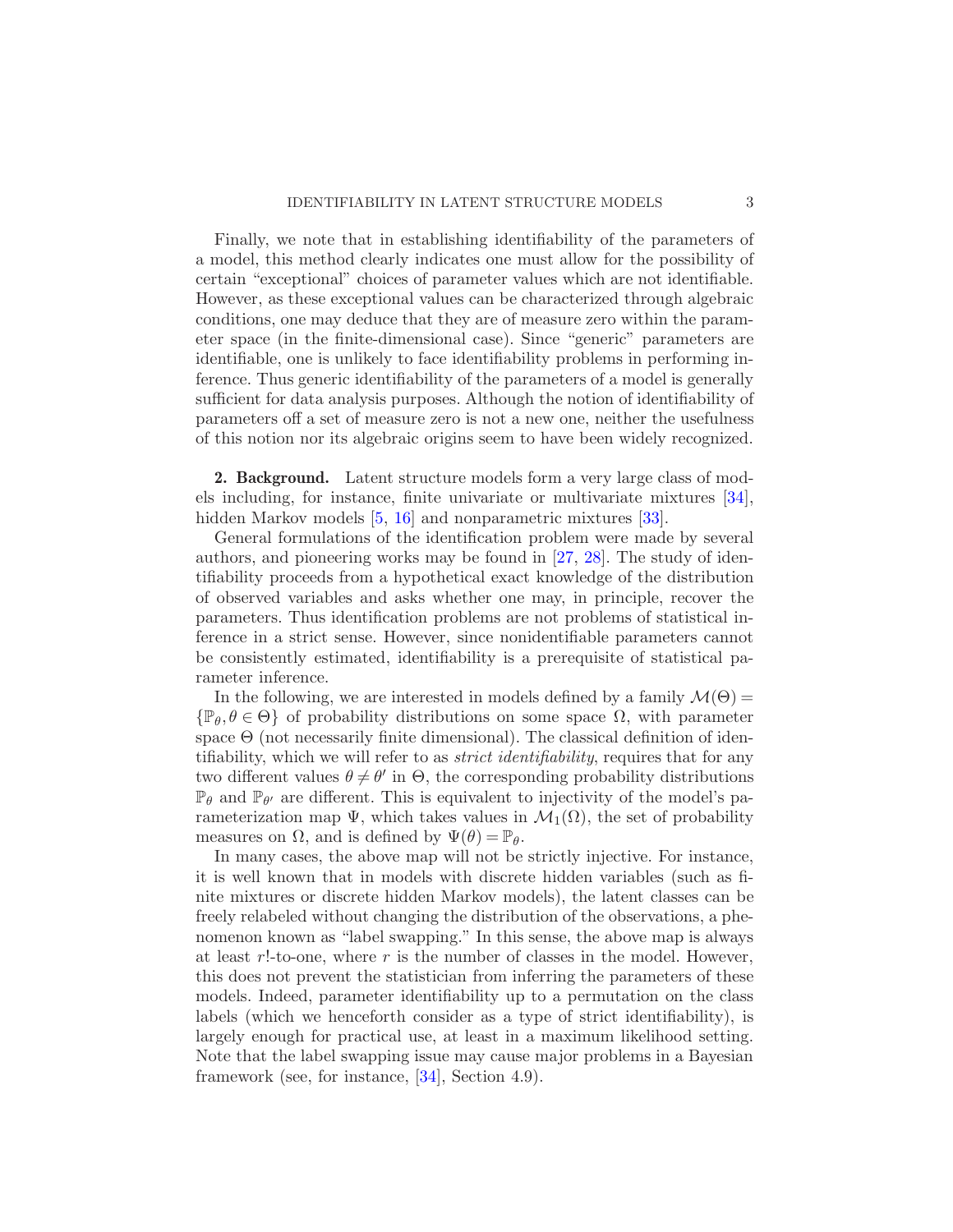### 4 E. S. ALLMAN, C. MATIAS AND J. A. RHODES

A related concept of local identifiability only requires the parameter to be unique in small neighborhoods in the parameter space. For parametric models (i.e., when the parameter space is finite dimensional), with some regularity conditions, there is an equivalence between local identifiability of the parameters and nonsingularity of the information matrix [\[40\]](#page-34-7). When an iterative procedure is used to approximate an estimator of the parameter, different initializations can help to detect multiple solutions of the estimation problem. This often corresponds to the existence of multiple parameter values giving rise to the same distribution. However, the validity of such procedures relies on knowing that the parameterization map is, at most, finite-to-one, and a precise characterization of the value of  $k$  such that it is a k-to-one map would be most useful.

Thus knowledge that the parameterization map is finite-to-one might be too weak a result from a statistical perspective on identifiability. Moreover, we argue in the following that infinite-to-one maps might not be problematic, as long as they are *generic*  $k$ -to-one maps for known finite  $k$ .

While all our results are proved relying on the same underlying tool, they must be expressed differently in the parametric framework (including the finite case) and in the nonparametric one.

The parametric framework. While the focus on one-to-one or k-to-one parameterization maps is well suited for most of the classical models encountered in the literature, it is inadequate in some important cases. For instance, it is well known that finite mixtures of Bernoulli products are not identifiable [\[23](#page-33-1)], even up to a relabeling of latent classes. However, these distributions are widely used to model data when many binary variables are observed from individuals belonging to different unknown populations, and parameter estimation procedures are performed in this context. For instance, these models may be used in numerical identification of bacteria (see [\[23](#page-33-1)] and the references therein). Statisticians are aware of this apparent contradiction; the title of the article  $[6]$ , practical identifiability of finite mixtures of multivariate Bernoulli distributions, indicates the need to reconcile nonidentifiability and validity of inference procedures, and clearly indicates that the strict notion of identifiability is not useful in this specific context. We establish that parameters of finite mixtures of multivariate Bernoulli distributions (with a fixed number of components) are in fact generically identifiable (see Section [5\)](#page-11-0).

Here, "generic" is used in the sense of algebraic geometry, as will be defined in the subsection on algebraic terminology below. Most importantly, it implies that the set of points for which identifiability does not hold has measure zero. In this sense, any observed data set has probability one of being drawn from a distribution with identifiable parameters.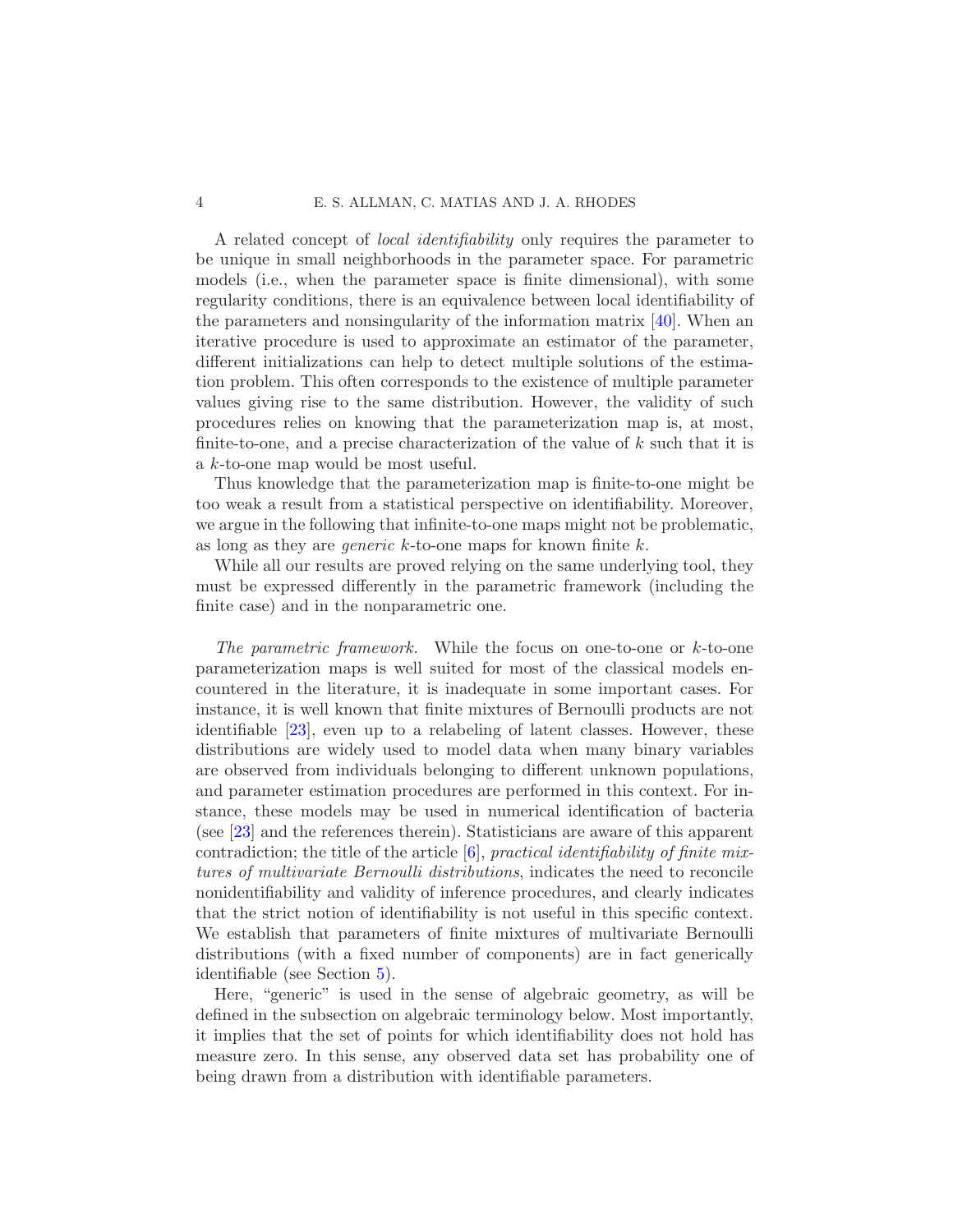Understanding when generic identifiability holds, even in the case of finite measures, can be mathematically difficult. There are well-known examples of latent-class models in which the parameterization map is in fact infinite-toone, for reasons that are not immediately obvious. For instance, Goodman [\[22\]](#page-33-3) describes a 3-class model with four manifest binary variables and thus a parameter space of dimension  $3(4) + 2 = 14$ . Though the distributions resulting from this model lie in a space of dimension  $2^4 - 1 = 15$ , the image of the parameterization map has dimension only 13. From a statistical point of view, this results in nonidentifiability.

An important observation that underlies our investigations is that many finite space models (e.g., latent-class models, hidden Markov models) involve parameterization maps which are polynomial in the scalar parameters. Thus statistical models have recently been studied by algebraic geometers [\[19](#page-33-4), [37\]](#page-34-8). Even in the more general case of distributions belonging to an exponential family, which lead to analytic but nonpolynomial maps, it is possible to use perspectives from algebraic geometry (see, for instance, [\[2](#page-32-1), [3](#page-32-2), [13](#page-33-5)]). Algebraic geometers use terminology rather different from the statistical language, for instance, they describe the image of the parameterization map of a simple latent-class model as a higher secant variety of a Segre variety. When the dimension of this variety is less than expected, as in the example of Goodman above, the variety is termed defective, and one may conclude the parameterization map is generically infinite-to-one. Recent works such as [\[1](#page-32-3), [7,](#page-33-6) [8](#page-33-7)] have made much progress in determining when defects occur.

However, as pointed out by Elmore, Hall and Neeman [\[14](#page-33-8)], focusing on dimension is not sufficient for a complete understanding of the identifiability question. Indeed, even if the dimensions of the parameter space and the image match, the parameterization might be a generically  $k$ -to-one map, and the finite number  $k$  cannot be characterized by using dimension approaches. For example, consider latent-class models, assuming the number r of classes is known. In this context, even though the dimensions agree, we might have a generically k-to-one map with  $k > r!$ . (Recall that r! corresponds to the number of points which are equivalent by permutating label classes.)

This possibility was already raised in the context of psychological studies by Kruskal [\[29](#page-34-1)], whose work in [\[30](#page-34-2)] provides a strong result ensuring generic r!-to-oneness of the parameterization map for latent r-class models under certain conditions. Kruskal's work, however, is focused on models with only 3 observed variables, or, in other terms, on secant varieties of Segre products with 3 factors, or on 3-way arrays. While the connection of Kruskal's work to the algebraic geometry literature seems to have been overlooked, the nature of his result is highly algebraic.

Although [\[14](#page-33-8)] is ultimately directed at understanding nonparametric mixtures, Elmore, Hall, and Neeman address the question of identifiability of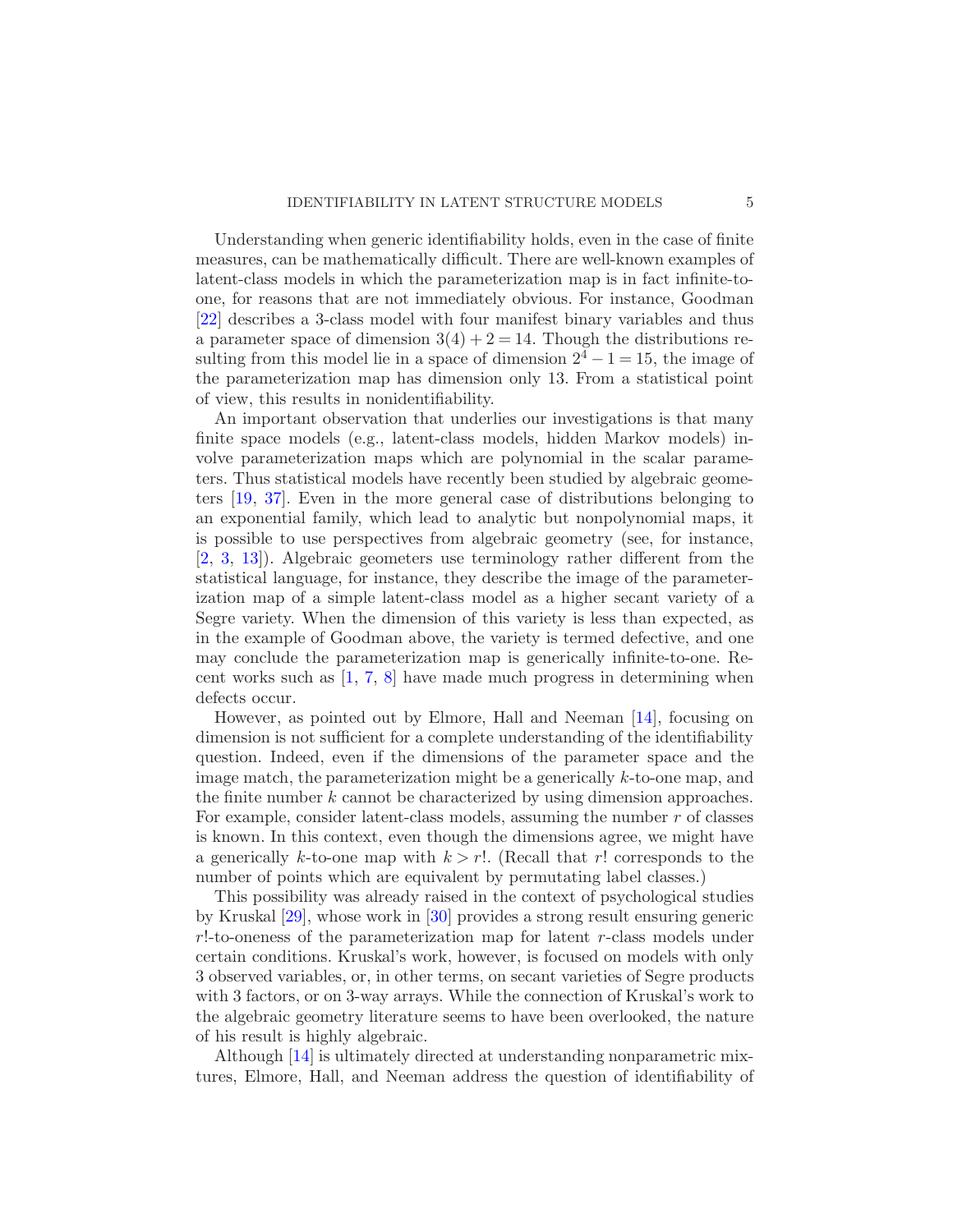the parameterization for latent-class models with many binary observed variables (i.e., for secant varieties of Segre products of projective lines with many factors, or on  $2 \times 2 \times \cdots \times 2$  tables). These are just the mixtures of Bernoulli products referred to above, though the authors never introduce that terminology. Using algebraic methods, they show that with sufficiently many observed variables, the image of the parameterization map is birationally equivalent to a symmetrization of the parameter space under the symmetric group  $\Sigma_r$ . Thus for sufficiently many observed variables, the parameterization map is generically r!-to-one. (Although the generic nature of the result is not made explicit, that is, however, all that one can deduce from a birational equivalence.) Their proof is constructive enough to give a numerical understanding of how many observed variables are sufficient, though this number's growth in  $r$  is much larger than is necessary (see Corollary [5](#page-12-0) and Theorem [8](#page-17-0) for more details).

The nonparametric framework. Nonparametric mixture models have received much attention recently [\[4](#page-32-4), [25,](#page-33-9) [26](#page-33-10)]. They provide an interesting framework for modelling very general heterogeneous data. However, identifiability is a difficult and crucial issue in such a high-dimensional setting.

Using algebraic methods to study statistical models is most straightforward when state spaces are finite. One way of handling continuous random variables via an algebraic approach is to discretize the problem by binning the random variable into a finite number of sets. For instance, [\[11](#page-33-11), [15](#page-33-12), [26](#page-33-10)] developed cut points methods to transform multivariate continuous observations into binomial or multinomial random variables.

As already mentioned, Elmore, Hall and Neeman [\[14](#page-33-8)] consider a finite mixture of products of continuous distributions. By binning each continuous random variable  $X$  to create a binary one, defined by the indicator function  $1\{X \leq t\}$ , for some choice of t, they pass to a related finite model. But identification of a distribution is equivalent to identification of its cumulative distribution function (c.d.f.)  $F(t) = \mathbb{P}(X \leq t)$ . Having addressed the question of identifiability of the parameters of a mixture of products of binary variables, they can thus argue for the identifiability of the parameters of the original continuous model, as they continue to do in [\[24\]](#page-33-13). However, because the authors are not explicit about the generic aspect of their results in [\[14](#page-33-8)], there are significant gaps in the formal justification of their claims. Moreover, the bounds they claim on the number of observed variables which ensure generic identifiability leave much room for improvement, as they point out.

The general approach. Our theme in this work is the applicability of the fundamental result of Kruskal on 3-way arrays to a spectrum of models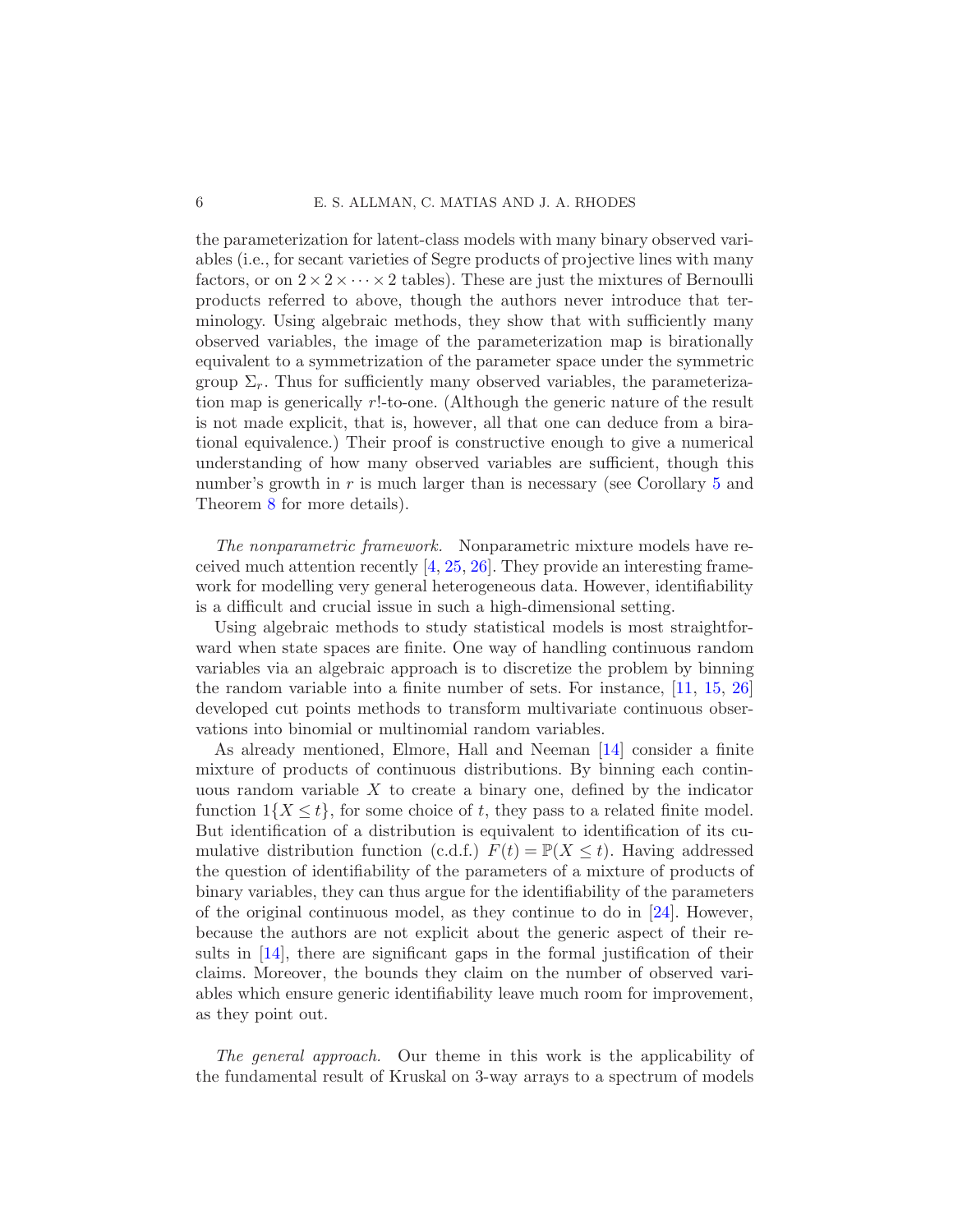with latent structure. Though our approach is highly algebraic, it has little in common with that of  $[14, 24]$  $[14, 24]$  $[14, 24]$ , for establishing that with sufficiently many observed variables, the parameterization map of r-latent-class models is either generically  $r!$ -to-one in the parametric case, or that it is exactly r!-to-one (under some conditions) in the nonparametric case. Our results apply not only to binary variables, but as easily to ones with more states, or even to continuous ones. In the case of binary variables (multivariate Bernoulli mixtures), we obtain a much lower upper bound for a sufficient number of variables to ensure generic identifiability (up to label swapping) than the one that can be deduced from [\[14](#page-33-8)], and, in fact, our bound gives the correct order of growth,  $\log_2 r$ . (The constant factor we obtain is, however, still unlikely to be optimal.)

While our first results are on the identifiability of finite mixtures (with a fixed number of components) of finite measure products, our method has further consequences for more sophisticated models with a latent structure. Our approach for such models with finite state spaces can be summarized very simply: we group the observed variables into 3 collections, and view the composite states of each collection as the states of a single clumped variable. We choose our collections so that they will be conditionally independent, given the states of some of the hidden variables. Viewing these hidden variables as a single composite one, the model reduces to a special instance of the model Kruskal studied. Thus Kruskal's result on 3-way tables can be applied, after a little work, to show that Kruskal's condition is satisfied. This might be done either by showing that the clumping process results in a sufficiently generic model (ensuring Kruskal's condition is automatically satisfied for generic parameters), or that explicit restrictions on the parameters ensure this clumping process satisfies Kruskal's condition. In more geometric terms, we embed a complicated finite model into a simple latent-class model with 3 observed variables, taking care to verify that the embedding does not end up in the small set for which Kruskal's result tells us nothing.

To take up the continuous random variables case, we simply bin the realvalued random variables into a partition of  $\mathbb R$  into  $\kappa$  intervals and apply the previous method to the new discretized random variables. As a consequence, we are able to prove that finite mixtures of nonparametric independent variates, with at least 3 variates, have identifiable parameters under a mild and explicit regularity condition. This is in sharp contrast not only with [\[14](#page-33-8), [24](#page-33-13)], but also with works such as [\[26](#page-33-10)], where the components of the mixture are assumed to be independent but also identically distributed and [\[25](#page-33-9)], which dealt only with  $r = 2$  groups (see Section [7](#page-17-1) for more details).

We note that Kruskal's result has already been successfully used in phylogeny, to prove identifiability of certain models of evolution of biological sequences along a tree [\[3](#page-32-2)]. However, application of Kruskal's result is limited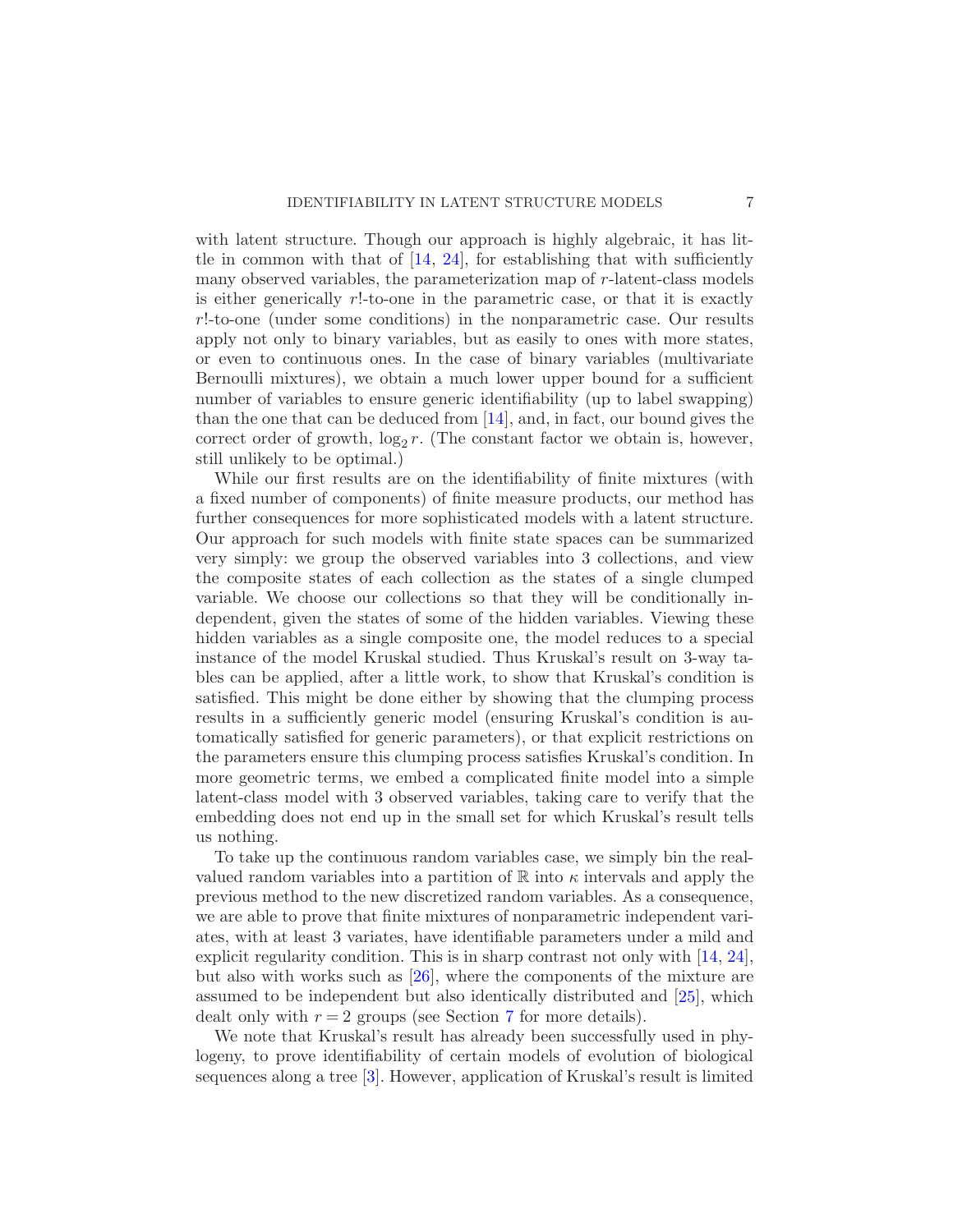to hidden class models, or to other models with some conditional independence structure, which have at least 3 observed variates. Kruskal's theorem can sometimes be used for models with many hidden variables, by considering a clumped latent variable  $Z = (Z_1, \ldots, Z_n)$ . We give two examples of such a use for models presenting a dependency structure on the observations, namely hidden Markov models (Section [6.1\)](#page-13-0) and mixture models for random graphs (Section [6.2\)](#page-15-0). For hidden Markov models, we recover many known results, and improve on some of them. For the random graph mixture model, we establish identifiability for the first time. Note that in all these applications we always assume the number of latent classes is known, which is crucial in using Kruskal's approach. Identification of the number of classes is an important issue that we do not consider here.

Algebraic terminology. Polynomials play an important role throughout our arguments, so we introduce some basic terminology and facts from algebraic geometry that we need. For a more thorough but accessible introduction to the field, we recommend [\[10](#page-33-14)].

An *algebraic variety*  $V$  is defined as the simultaneous zero-set of a finite collection of multivariate polynomials  $\{f_i\}_{i=1}^n \subset \mathbb{C}[x_1, x_2, \ldots, x_k],$ 

$$
V = V(f_1, ..., f_n) = \{ \mathbf{a} \in \mathbb{C}^k | f_i(\mathbf{a}) = 0, 1 \le i \le n \}.
$$

A variety is all of  $\mathbb{C}^k$  only when all  $f_i$  are 0; otherwise, a variety is called a proper subvariety and must be of dimension less than  $k$ , and, hence, of Lebesgue measure 0 in  $\mathbb{C}^k$ . Analogous statements hold if we replace  $\mathbb{C}^k$  by  $\mathbb{R}^k$ , or even by any subset  $\Theta \subseteq \mathbb{R}^k$  containing an open k-dimensional ball. This last possibility is of course most relevant for the statistical models of interest to us, since the parameter space is naturally identified with a fulldimensional subset of  $[0, 1]^L$  for some L (see Section [3](#page-8-0) for more details). Intersections of algebraic varieties are algebraic varieties as they are the simultaneous zero-set of the unions of the original sets of polynomials. Finite unions of varieties are also varieties, since if sets  $S_1$  and  $S_2$  define varieties, then  ${fg|f \in S_1, g \in S_2}$  defines their union.

Given a set  $\Theta \subseteq \mathbb{R}^k$  of full dimension, we will often need to say some property holds for all points in Θ, except possibly for those on some proper subvariety  $\Theta \cap V(f_1, \ldots, f_n)$ . We express this succinctly by saying the property holds generically on Θ. We emphasize that the set of exceptional points of Θ, where the property need not hold, is thus necessarily of Lebesgue measure zero.

In studying parametric models,  $\Theta$  is typically taken to be the parameter space for the model, so that a claim of *generic identifiability* of model parameters means that all nonidentifiable parameter choices lie within a proper subvariety, and thus form a set of Lebesgue measure zero. While we do not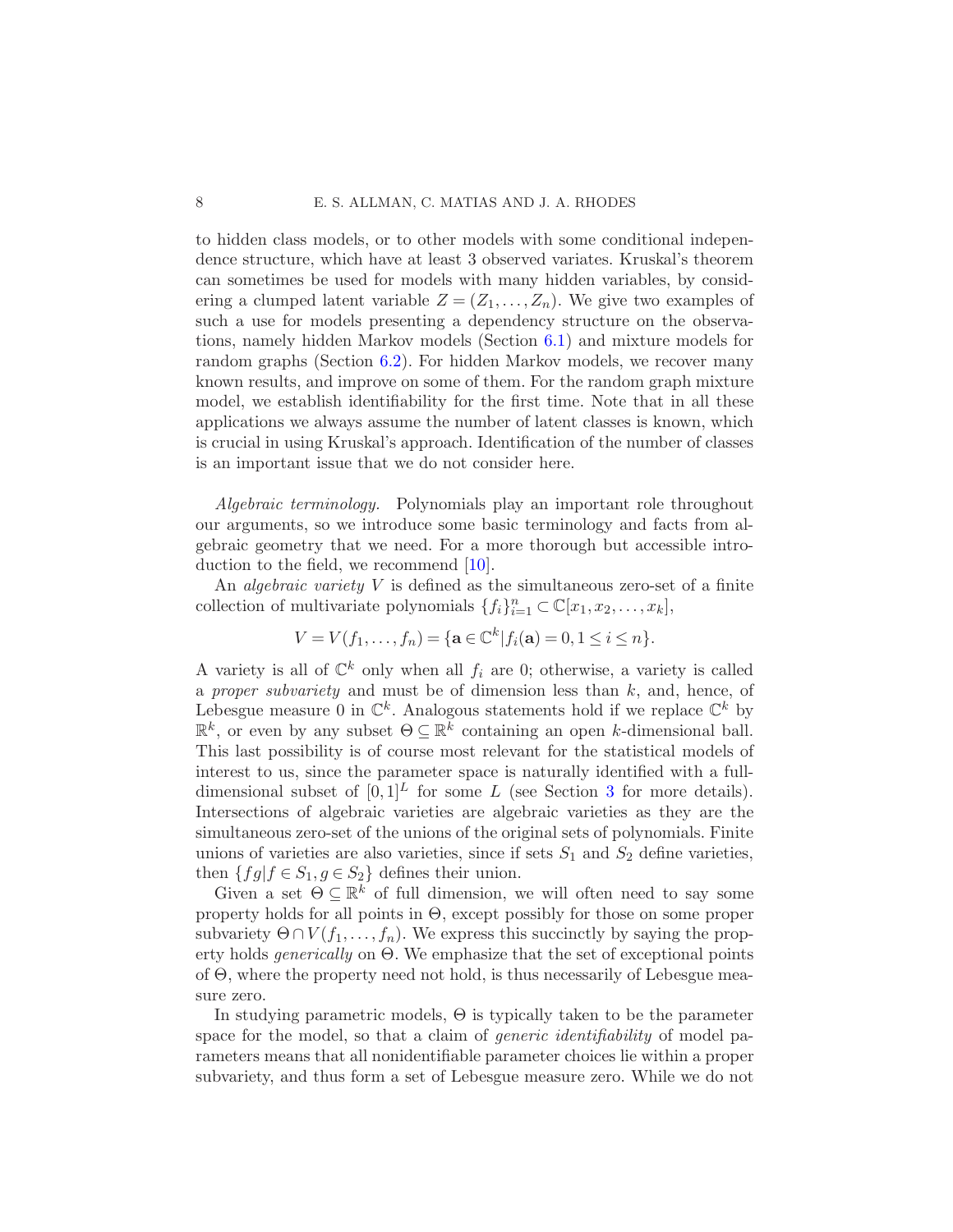always explicitly characterize the subvariety in statements of theorems, one could do so by careful consideration of our proofs.

In a nonparametric context, where algebraic terminology appropriate to the finite-dimensional setting is inappropriate, we avoid the use of the term "generic." Instead, we always give explicit characterizations of those parameter choices which may not be identifiable.

Roadmap. We first present finite mixtures of finite measure products with a conditional independence structure (or latent-class models) in Section [3.](#page-8-0) Then, Kruskal's result and consequences are presented in Section [4.](#page-9-0) Direct consequences on the identifiability of the parameters of finite mixtures of finite measure products appear in Section [5.](#page-11-0) More complicated dependent variables models, including hidden Markov models and a random graph mixture model, are studied in Section [6.](#page-13-1) In Section [7,](#page-17-1) we consider mixtures of nonparametric distributions, analogous to the finite ones considered earlier. All proofs are postponed to Section [8.](#page-20-0)

<span id="page-8-0"></span>3. Finite mixtures of finite measure products. Consider a vector of observed random variables  $\{X_j\}_{1\leq j\leq p}$  where  $X_j$  has finite state space with cardinality  $\kappa_i$ . Note that these variables are not assumed to be i.i.d. nor to have the same state space. To model the distribution of these variables, we use a latent (unobserved) random variable Z with values in  $\{1, \ldots, r\}$ , where  $r$  is assumed to be known. We interpret  $Z$  as denoting an unobservable class, and assume that conditional on Z, the  $X_i$ 's are independent random variables. The probability distribution of  $Z$  is given by the vector  $\pi = (\pi_i) \in (0,1)^r$  with  $\sum \pi_i = 1$ . Moreover, the probability distribution of  $X_j$  conditional on  $Z = i$  is specified by a vector  $\mathbf{p}_{ij} \in [0,1]^{\kappa_j}$ . We use the notation  $\mathbf{p}_{ij}(l)$  for the lth coordinate of this vector  $(1 \leq l \leq \kappa_i)$ . Thus we have  $\sum_l \mathbf{p}_{ij}(l) = 1$ .

For each class i, the joint distribution of the variables  $X_1, \ldots, X_p$  conditional on  $Z = i$  is then given by a *p*-dimensional  $\kappa_1 \times \cdots \times \kappa_p$  table

<span id="page-8-1"></span>
$$
\mathbb{P}_i = \bigotimes_{j=1}^p \mathbf{p}_{ij},
$$

whose  $(l_1, l_2, \ldots, l_p)$ -entry is  $\prod_{j=1}^p \mathbf{p}_{ij}(l_j)$ . Let

(1) 
$$
\mathbb{P} = \sum_{i=1}^r \pi_i \mathbb{P}_i.
$$

Then P is the distribution of a finite mixture of finite measure products, with a known number r of components. The  $\pi_i$  are interpreted as probabilities that a draw from the population is in the  $i$ th of  $r$  classes. Conditioned on the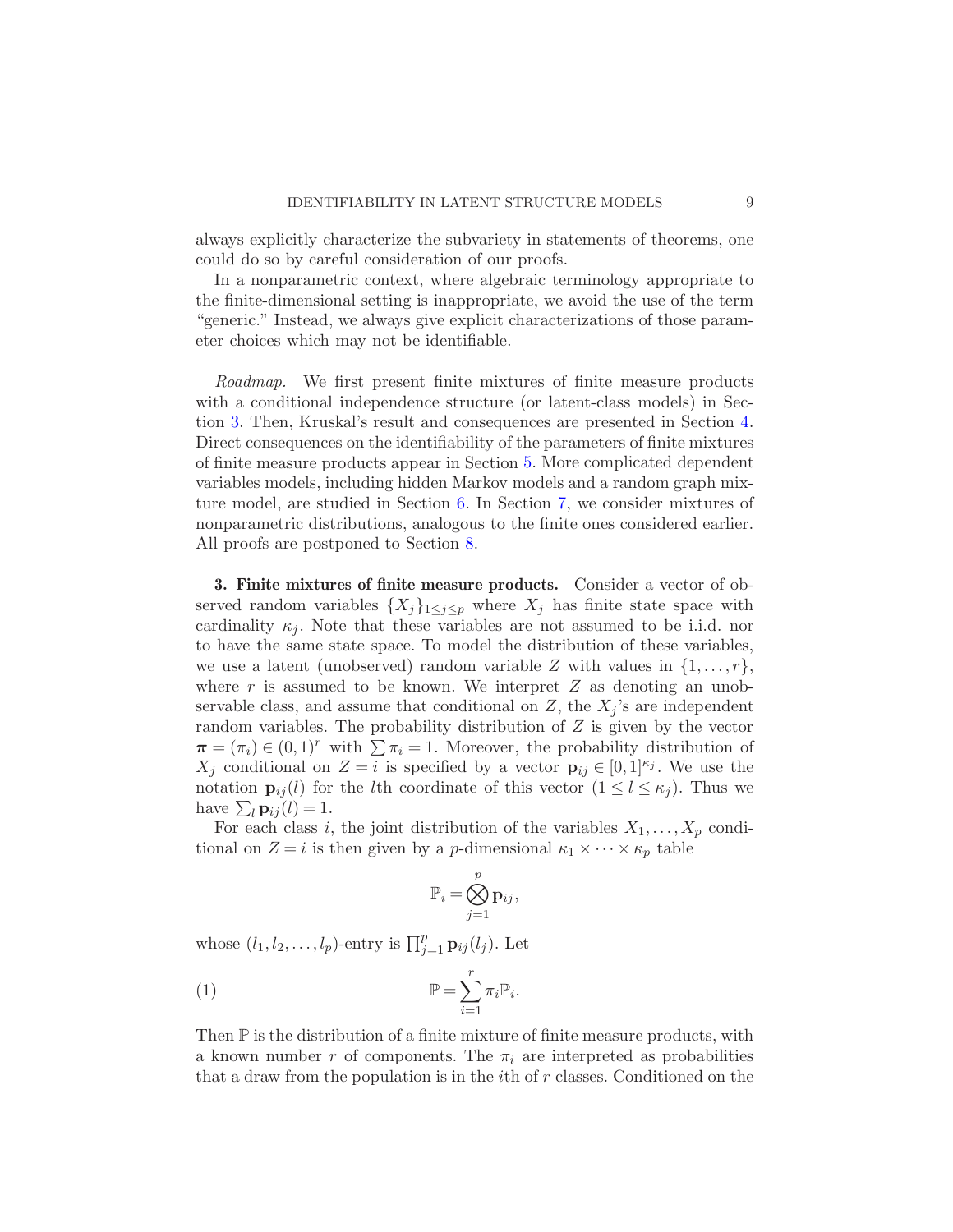class, the  $p$  observable variables are independent. However, since the class is not discernible, the p feature variables  $X_i$  described by one-dimensional marginalizations of P are generally not independent.

We refer to the model described above as the  $r$ -class,  $p$ -feature model with state space  $\{1,\ldots,\kappa_1\}\times\cdots\times\{1,\ldots,\kappa_p\}$ , and denote it by  $\mathcal{M}(r;\kappa_1,\kappa_2,\ldots,\kappa_p)$ . Identifying the parameter space of this model with a subset  $\Theta$  of  $[0,1]^L$  where  $L = (r-1) + r \sum_{i=1}^{p} (\kappa_i - 1)$  and letting  $K = \prod_{i=1}^{p} \kappa_i$ , the parameterization map for this model is

$$
\Psi_{r,p,(\kappa_i)} : \Theta \to [0,1]^K.
$$

In the following, we specify parameters by vectors such as  $\pi$  and  $p_{ij}$ , always implicitly assuming their entries add to 1.

As previously noted, this model's parameters are not strictly identifiable if  $r > 1$ , since the sum in [\(1\)](#page-8-1) can always be reordered without changing  $\mathbb{P}$ . Even modulo this label swapping, there are certainly special instances when identifiability will not hold. For instance, if  $\mathbb{P}_i = \mathbb{P}_j$ , then the parameters  $\pi_i$ and  $\pi_j$  can be varied, as long as their sum  $\pi_i + \pi_j$  is held fixed, without effect on the distribution P. Slightly more elaborate "special" instances of nonidentifiability can be constructed, but in full generality, this issue remains poorly understood. Ideally, one would know for which choices of  $r, p, (\kappa_i)$ , generic values of the model's parameters are identifiable up to permutation of the terms in [\(1\)](#page-8-1), and, additionally, have a characterization of the exceptional set of parameters on which identifiability fails.

<span id="page-9-0"></span>4. Kruskal's theorem and its consequences. The basic identifiability result on which we build our later arguments is a result of Kruskal [\[29](#page-34-1), [30](#page-34-2)] in the context of factor analyses for  $p = 3$  features. Kruskal's result deals with a 3-way contingency table (or array) which cross-classifies a sample of n individuals with respect to 3 polytomous variables (the ith of which takes values in  $\{1,\ldots,\kappa_i\}$ . If there is some latent variable Z with values in  $\{1, \ldots, r\}$  so that each of the *n* individuals belongs to one of the *r* latent classes and within the lth latent class, the 3 observed variables are mutually independent, then this r-class latent structure would serve as a simple explanation of the observed relationships among the variables in the 3-way contingency table. This latent structure analysis corresponds exactly to the model  $\mathcal{M}(r; \kappa_1, \kappa_2, \kappa_3)$  described in the previous section.

To emphasize the focus on 3-variate models, note that in [\[30\]](#page-34-2) Kruskal points out that 2-way tables arising from the model  $\mathcal{M}(r;\kappa_1,\kappa_2)$  do not have a unique decomposition when  $r \geq 2$ . This nonidentifiability is intimately related to the nonuniqueness of certain matrix factorizations. While Goodman [\[22\]](#page-33-3) studied the model  $\mathcal{M}(r;\kappa_1,\kappa_2,\kappa_3,\kappa_4)$  for fitting to 4-way contingency tables, no formal result about uniqueness of the decomposition was established. In fact, nonidentifiability of the model under certain circumstances is highlighted in that work.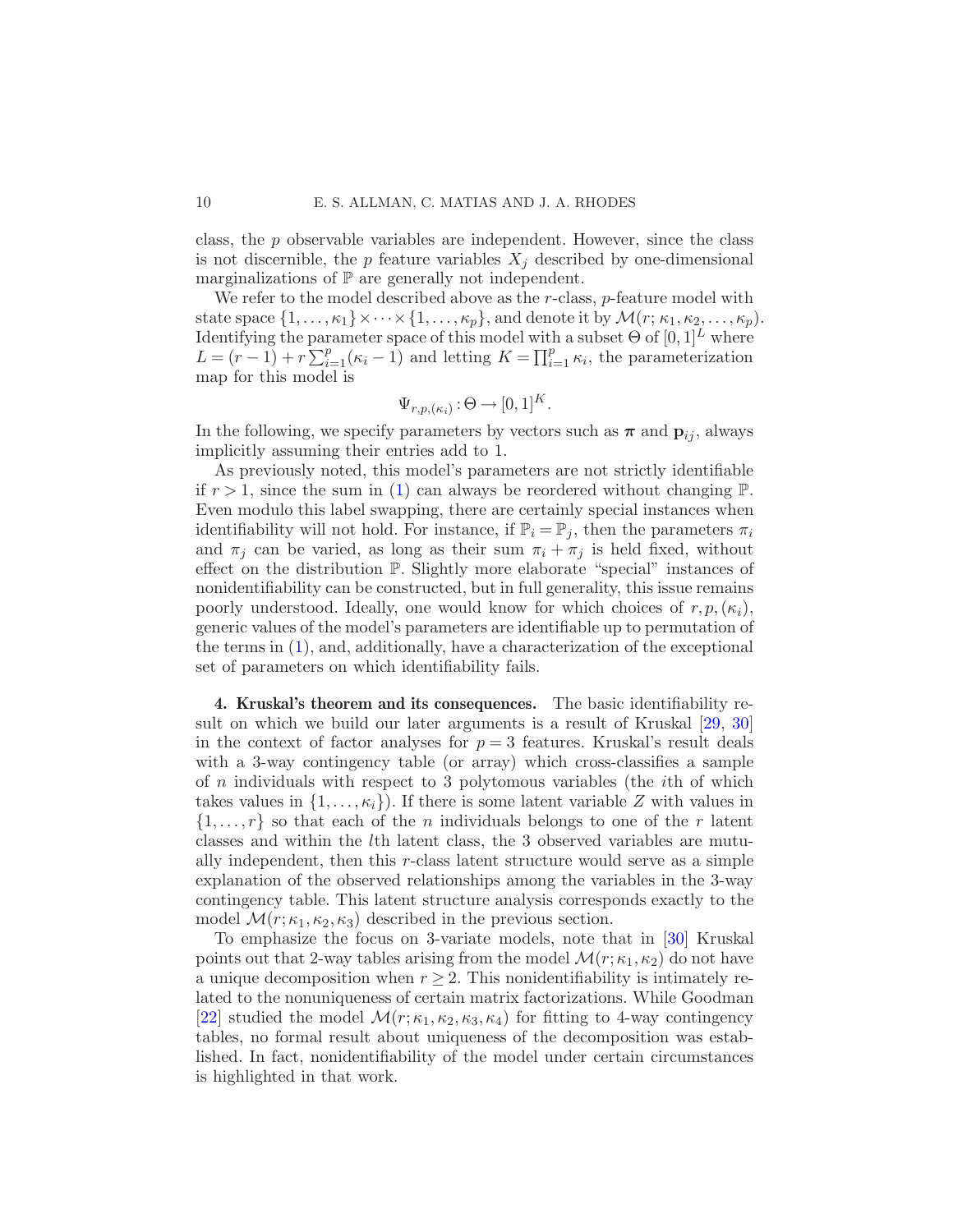To present Kruskal's result, we introduce some algebraic notation. For  $j = 1, 2, 3$ , let  $M_j$  be a matrix of size  $r \times \kappa_j$ , with  $\mathbf{m}_i^j = (m_i^j)$  $i^j(1), \ldots, m_i^j$  $\binom{J}{i}(\kappa_j)$ the *i*th row of  $M_i$ . Let  $[M_1, M_2, M_3]$  denote the  $\kappa_1 \times \kappa_2 \times \kappa_3$  tensor defined by

$$
[M_1, M_2, M_3] = \sum_{i=1}^r \mathbf{m}_i^1 \otimes \mathbf{m}_i^2 \otimes \mathbf{m}_i^3.
$$

In other words,  $[M_1, M_2, M_3]$  is a three-dimensional array whose  $(u, v, w)$ element is

$$
[M_1, M_2, M_3]_{u,v,w} = \sum_{i=1}^r m_i^1(u) m_i^2(v) m_i^3(w)
$$

for any  $1 \le u \le \kappa_1, 1 \le v \le \kappa_2, 1 \le w \le \kappa_3$ . Note that  $[M_1, M_2, M_3]$  is left unchanged by simultaneously permuting the rows of all the  $M_j$  and/or rescaling the rows so that the product of the scaling factors used for the  $m_i^j$  $j<sub>i</sub>$ ,  $j = 1, 2, 3,$ is equal to 1.

A key point is that the probability distribution in a finite latent-class model with three observed variables is exactly described by such a tensor: let  $M_j$ ,  $j = 1, 2, 3$ , be the matrix whose *i*th row is  $\mathbf{p}_{ij} = \mathbb{P}(X_j = \cdot | Z = i)$ . Let  $\tilde{M}_1 = \text{diag}(\boldsymbol{\pi}) M_1$  be the matrix whose *i*th row is  $\pi_i \mathbf{p}_{i1}$ . Then the  $(u, v, w)$ element of the tensor  $[\tilde{M}_1, M_2, M_3]$  equals  $\mathbb{P}(X_1 = u, X_2 = v, X_3 = w)$ . Thus knowledge of the distribution of  $(X_1, X_2, X_3)$  is equivalent to the knowledge of the tensor  $[\tilde{M}_1, M_2, M_3]$ . Note that the  $M_i$ 's are stochastic matrices, and thus the vector of  $\pi_i$ 's can be thought of as scaling factors.

For a matrix  $M$ , the Kruskal rank of  $M$  will mean the largest number  $I$ such that every set of  $I$  rows of  $M$  are independent. Note that this concept would change if we replaced "row" by "column," but we will only use the row version in this paper. With the Kruskal rank of M denoted by  $\operatorname{rank}_K M$ , we have

$$
\operatorname{rank}_K M \leq \operatorname{rank} M
$$

and equality of rank and Kruskal rank does not hold in general. However, in the particular case where a matrix M of size  $p \times q$  has rank p, it also has Kruskal rank p.

The fundamental algebraic result of Kruskal is the following.

THEOREM 1 (Kruskal [\[29](#page-34-1), [30](#page-34-2)]). Let  $I_j = \text{rank}_K M_j$ . If

$$
I_1 + I_2 + I_3 \ge 2r + 2,
$$

then  $[M_1,M_2,M_3]$  uniquely determines the  $M_j$ , up to simultaneous permutation and rescaling of the rows.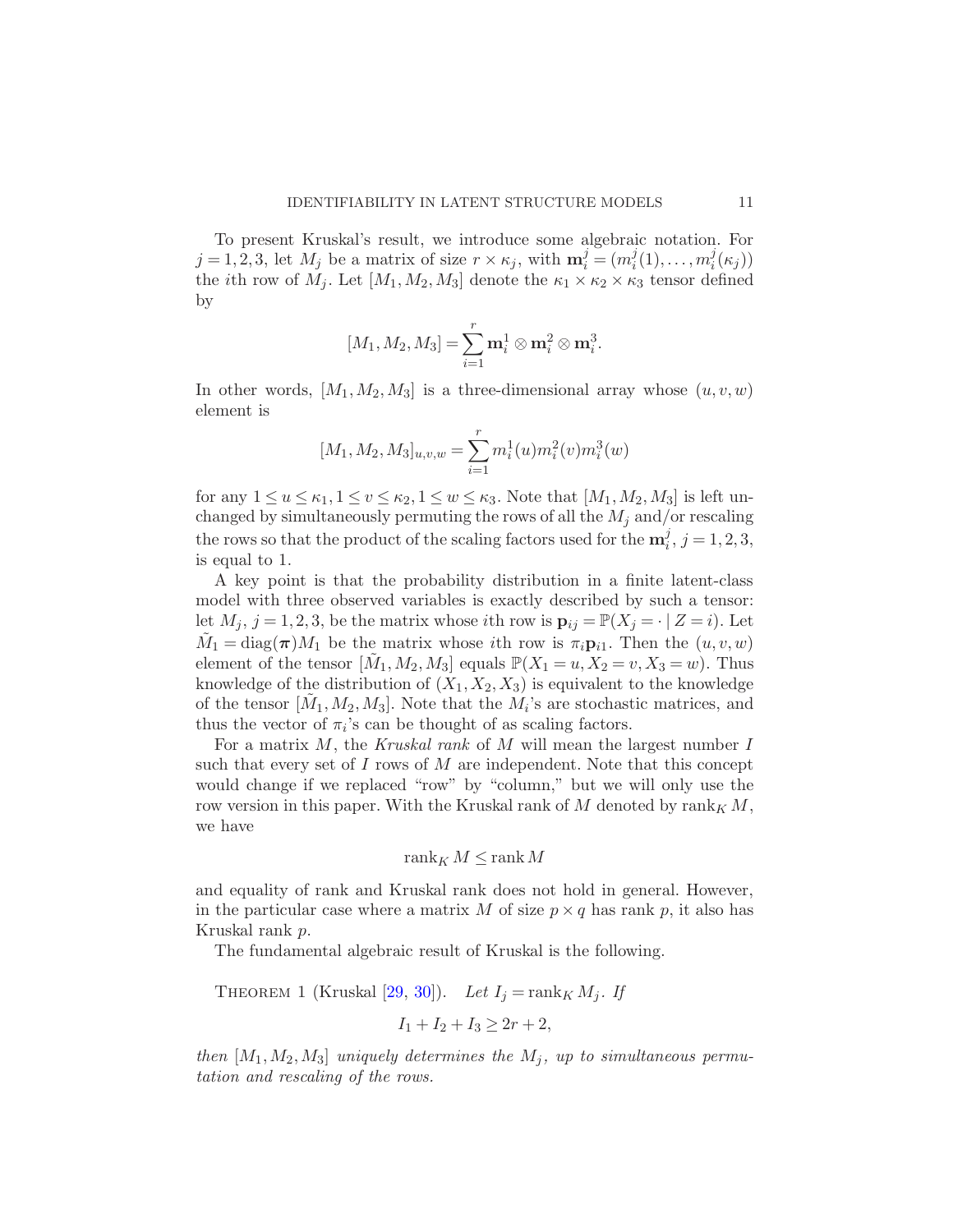The equivalence between the distributions of 3-variate latent-class models and 3-tensors, combined with the fact that rows of stochastic matrices sum to 1, gives the following reformulation.

COROLLARY 2. Consider the model  $\mathcal{M}(r;\kappa_1,\kappa_2,\kappa_3)$ , with the parameter-ization of Section [3.](#page-8-0) Suppose all entries of  $\pi$  are positive. For each  $j = 1, 2, 3$ , let  $M_j$  denote the matrix whose rows are  $\mathbf{p}_{ij}$ ,  $i = 1, \ldots, r$ , and let  $I_j$  denote its Kruskal rank. Then if

<span id="page-11-2"></span><span id="page-11-1"></span>
$$
I_1 + I_2 + I_3 \ge 2r + 2,
$$

the parameters of the model are uniquely identifiable, up to label swapping.

By observing that Kruskal's condition on the sum of Kruskal ranks can be expressed through polynomial inequalities in the parameters, and thus holds generically, we obtain the following corollary.

COROLLARY 3. The parameters of the model  $\mathcal{M}(r;\kappa_1,\kappa_2,\kappa_3)$  are generically identifiable, up to label swapping, provided

$$
\min(r, \kappa_1) + \min(r, \kappa_2) + \min(r, \kappa_3) \ge 2r + 2.
$$

The assertion remains valid if, in addition, the class proportions  $\{\pi_i\}_{1\leq i\leq r}$ are held fixed and positive in the model.

For the last statement of this corollary, we note that if the mixing proportions are positive then one can translate Kruskal's condition into a polynomial requirement so that only the parameters  $\mathbf{p}_{ij}(l) = \mathbb{P}(X_j = l \mid Z = i)$ appear. Thus the generic aspect only concerns this part of the parameter space, and not the part with the proportions  $\pi_i$ . As a consequence, the statement is valid when the proportions are held fixed in  $(0, 1)$ . This is of great importance, as often statisticians assume that these proportions are fixed and known (for instance using  $\pi_i = 1/r$  for every  $1 \leq i \leq r$ ). Without observing this fact, we would not have a useful identifiability result in the case of known  $\pi_i$ , since fixing values of the  $\pi_i$  results in considering a subvariety of the full parameter space, which a priori might be included in the subvariety of nonidentifiable parameters allowed by Corollary [3.](#page-11-1)

<span id="page-11-0"></span>5. Parameter identifiability of finite mixtures of finite measure products. Finite mixtures of products of finite measure are widely used to model data, for instance in biological taxonomy, medical diagnosis or classification of text documents [\[21,](#page-33-15) [35](#page-34-9)]. The identifiability issue for these models was first addressed forty years ago by Teicher [\[42\]](#page-34-10). Teicher's result states the equivalence between identifiability of mixtures of product measure distributions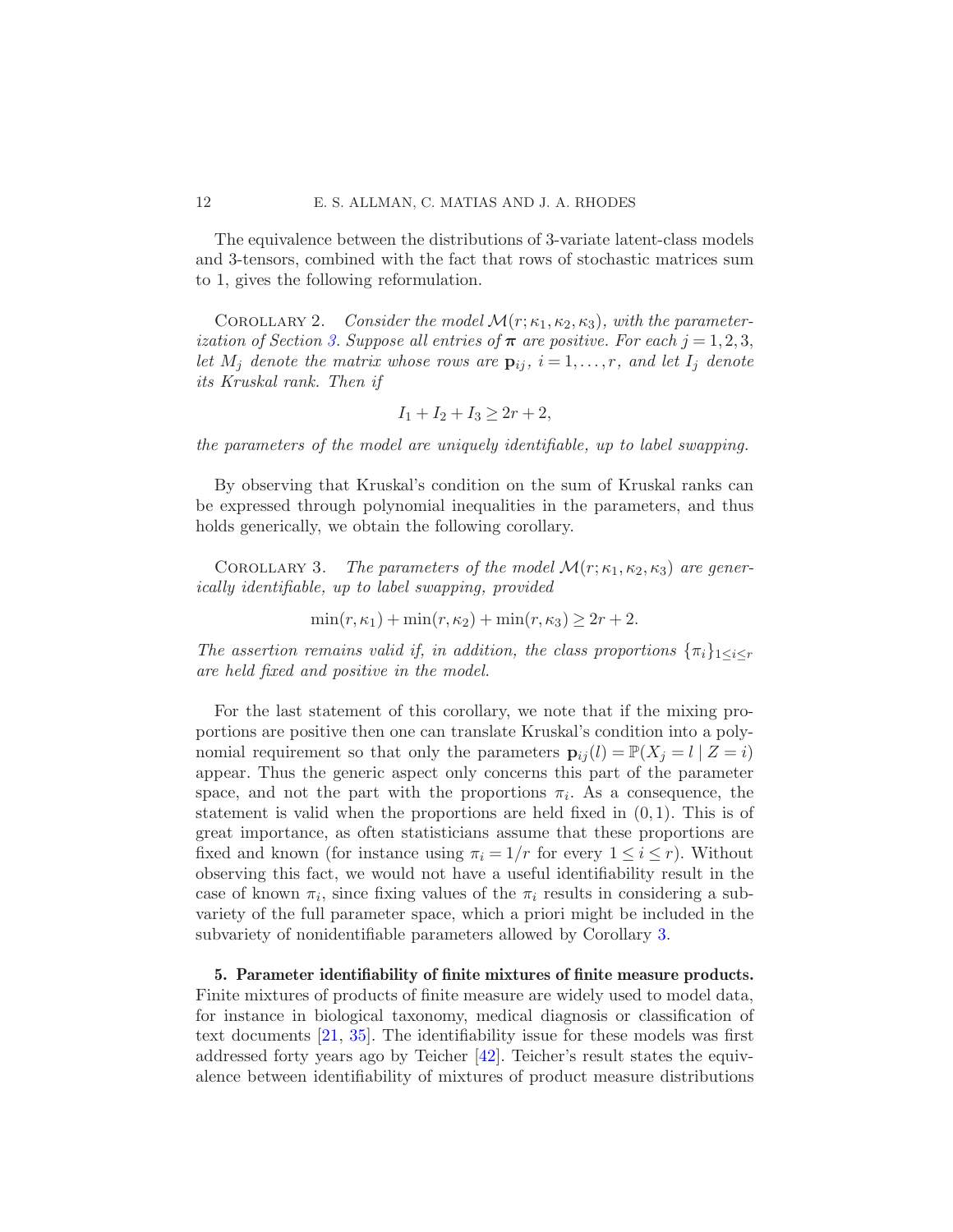and identifiability of the corresponding one-dimensional mixture models. As a consequence, finite mixtures of Bernoulli products are not identifiable in a strict sense [\[23](#page-33-1)]. Teicher's result is valid for finite mixtures with an unknown number of components, but it can easily be seen that nonidentifiability occurs even with a known number of components [\[6](#page-33-2)], Section 1. The very simplicity of the equivalence condition stated by Teicher [\[42](#page-34-10)] likely impeded statisticians from looking further at this issue.

Here we prove that finite mixtures of Bernoulli products (with a known number of components) are in fact generically identifiable, indicating why these models are well behaved in practice with respect to statistical parameter inference, despite their lack of strict identifiability [\[6](#page-33-2)].

To obtain our results, we must first pass from Kruskal's theorem on 3 variate models to a similar one for  $p$ -variate models. To do this, we observe that  $p$  observed variables can be combined into 3 agglomerate variables, so that Kruskal's result can be applied.

<span id="page-12-2"></span>THEOREM 4. Consider the model  $\mathcal{M}(r; k_1, \ldots, k_p)$  where  $p \geq 3$ . Suppose there exists a tripartition of the set  $S = \{1, \ldots, p\}$  into three disjoint nonempty subsets  $S_1, S_2, S_3$ , such that if  $\kappa_i = \prod_{j \in S_i} k_j$  then

<span id="page-12-1"></span>(2)  $\min(r, \kappa_1) + \min(r, \kappa_2) + \min(r, \kappa_3) \ge 2r + 2.$ 

Then model parameters are generically identifiable, up to label swapping. Moreover, the statement remains valid when the mixing proportions  $\{\pi_i\}_{1 \leq i \leq r}$ are held fixed and positive.

Considering the special case of finite mixtures of r Bernoulli products with p components [i.e., the r-class, p-binary feature model  $\mathcal{M}(r; 2, 2, \ldots, 2)$ ], to obtain the strongest identifiability result, we choose a tripartition that maximizes the left-hand side of inequality [\(2\)](#page-12-1). Doing so yields the following.

<span id="page-12-0"></span>Corollary 5. Parameters of the finite mixture of r different Bernoulli products with p components are generically identifiable, up to label swapping, provided

$$
p \ge 2\lceil \log_2 r \rceil + 1,
$$

where  $\lceil x \rceil$  is the smallest integer at least as large as x.

Note that generic identifiability of this model for sufficiently large values of p is a consequence of the results of Elmore, Hall and Neeman, in  $[14]$  $[14]$ , although neither the generic nature of the result, nor the fact that the model is simply a mixture of Bernoulli products, is noted by the authors. Moreover,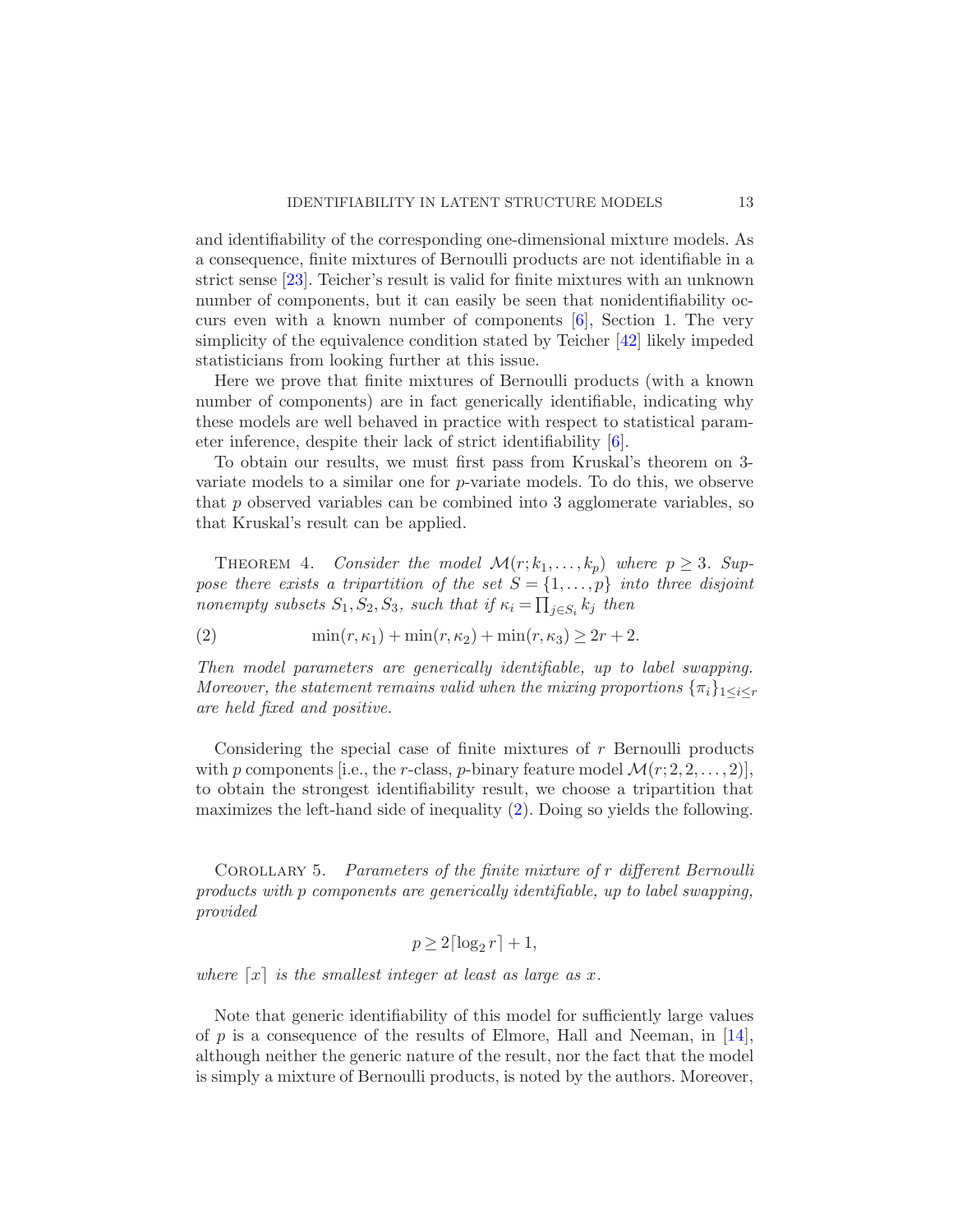our lower bound on  $p$  to ensure generic identifiability is superior to the one obtained in [\[14](#page-33-8)]. Indeed, letting  $C(r)$  be the minimal integer such that if  $p \geq C(r)$  then the r-class, p-binary feature model is generically identifiable, then [\[14](#page-33-8)] established that

$$
\log_2 r \le C(r) \le c_2 r \log_2 r
$$

for some effectively computable constant  $c_2$ . While the lower bound for  $C(r)$ is easy to obtain from the necessity that the dimension of the parameter space,  $rp + (r - 1)$ , be no larger than that of the distribution space  $2^p - 1$ , the upper bound required substantial work. Corollary [5](#page-12-0) above establishes the stronger result that

$$
C(r) \le 2\lceil \log_2 r \rceil + 1.
$$

Note that this new upper bound, along with the simple lower bound, shows that the order of growth of  $C(r)$  is precisely  $\log_2 r$ .

For the more general  $\mathcal{M}(r;\kappa,\ldots,\kappa)$  model, our lower bound on the number of variates needed to generically identify the parameters, up to label swapping, is

$$
p \ge 2\lceil \log_{\kappa} r \rceil + 1.
$$

The proof of this bound follows the same lines as that of Corollary [5,](#page-12-0) and is therefore omitted.

<span id="page-13-1"></span>6. Hidden classes models with dependent observations. In this section, we give several additional illustrations of the applicability of Kruskal's result in the context of dependent observations. The hidden Markov models and random graph mixture models we consider may at first appear to be far from the focus of Kruskal's theorem. This is not the case, however, as in both the observable variables are independent when appropriately conditioned on hidden ones. We succeed in embedding these models into an appropriate  $\mathcal{M}(r;\kappa_1,\kappa_2,\kappa_3)$  and then use extensive algebraic arguments to obtain the (generic) identifiability results we desire.

<span id="page-13-0"></span>6.1. Hidden Markov models. Almost 40 years ago, Petrie ([\[39\]](#page-34-0), Theorem 1.3) proved generic identifiability, up to label swapping, for discrete hidden Markov models (HMMs). We offer a new proof, based on Kruskal's theorem, of this well-known result. This provides an interesting alternative to Petrie's more direct approach, and one that might extend to more complex frameworks, such as Markov chains with Markov regime, where no identifiability results are known (see, for instance, [\[9](#page-33-16)]). Moreover, as a by-product, our approach establishes a new bound on the number of consecutive variables needed, such that the marginal distribution for a generic HMM uniquely determines the full probability distribution.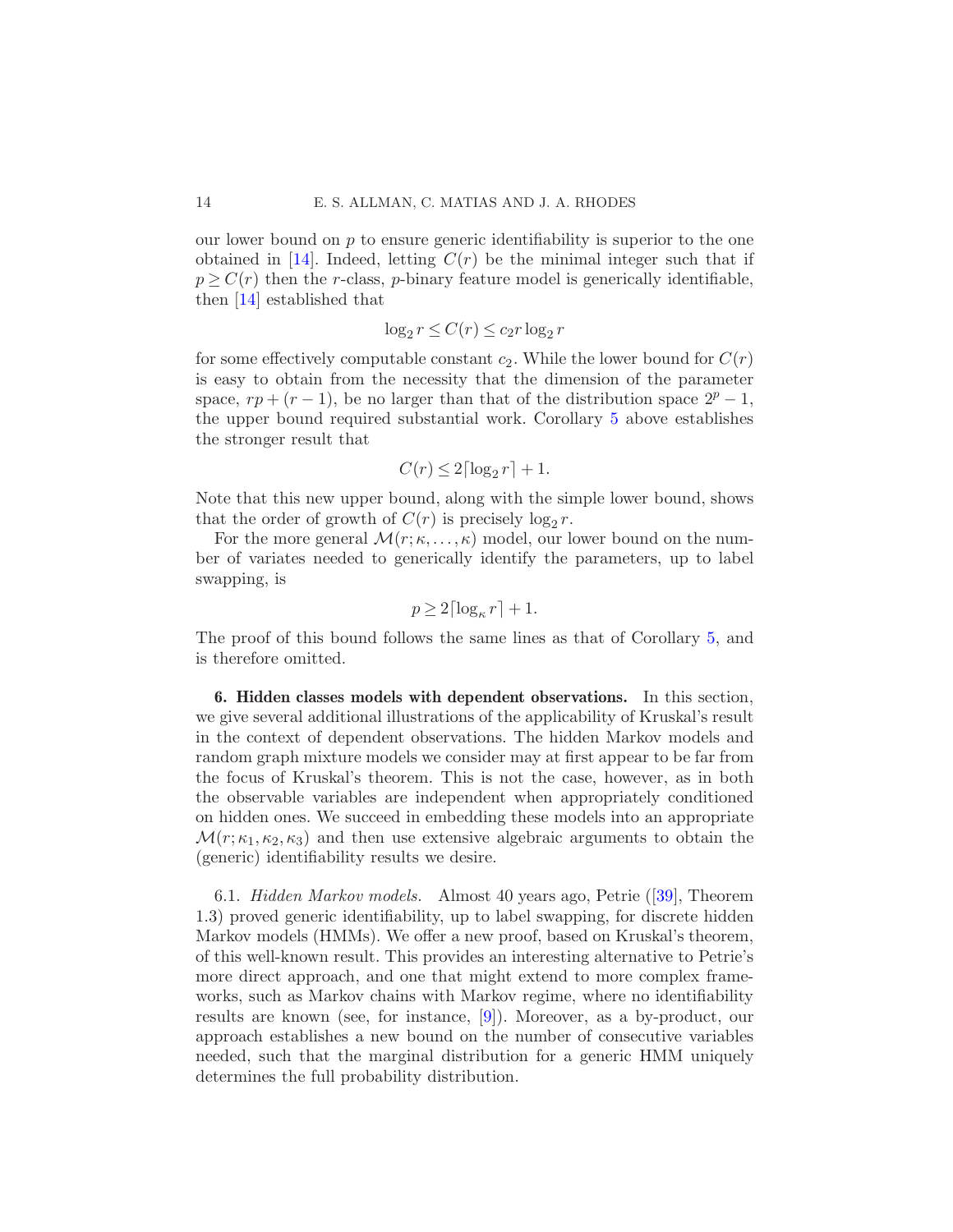We first briefly describe HMMs. Consider a stationary Markov chain  ${Z_n}_{n>0}$  on state space  ${1, \ldots, r}$  with transition matrix A and initial distribution  $\pi$  (assumed to be the stationary distribution). Conditional on  ${Z_n}_{n>0}$ , the observations  ${X_n}_{n>0}$  on state space  ${1,\ldots,\kappa}$  are assumed to be i.i.d., and the distribution of each  $X_n$  only depends on  $Z_n$ . Denote by B the matrix of size  $r \times \kappa$  containing the conditional probabilities  $\mathbb{P}(X_n = k | Z_n = i)$ . The process  $\{X_n\}_{n\geq 0}$  is then a hidden Markov chain. Note that this is not a Markov process. The matrices  $A$  and  $B$  constitute the parameters for the r-hidden state,  $\kappa$ -observable state HMM, and the parameter space can be identified with a full-dimensional subset of  $\mathbb{R}^{r(r+\kappa-2)}$ . We refer to [\[5,](#page-32-0) [16](#page-33-0)] for more details on HMMs.

Petrie [\[39\]](#page-34-0) describes quite explicitly, for fixed r and  $\kappa$ , a subvariety of the parameter space for an HMM on which identifiability might fail. Indeed, Petrie proved that the set of parameters on which identifiability holds is the intersection of the following: the set of regular HMMs; the set where the components of the matrix B, namely  $\mathbb{P}(X_n = k | Z_n = i)$  are nonzero; the set where some row of B has distinct entries [namely there exists some  $i \in$  $\{1,\ldots,r\}$  such that all the  $\{\mathbb{P}(X_n = k \mid Z_n = i)\}_k$  are distinct]; the set where the matrix  $A$  is nonsingular, and 1 is an eigenvalue with multiplicity one for A [namely,  $P'(1, A) \neq 0$  where  $P(\lambda, A) = \det(\lambda I - A)$ ]. Regular HMMs were first described by Gilbert in  $[20]$ . The definition relies on a notion of *rank* and an HMM is regular if its rank is equal to its number of hidden states r. More details may be found in [\[17](#page-33-18), [20\]](#page-33-17).

The result of Petrie assumes knowledge of the whole probability distribution of the HMM. But it is known ([\[17](#page-33-18)], Lemma 1.2.4) that the distribution of an HMM with r hidden states and  $\kappa$  observed states, is completely determined by the marginal distribution of  $2r$  consecutive variables. An even stronger result appears in [\[38](#page-34-11)], Chapter 1, Corollary 3.4: the marginal distribution of  $2r - 1$  consecutive variables suffices to reconstruct the whole HMM distribution. Combining these results shows that generic identifiability holds for HMMs from the distribution of  $2r - 1$  consecutive observations. Note there is no dependence of this number on  $\kappa$ , even though one might suspect a larger observable state space would aid identifiability.

<span id="page-14-0"></span>Using Kruskal's theorem we prove the following.

THEOREM 6. The parameters of an HMM with r hidden states and  $\kappa$ observable states are generically identifiable from the marginal distribution of  $2k+1$  consecutive variables provided k satisfies

<span id="page-14-1"></span>(3) 
$$
\binom{k+\kappa-1}{\kappa-1} \geq r.
$$

While we do not explicitly characterize a set of possibly nonidentifiable parameters as Petrie did, in principle we could do so.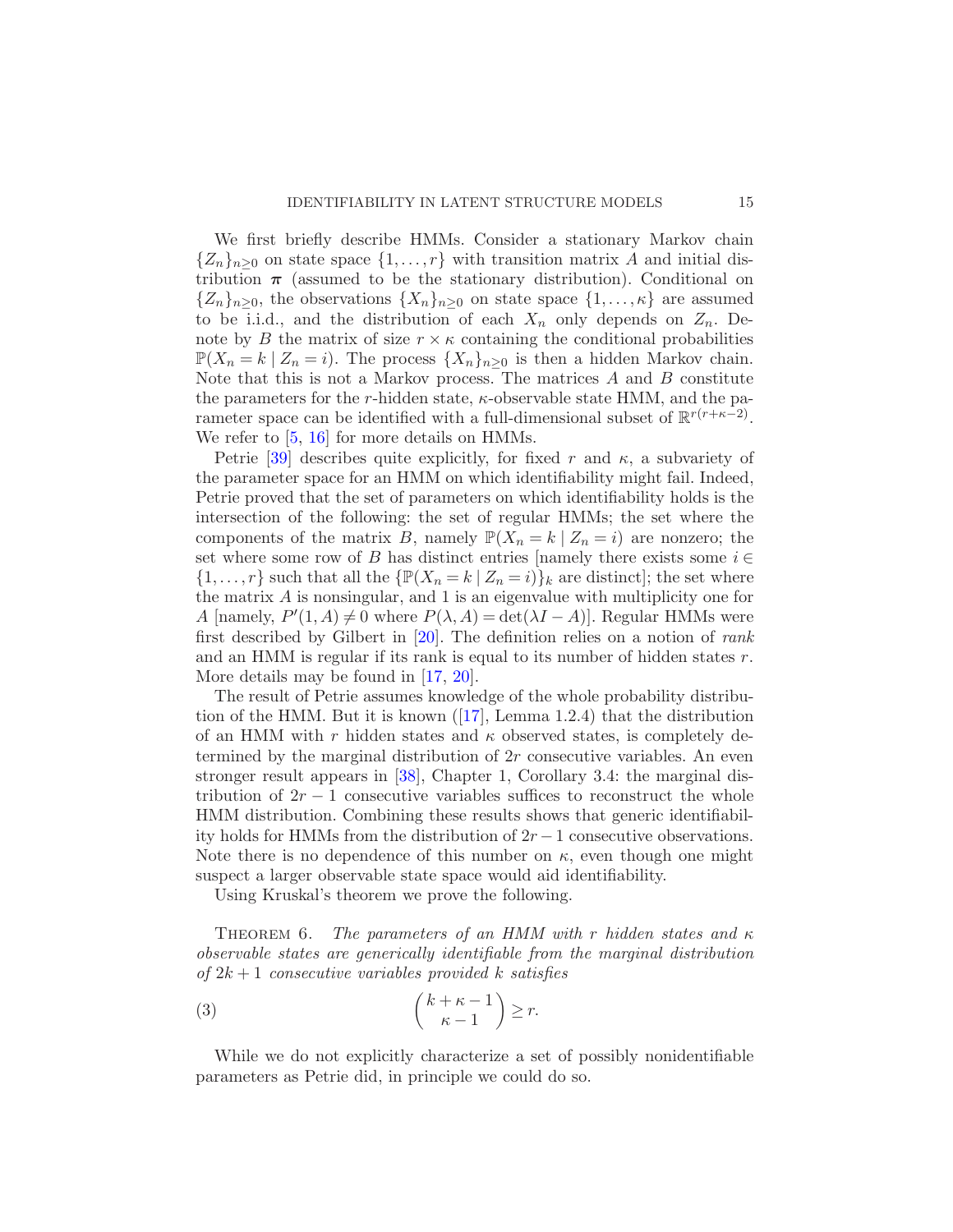

<span id="page-15-1"></span>Fig. 1. Embedding the hidden Markov model into a simpler latent-class model.

Note, however, that we require only the marginal of  $2k + 1$  consecutive variables, where k satisfies an explicit condition involving  $\kappa$ . The worst case (i.e., the largest value for k) arises when  $\kappa = 2$ , since  $\kappa \mapsto {\kappa + \kappa - 1 \choose \kappa - 1}$  is an increasing function for positive  $\kappa$ . In this worst case, we easily compute that  $2k+1=2r-1$  consecutive variables suffice to generically identify the parameters. Thus our approach yields generic versions of the claims of [\[17](#page-33-18)] and [\[38\]](#page-34-11) described above.

Moreover, when the number  $\kappa$  of observed states is increased, the minimal value of  $2k+1$  which ensures identifiability by Theorem [6](#page-14-0) becomes smaller. Thus the fact that generic HMMs are characterized by the marginal of  $2k+1$ consecutive variables, where k satisfies  $(3)$ , results in a much better bound than  $2r - 1$  as soon as the observed state space has more than 2 points. In this sense, our result is stronger than the one of Paz [\[38](#page-34-11)].

In proving Theorem [6,](#page-14-0) we embed the hidden Markov model in a simpler latent-class model, as illustrated in Figure [1.](#page-15-1) The hidden variable  $Z_k$  is the only one we preserve, while we cluster the observed variables into groups so they may be treated as 3 observed variables. According to properties of graphical models (see, e.g.,  $[31]$ ), the agglomerated variables are independent when conditioned on  $Z_k$ . So Kruskal's theorem applies. However, additional algebraic arguments are needed to see that the embedding gives sufficiently generic points so that we may identify parameters.

To conclude this section, note that Leroux [\[32](#page-34-13)] used Teicher's result [\[42](#page-34-10)] to establish a sufficient condition for exact identifiability of parametric hidden Markov models, with possibly continuous observations.

<span id="page-15-0"></span>6.2. A random graph mixture model. We next illustrate the application of our method to studying a random graph mixture model. This heterogeneous model is used in a wide range of applications, such as molecular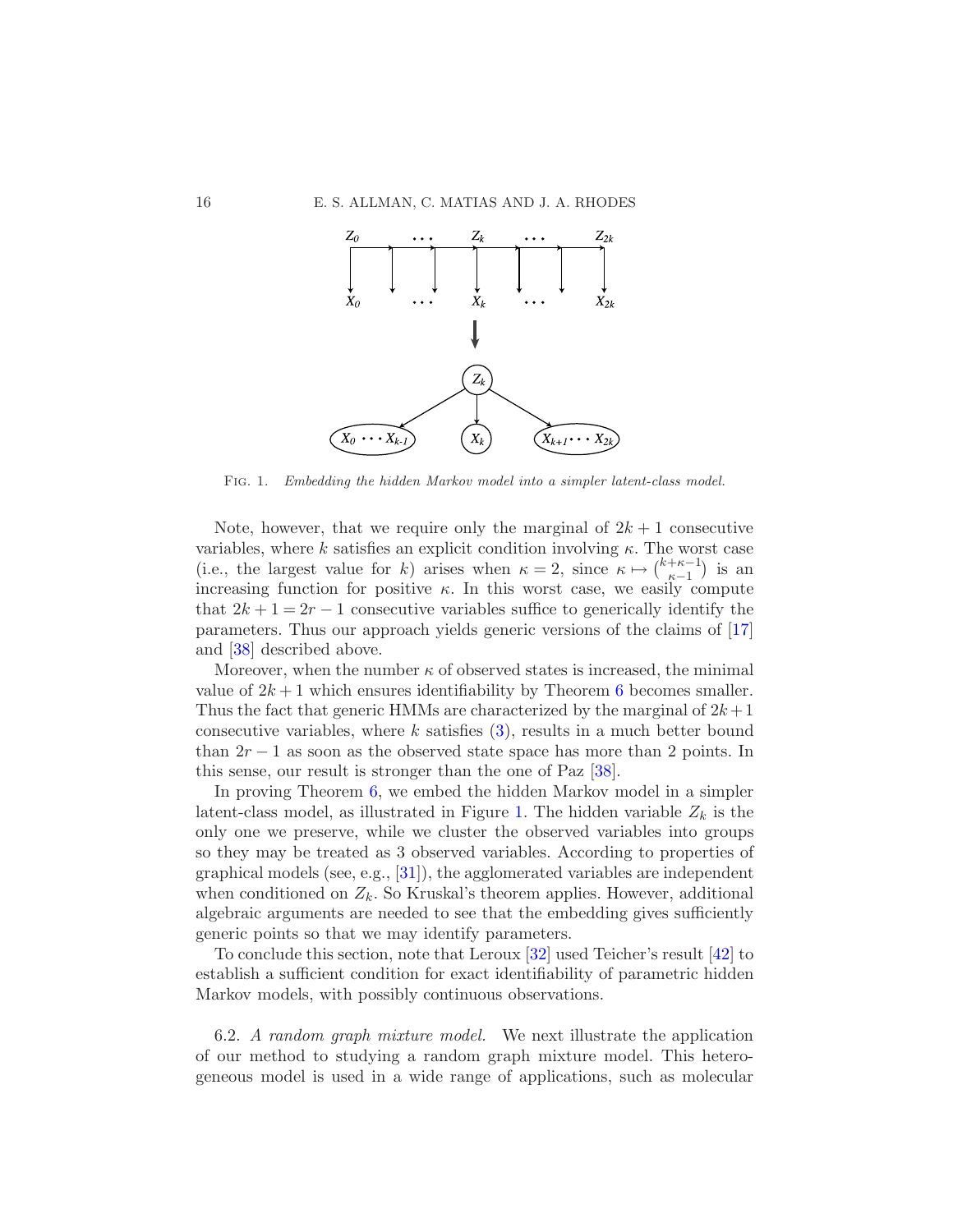biology (gene interactions or metabolic networks [\[12](#page-33-19)]), social sciences (relationships or co-authorship networks [\[36](#page-34-14)]) or the study of the world wide web (hyperlinks graphs [\[44](#page-34-15)]).

We consider a random graph mixture model in which each node belongs to some unobserved class, or group, and conditional on the classes of all nodes, the edges are independent random variables whose distributions depend only on the classes of the nodes they connect. More precisely, consider an undirected graph with n nodes labeled  $1, \ldots, n$  and where presence/absence of an edge between two different nodes  $i$  and  $j$  is given by the indicator variable  $X_{ij}$ . Let  $\{Z_i\}_{1\leq i\leq n}$  be i.i.d. random variables with values in  $\{1,\ldots,r\}$  and probability distribution  $\boldsymbol{\pi} \in (0,1)^r$  representing node classes. Conditional on the classes of nodes  $\{Z_i\}$ , the edge indicators  $X_{ij}$  are independent random variables whose distribution is Bernoulli with some parameter  $p_{Z_i Z_j}$ . The between-groups connection parameters  $p_{ij} \in [0,1]$  satisfy  $p_{ij} = p_{ji}$ , for all  $1 \leq i, j \leq r$ . We emphasize that the observed random variables  $X_{ij}$  for this model are not independent, just as the observed variables were not independent in the mixture models considered earlier in this paper.

The interest in the random graph model lies in the fact that different nodes may have different connectivity properties. For instance one class may describe hubs which are nodes with a very high connectivity, and a second class may contain the others nodes with a lower overall connectivity. Thus one can model different node behaviours with a reasonable number of parameters. Examples of networks easily modelled with this approach, and more details on the properties of this model, can be found in [\[12](#page-33-19)].

This model has been rediscovered many times in the literature and in various fields of applications. A nonexhaustive bibliography includes [\[12](#page-33-19), [18](#page-33-20), [36,](#page-34-14) [41\]](#page-34-16). However, identifiability of the parameters for this random graph model has never been addressed in the literature.

Frank and Harary [\[18](#page-33-20)] study the statistical inference of the parameters in the restricted  $\alpha-\beta$  or affiliation model. In this setup, only two parameters are used to model the intra-group and inter-group probabilities of an edge occurrence  $p_{ii} = \alpha$ ,  $1 \le i \le r$  and  $p_{ij} = \beta$ ,  $1 \le i \le j \le r$ . Using the total number of edges, the proportion of transitive triads and the proportion of 3 cycles among triads (see definitions  $(3)$  and  $(4)$  in [\[18\]](#page-33-20)), they obtain estimates of the parameters  $\alpha, \beta$  and sometimes r, in various cases  $(\alpha, \beta$  unknown and  $\pi_i = 1/r$  with unknown r, for instance). However, they do not discuss the uniqueness of the solutions of the nonlinear equations defining those estimates (see  $(16)$ ,  $(29)$  and  $(33)$  in  $[18]$ ).

<span id="page-16-0"></span>We prove the following result.

THEOREM 7. The parameters of the random graph model with  $r = 2$ node states are strictly identifiable, up to label swapping, provided there are at least 16 nodes and the connection parameters  $\{p_{11}, p_{12}, p_{22}\}$  are distinct.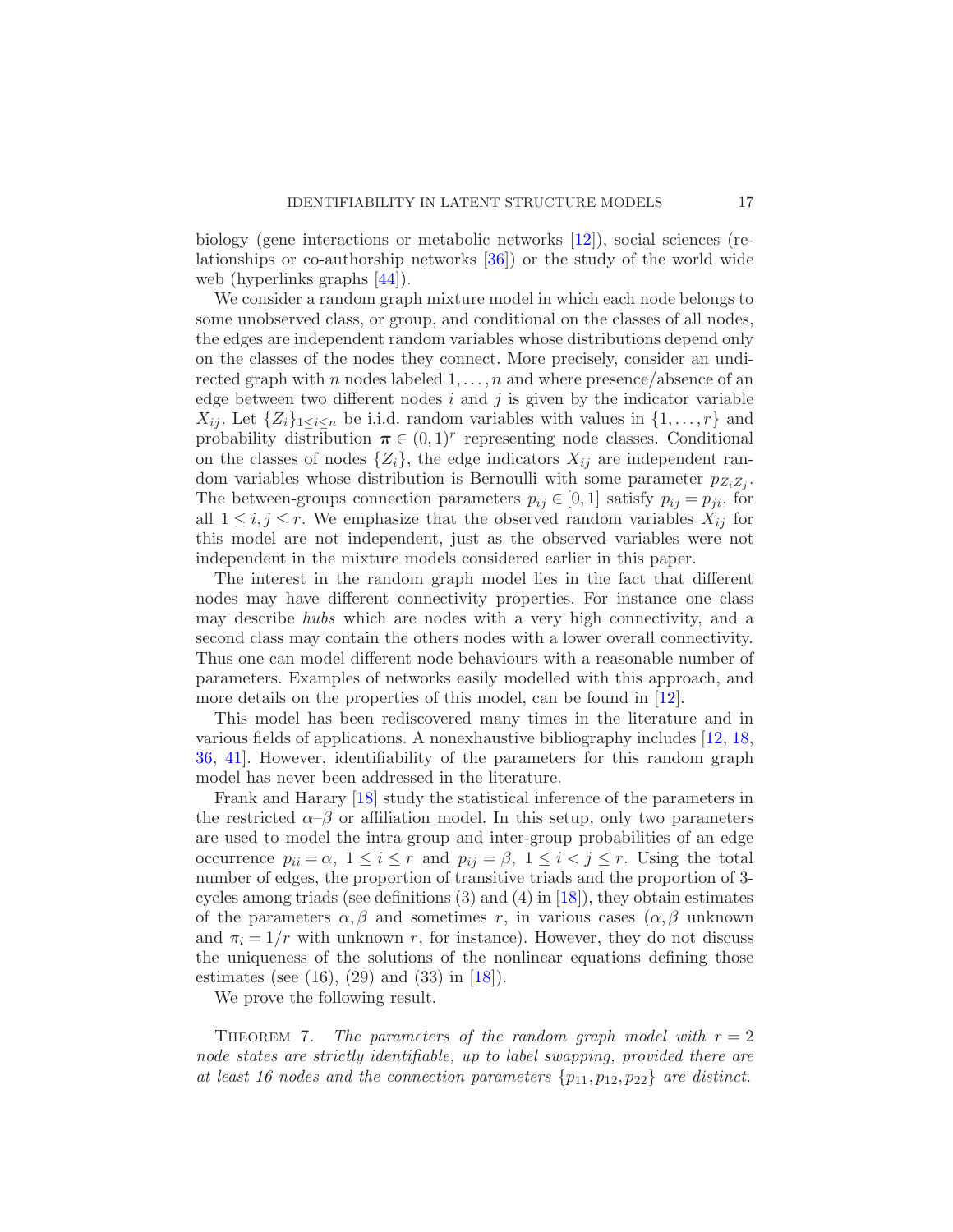#### 18 E. S. ALLMAN, C. MATIAS AND J. A. RHODES

Our basic approach is to embed the random graph model into a model to which Kruskal's theorem applies. Since we have many hidden variables, one for each node, we combine them into a single composite variable describing the states of all nodes at once. Since the observed edge variables are binary, we also combine them into collections, to create 3 composite edge variables with more states. We do this in such a way that the composite edge variables are still independent conditioned on the composite node state. The main technical difficulty is that the matrices whose entries give probabilities of observing a composite edge variable conditioned on a composite node state must have well-understood Kruskal rank. This requires some involved algebraic work.

The random graph model will be studied more thoroughly in a forthcoming work. The special case of the affiliation model, which is not adressed by Theorem [7,](#page-16-0) will be dealt with there as well.

<span id="page-17-1"></span>7. Finite mixtures of nonparametric measure products. In this section, we consider a nonparametric model of finite mixtures of  $r$  different probability distributions  $\mu_1, \ldots, \mu_r$  on  $\mathbb{R}^p$ , with  $p \geq 3$ . For every  $1 \leq i \leq r$ , we denote by  $\mu_i^j$  $i_i$  the j<sup>th</sup> marginal of  $\mu_i$  and  $F_i^{\hat{j}}$  $i$ <sup>t</sup> the corresponding c.d.f. (defined by  $F_i^j$  $\mu_i^j(t) = \mu_i^j$  $i((-\infty, t])$  for any  $t \in \mathbb{R}$ ). Without loss of generality, we may assume that the functions  $F_i^j$  $i_i^j$  are absolutely continuous.

For our first result, we assume further that the mixture model has the form

<span id="page-17-2"></span>(4) 
$$
\mathbb{P} = \sum_{i=1}^{r} \pi_i \mu_i = \sum_{i=1}^{r} \pi_i \prod_{j=1}^{p} \mu_i^j,
$$

in which, conditional on a latent structure (specified by the proportions  $\pi_i$ ), the p variates are independent. The  $\mu_i^j$  $i$  are viewed in a nonparametric setting.

In the next theorem, we prove identifiability of the model's parameters that is, that  $\mathbb P$  uniquely determines the factors appearing in [\(4\)](#page-17-2)—under a mild and explicit regularity condition on P, as soon as there are at least 3 variates and  $r$  is known. Making a judicious use of cut points to discretize the distribution, and then using Kruskal's work, we prove the following.

<span id="page-17-0"></span>THEOREM 8. Let  $\mathbb P$  be a mixture of the form  $(4)$ , such that for every  $j \in \{1, \ldots, p\}$ , the measures  $\{\mu_i^j\}$  $\{G_i\}_{1\leq i\leq r}$  are linearly independent. Then, if  $p \geq 3$ , the parameters  $\{\pi_i, \mu_i^j\}$  $\{f_i\}_{1 \leq i \leq r, 1 \leq j \leq p}$  are strictly identifiable from  $\mathbb{P}$ , up to label swapping.

This result also generalizes to nonparametric mixture models where at least three blocks of variates are independent conditioned on the latent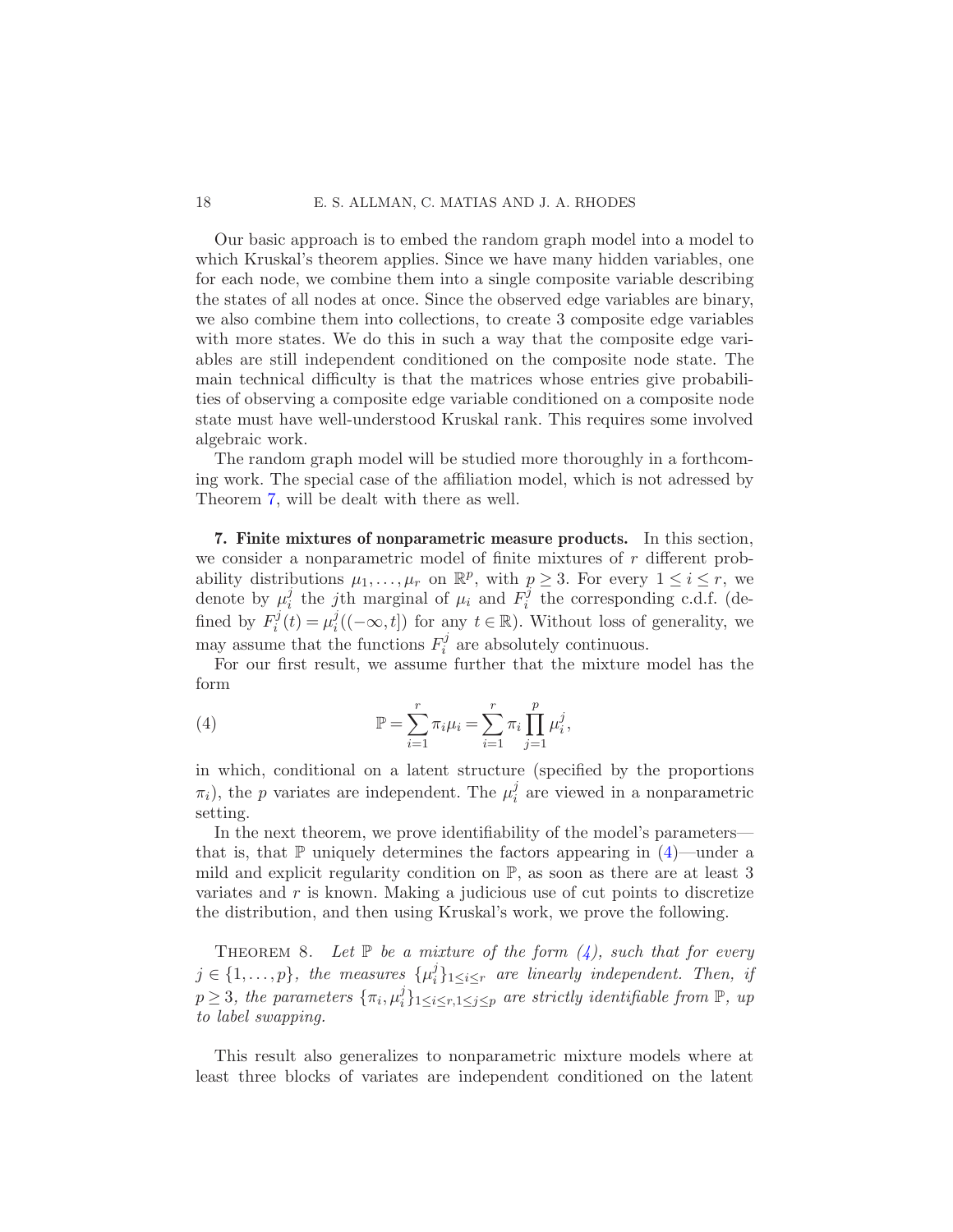structure. Let  $b_1, \ldots, b_p$  be integers with  $p \geq 3$  the number of blocks, and the  $\mu_i^j$  $i$  be absolutely continuous probability measures on  $\mathbb{R}^{b_j}$ . With  $m = \sum_j b_j$ , consider the mixture distribution on  $\mathbb{R}^m$  given by

<span id="page-18-0"></span>(5) 
$$
\mathbb{P} = \sum_{i=1}^r \pi_i \prod_{j=1}^p \mu_i^j.
$$

<span id="page-18-1"></span>THEOREM 9. Let  $\mathbb P$  be a mixture of the form [\(5\)](#page-18-0), such that for every  $j \in \{1, \ldots, p\}$ , the measures  $\{\mu_i^j\}$  $\{e^{j}\}_{1\leq i\leq r}$  on  $\mathbb{R}^{b_j}$  are linearly independent. Then, if  $p \geq 3$ , the parameters  $\{\pi_i, \mu_i^j\}$  $i<sub>i</sub>$ <sub>1≤i≤r,1≤j≤p</sub> are strictly identifiable from  $\mathbb{P}$ , up to label swapping.

Both Theorems [8](#page-17-0) and [9](#page-18-1) could be strengthened somewhat, as their proofs do not depend on the full power of Kruskal's theorem. As an analog of Kruskal rank for a matrix, say a finite set of measures has Kruskal rank  $k$ , if k is the maximal integer such that every k-element subset is linearly independent. Then, for instance, when  $p = 3$ , straightforward modifications of the proofs establish identifiability provided the sum of the Kruskal ranks of the sets  $\{\mu_i^j\}$  $i\}_{1 \leq i \leq r}$  for  $j = 1, 2, 3$  is at least  $2r + 2$ .

Note that an earlier result linking identifiability with linear independence of the densities to be mixed appears in [\[43](#page-34-17)] in a parametric context. Combining this statement with the one obtained by Teicher [\[42](#page-34-10)], we get that in the parametric framework, a sufficient and necessary condition for strict identifiability of finite mixtures of product distributions is the linear independence of the univariate components (this statement does not require the knowledge of r). In this sense, our result may be seen as a generalization of these statements in the nonparametric context.

Our results should be compared to two previous ones. First, Hettmansperger and Thomas [\[26](#page-33-10)] studied the identical marginals case, where for each  $1 \leq i \leq r$ , we have  $\mu_i^j = \mu_i^k$  for all  $1 \leq j, k \leq p$  (with corresponding c.d.f.  $F_i$ ). They proved that, as soon as  $p \geq 2r - 1$ , and there exists some  $c \in$ R, such that the  ${F_i(c)}_{1\leq i\leq r}$  are all different, the mixing proportions  $\pi_i$ are identifiable. Although they do not state it (because they are primarily interested in estimation procedures and not identifiability), they also identify the c.d.f.s  $F_i(c)$ ,  $1 \leq i \leq r$ , at any point  $c \in \mathbb{R}$  such that the  $\{F_i(c)\}_{1 \leq i \leq r}$  are all different.

Second, Hall and Zhou [\[25\]](#page-33-9) proved that for  $r = 2$ , if  $p \geq 3$  and the mixture P is such that its two-dimensional marginals are not the product of the corresponding one-dimensional ones, that is, that for any  $1 \leq j, k \leq p$  we have

<span id="page-18-2"></span>(6) 
$$
\mathbb{P}(X_j, X_k) \neq \mathbb{P}(X_j)\mathbb{P}(X_k),
$$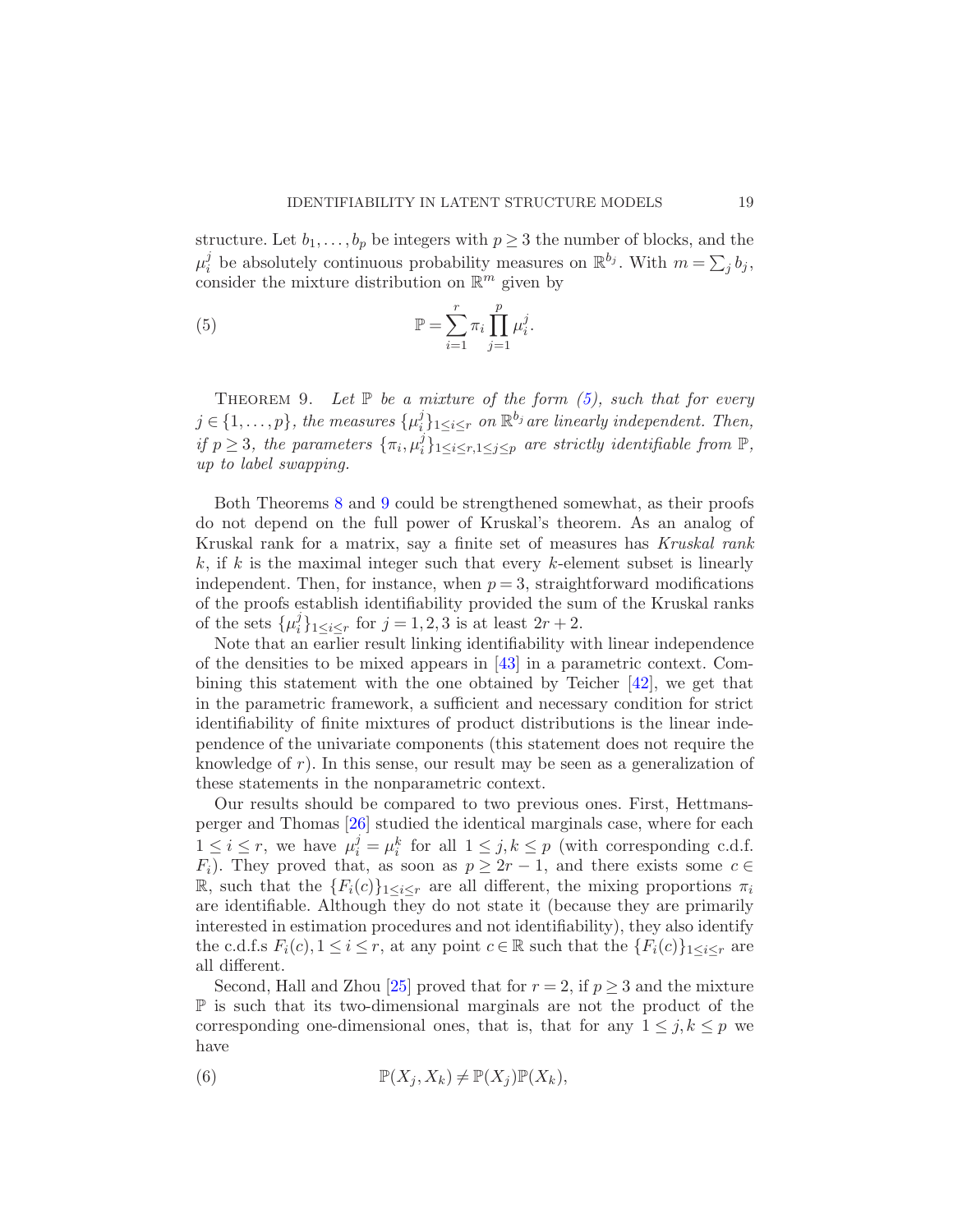then the parameters  $\pi$  and  $F_i^j$  $i$  are uniquely identified by  $\mathbb{P}$ . They also provide consistent estimation procedures for the mixing proportions as well as for the univariate c.d.f.'s  $\overline{\{F_i^j\}}$  $\{y_i^j\}_{1 \leq j \leq p, i=1,2}.$ 

Hall and Zhou state that their results, "apparently do not have straightforward generalizations to mixtures of three or more products of independent components." In fact, Theorem [8](#page-17-0) can already be viewed as such a generalization, since in the  $r = 2$  case we will show that inequality [\(6\)](#page-18-2) is in fact equivalent to the independence for each j of the set  $\{\mu_i^j\}$  $i \brace{1 \leq i \leq 2}$ .

To develop a more direct generalization of the condition of Hall and Zhou, we say a bivariate continuous probability distribution is of rank  $r$  if it can be written as a sum of r products of signed univariate distributions (not necessarily probability distributions), but no fewer. We emphasize that we allow the univariate distributions to have negative values, even though the bivariate does not. The related notion of nonnegative rank, which additionally requires that the univariate distributions be nonnegative, will not play a role here.

This definition of rank of a bivariate distribution is a direct generalization of the notion of the rank for a matrix, with the bivariate distribution replacing the matrix, the univariate ones replacing vectors, and the product of distributions replacing the vector outer product. Moreover, in the case  $r = 2$ , inequality [\(6\)](#page-18-2) is equivalent to saying  $\mathbb{P}(X_i, X_k)$  has rank 2, since its rank is at most 2 from the expression [\(4\)](#page-17-2), and if it had rank 1 then marginalizing would show  $\mathbb{P}(X_i, X_k) = \mathbb{P}(X_i) \mathbb{P}(X_k)$ .

Next we connect this concept to the hypotheses of Theorem [8.](#page-17-0)

Lemma 10. Consider a bivariate distribution of the form

<span id="page-19-1"></span><span id="page-19-0"></span>
$$
\mathbb{P}(X_1, X_2) = \sum_{i=1}^r \pi_i \mu_i^1(X_1) \mu_i^2(X_2).
$$

Then  $\mathbb{P}(X_1, X_2)$  has rank r if, and only if, for each of  $j = 1, 2$  the measures  $\{\mu_i^j\}$  $\{G_i\}_{1\leq i\leq r}$  are linearly independent.

From Theorem [8,](#page-17-0) this immediately yields the following.

COROLLARY 11. Let  $\mathbb P$  be a mixture of the form  $(4)$ , and suppose that for every  $j \in \{1, \ldots, p\}$ , there is some  $k \in \{1, \ldots, p\}$  such that the marginal  $\mathbb{P}(X_j,X_k)$  is of rank r. Then, if  $p\geq 3$ , the parameters  $\{\pi_i,\mu_i^j\}$  $\{i\}}_{1\leq i\leq r,1\leq j\leq p}$ are strictly identifiable from  $\mathbb{P}$ , up to label swapping.

Note that if the distribution  $\mathbb P$  arising from [\(4\)](#page-17-2) could be written with strictly fewer than r different product distributions, then the assumption of Corollary [11](#page-19-0) (and of Theorem [8\)](#page-17-0) would not be met. Here, we state that a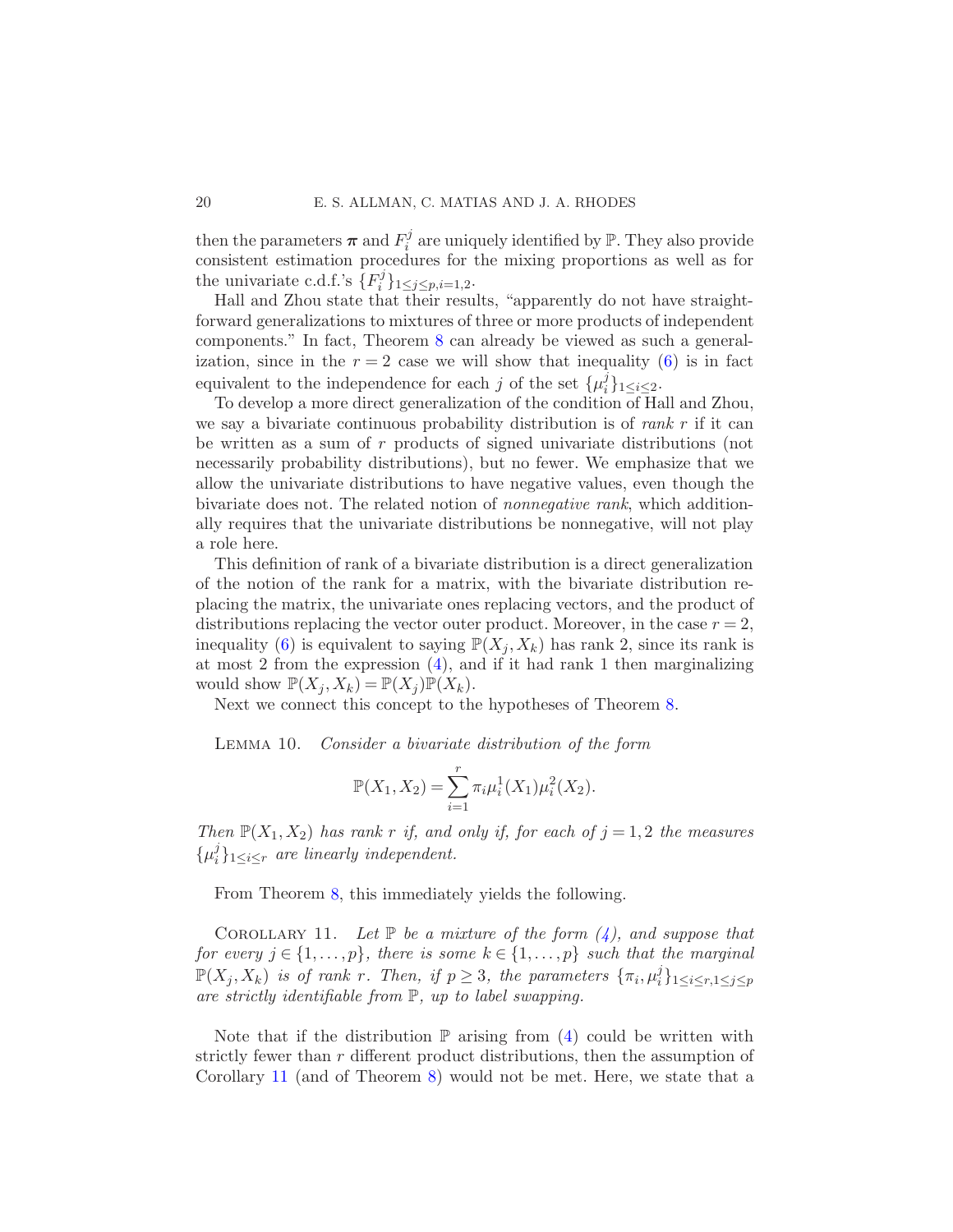slightly stronger condition, namely that any two-variate marginal of  $\mathbb{P}$  cannot be written as the sum of strictly fewer than r product components, suffices to ensure identifiability of the parameters. Note also that the condition appearing in Theorem [8](#page-17-0) is stated in terms of the parameters of the distribution P, which are unknown to the statistician. However, the rephrased assumption appearing in Corollary [11](#page-19-0) is stated in terms of the observation distribution. Thus one could imagine testing this assumption on the data (even if this might be a tough issue) prior to statistical inference.

The restriction to  $p \geq 3$ , which arises in our method from using Kruskal's theorem, is necessary in this context. Indeed, in the case of  $r = 2$  groups and  $p = 2$  variates, [\[25](#page-33-9)] proved that there exists a two-parameter continuum of points  $(\boldsymbol{\pi}, {\{\mu_i^j\}})$  $i<sub>i</sub><sup>j</sup>$ <sub>1≤i≤2,1≤j≤2</sub>) solving equation [\(4\)](#page-17-2). This simply echos the nonidentifiability in the case of 2 variates with finite state spaces commented on in [\[30\]](#page-34-2).

For models with more than 2 components in the mixture, Benaglia, Chauveau and Hunter [\[4](#page-32-4)] recently proposed an algorithmic estimation procedure, without insurance that the model would be identifiable. Our results states that under mild regularity conditions, it is possible to identify the parameters from the mixture  $\mathbb{P}$ , at least when the number of components r is fixed. Thus our approach gives some theoretical support to the procedure developed in  $|4|$ .

Finally, recall that in [\[14,](#page-33-8) [24](#page-33-13)], an upper bound on the number of variates needed to ensure "generic" identifiability of the model is claimed which is of the order  $r \log_2(r)$ . Our Theorem [8](#page-17-0) lowers this bound considerably, as it shows 3 variates suffice to identify the model, regardless of the value of r (under a mild regularity assumption).

## <span id="page-20-0"></span>8. Proofs.

PROOF OF COROLLARY [2.](#page-11-2) For each  $j = 1, 2, 3$ , let  $M_j$  be the matrix of size  $r \times \kappa_j$  describing the probability distribution of  $X_j$  conditional on Z. More precisely, the *i*th row of  $M_j$  is  $\mathbf{p}_{ij} = \mathbb{P}(X_j = \cdot | Z = i)$ , for any  $i \in \{1, \ldots, r\}$ . Let  $\tilde{M}_1$  be the matrix of size  $r \times \kappa_1$  such that its *i*th row is  $\pi_i \mathbf{p}_{i1} = \pi_i \mathbb{P}(X_1 = \cdot \mid Z = i)$ . Kruskal ranks of  $M_j$  and  $\tilde{M}_1$  are denoted  $I_j$  and  $\tilde{I}_1$ , respectively. We have already seen that the tensor  $[\tilde{M}_1, M_2, M_3]$  describes the probability distribution of the observations  $(X_1, X_2, X_3)$ . Kruskal's result states that, as soon as Kruskal ranks satisfy the condition  $I_1 + I_2 + I_3 \geq$  $2r+2$ , this probability distribution uniquely determines the matrices  $\tilde{M}_1, M_2$ and  $M_3$  up to rescaling of the rows and label swapping. Note that as  $\pi$ has positive entries, Kruskal rank  $I_1$  is equal to  $I_1$ . Moreover, using that the matrices  $M_1, M_2$  and  $M_3$  are stochastic and that the entries of  $\pi$  are positive, the corollary follows.  $\square$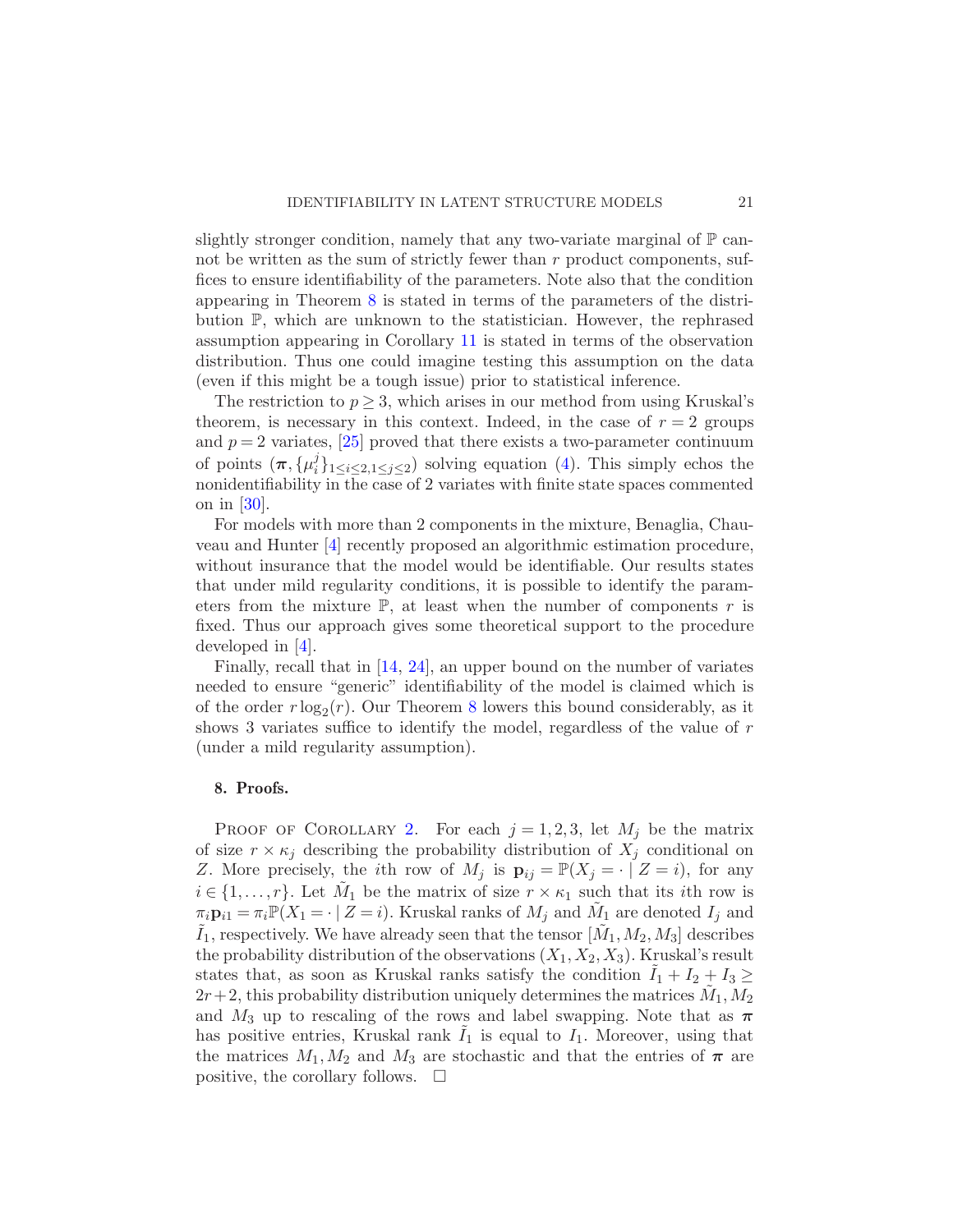PROOF OF COROLLARY [3.](#page-11-1) We first show that for any fixed choice of a positive integer  $I_j \leq \min(r, \kappa_j)$ , those  $r \times \kappa_j$  matrices  $M_j$ , whose Kruskal rank is strictly less than  $I_j$ , form a proper algebraic variety. But the matrices for which a specific set of  $I_j$  rows are dependent is the zero set of all  $I_j \times I_j$ minors obtained from those rows. By taking appropriate products of these minors for all such sets of  $I_i$  rows we may construct a set of polynomials whose zero set is precisely those matrices of Kruskal rank less than  $I_i$ . This variety is proper, since matrices of full rank do not lie in it.

Thus the set of triples of matrices  $(M_1, M_2, M_3)$  for which the Kruskal rank of  $M_i$  is strictly less than  $\min(r, \kappa_i)$  forms a proper subvariety. For triples not in this subvariety, our assumptions ensure that the rank inequal-ity of Corollary [3](#page-11-1) holds, so the inequality holds generically. If the  $\pi_i$ 's are fixed and positive, the proof is complete. Otherwise, note that the set of parameters with vectors  $\pi$  admitting zero entries is also a proper subvariety of the parameter set.  $\Box$ 

PROOF OF THEOREM [4.](#page-12-2) Our goal is to apply Kruskal's result to models with more than 3 observed variables by means of a "grouping" argument. We require a series of lemmas to accomplish this.

First, given an  $n \times a_1$  matrix  $A_1$  and an  $n \times a_2$  matrix  $A_2$ , define the  $n \times a_1 a_2$  matrix  $A = A_1 \otimes^{row} A_2$ , as the row-wise tensor product, so that

$$
A(i, a_2(j-1) + k) = A_1(i, j) A_2(i, k).
$$

The proof of the following lemma is straightforward and therefore omitted.

LEMMA 12. If conditional on a finite random variable  $Z$ , the random variables  $X_1, X_2$  are independent, with the distribution of  $X_i$  conditional on Z given by the matrix  $A_i$  of size  $r \times a_i$ , then the row tensor product  $A = A_1 \otimes^{row} A_2$  of size  $r \times (a_1 a_2)$  contains the probability distribution of  $(X_1, X_2)$  conditional on Z.

For each  $j \in \{1, ..., p\}$ , denote by  $M_j$  the  $r \times k_j$  matrix whose ith row is  $\mathbb{P}(X_j = \cdot | Z = i)$ . Introduce three matrices  $N_i$ ,  $i = 1, 2, 3$ , of size  $r \times \kappa_i$ , defined as

<span id="page-21-0"></span>
$$
N_i = \bigotimes_{j \in S_i}^{\text{row}} M_j
$$

and the tensor  $N = [\tilde{N}_1, N_2, N_3]$ , where the *i*th row of  $\tilde{N}_1$  is  $\pi_i$  times the ith row of  $N_1$ . According to Lemma [12,](#page-21-0) the tensor N contains the probabilities of the three clumped variables  $(\{X_j\}_{j\in S_1}, \{X_j\}_{j\in S_2}, \{X_j\}_{j\in S_3})$ . Thus knowledge of the distribution of the observations is equivalent to knowledge of N. Moreover, for parameters  $\pi$  having positive entries (which is a generic condition), the Kruskal ranks of  $\tilde{N}_1$  and  $\tilde{N}_1$  are equal.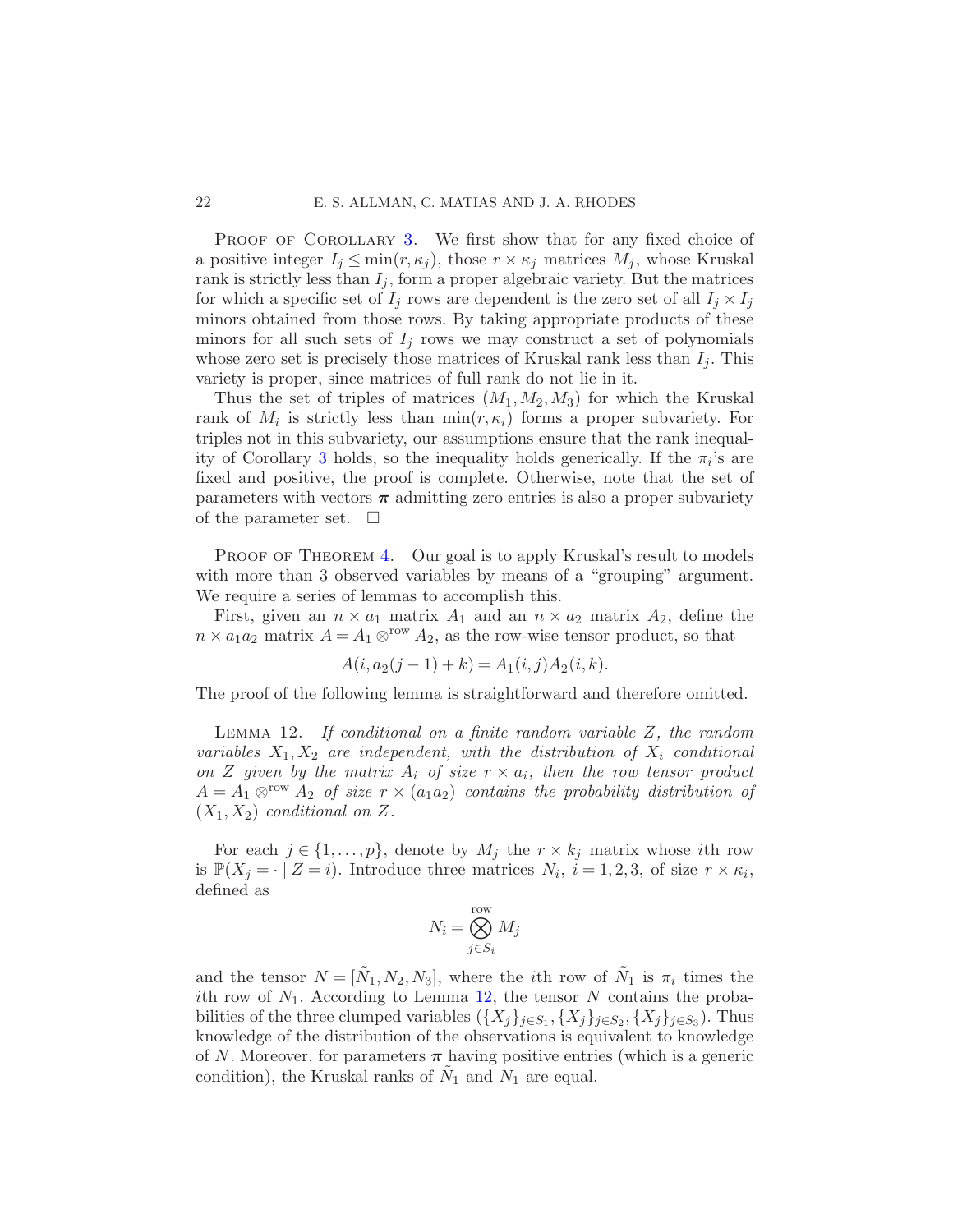In the next lemma we characterize the Kruskal rank of the row-tensor product obtained from generic matrices  $A_i$ .

LEMMA 13. Let 
$$
A_i
$$
,  $i = 1, ..., q$ , denote  $r \times a_i$  matrices,  $a = \prod_{i=1}^q a_i$  and

<span id="page-22-0"></span>
$$
A = \bigotimes_{i=1,\dots,q}^{\text{row}} A_i,
$$

the  $r \times a$  matrix obtained by taking tensor products of the corresponding rows of the  $A_i$ . Then for generic  $A_i$ 's,

$$
rank_K A = rank A = min(r, a).
$$

**PROOF.** The condition that a matrix  $A$  not have full rank (resp. full Kruskal rank) is equivalent to the simultaneous vanishing of its maximal minors (resp. *idem* when  $r \leq a$ , and equivalent to the existence of one vanishing maximal minor when  $r > a$ ). Composing the map sending  $\{A_i\} \rightarrow A$ with these minors gives polynomials in the entries of the  $A_i$ . To see that the polynomials in the entries of the  $A_i$  are nonzero, it is enough to exhibit a single choice of the  $A_i$  for which A has full rank (resp. full Kruskal rank).

Let  $x_{ij}$ ,  $i = 1, \ldots, q$ ,  $j = 1, \ldots, a_i$ , be distinct prime numbers. Consider  $A_i$ defined by

$$
A_i = \begin{pmatrix} 1 & 1 & \cdots & 1 \\ x_{i1} & x_{i2} & \cdots & x_{ia_i} \\ x_{i1}^2 & x_{i2}^2 & \cdots & x_{ia_i}^2 \\ \vdots & \vdots & \ddots & \vdots \\ x_{i1}^{r-1} & x_{i2}^{r-1} & \cdots & x_{ia_i}^{r-1} \end{pmatrix}.
$$

For any vector  $\mathbf{y} \in \mathbb{C}^t$ , let  $W(\mathbf{y}) = W(y_1, y_2, \dots, y_t)$  denote the  $t \times t$  Vandermonde matrix, with entries  $y_j^{i-1}$ .

Suppose first that  $a \geq r$ . Then the rows of A are the first r rows of the Vandermonde matrix  $W(\tilde{y})$ , where  $\tilde{y}$  is a vector whose entries are  $\prod_i x_{ij_i}$ for choices of  $1 \leq j_i \leq a_i$ . As the products  $\prod_i x_{ij_i}$  are distinct by choice of the  $x_{ij}$ ,  $W(\tilde{y})$  is nonsingular, so A has rank and Kruskal rank equal to r.

If instead  $r > a$ , then the first a rows of A form an invertible Vandermonde matrix. Thus  $A$  is of rank  $a$ . To argue that  $A$  has full Kruskal rank, compose the map  $\{A_i\} \rightarrow A$  with the  $a \times a$  minor from the first a rows of A. This gives us a polynomial in the entries of the  $A_i$ , the nonvanishing of which ensures the first a rows of  $A$  are independent. This polynomial is not identically zero, since a specific choice of the  $A_i$ 's such that the first a rows of A are independent has been given. By composing this polynomial with maps that permute rows of all the  $A_i$  simultaneously, we may construct nonzero polynomials whose nonvanishing ensures all other sets of a rows of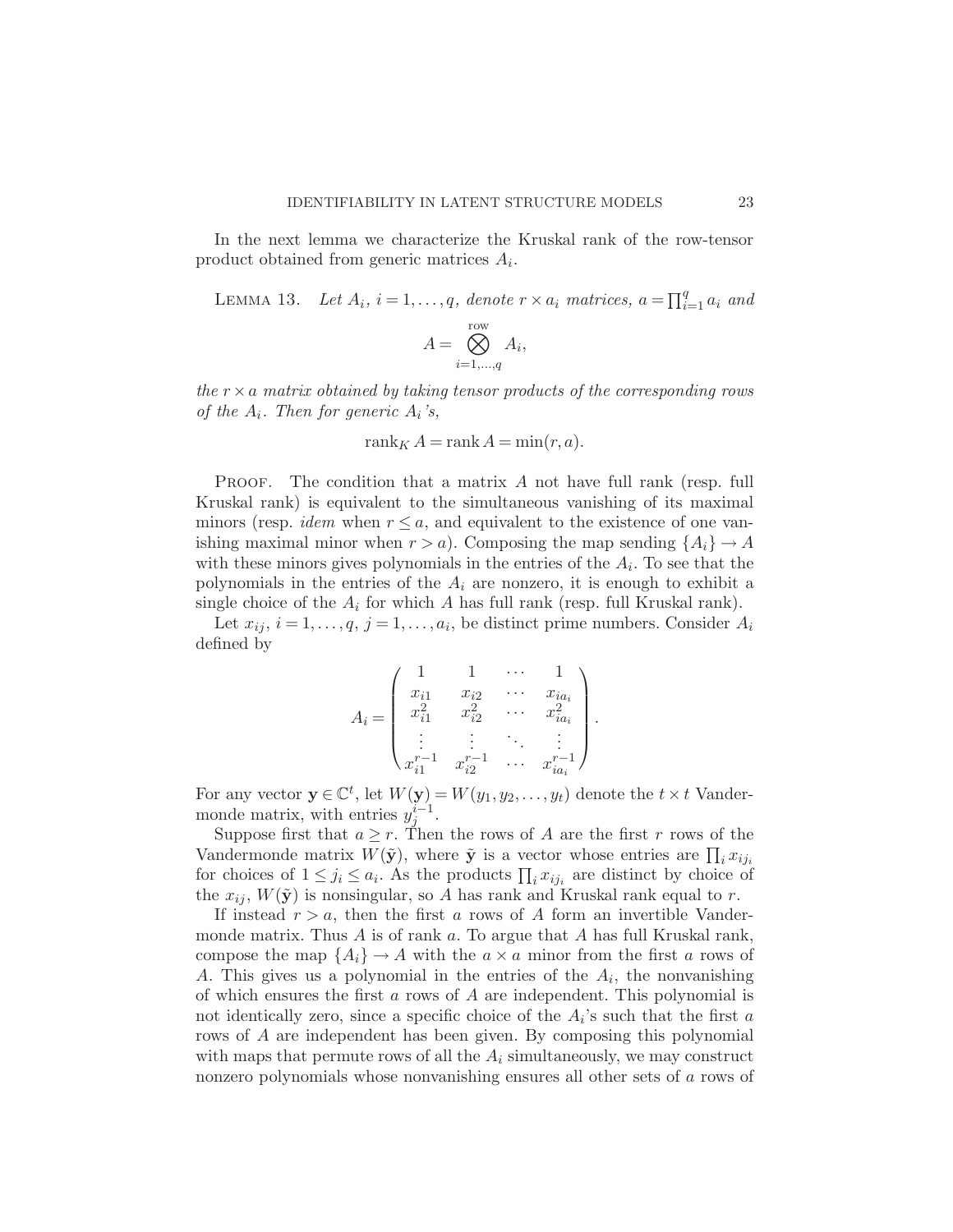A are independent. The proper subvariety defined by the product of these polynomials, then, is precisely those choices of  $\{A_i\}$  for which A is not of full Kruskal rank. This concludes the proof of the lemma.  $\Box$ 

Returning to the proof of Theorem [4,](#page-12-2) note that to apply the preceding lemma to stochastic matrices  $M_i$ , we must address the fact that each row of each  $M_i$  sums to 1. However, as both rank and Kruskal rank are unaffected by multiplying rows by nonzero scalars, and rows sums being nonzero is a generic condition (defined by the nonvanishing of linear polynomials), we see immediately the conclusion of Lemma [13](#page-22-0) holds when all the  $M_i$  are additionally assumed to have row sums equal to 1.

We thus see that for generic  $M_j$ , the matrices  $N_i$  defined above have Kruskal rank  $I_i = \min(r, \kappa_i)$ . Now by assumption, the matrices  $N_i$  satisfy the condition of Corollary [2.](#page-11-2) This implies that the tensor  $N = [\tilde{N}_1, N_2, N_3]$ uniquely determines the matrices  $N_i$  and the vector  $\pi$ , up to permutation of the rows. We need a last lemma before completing the proof of Theorem [4.](#page-12-2)

LEMMA 14. Suppose  $A = \bigotimes_{i=1,\dots,q}^{\text{row}} A_i$  where the  $A_i$  are stochastic matrices. Then the  $A_i$  are uniquely determined by A.

**PROOF.** Since each row of each  $A_i$  sums to 1, one easily sees that each entry in  $A_i$  can be recovered as a sum of certain entries in the same row of  $A.$   $\Box$ 

Using this lemma, we have that each  $N_i$  uniquely determines the matrices  $M_j$  for  $j \in S_i$ , and Theorem [4](#page-12-2) follows.  $\square$ 

PROOF OF COROLLARY [5.](#page-12-0) It is enough to consider the case where  $p =$  $2\lceil \log_2 r \rceil + 1$ . With  $k = \lceil \log_2 r \rceil$ , we have that  $2^{k-1} < r \le 2^k$ . Choosing

$$
\kappa_1 = \kappa_2 = 2^k, \qquad \kappa_3 = 2,
$$

inequality [\(2\)](#page-12-1) in Theorem [4](#page-12-2) holds.  $\square$ 

PROOF OF THEOREM [6.](#page-14-0) The  $2k+1$  consecutive observed variables can be taken to be  $X_0, X_1, \ldots, X_{2k}$ . Note that the transition matrix from  $Z_i$  to  $Z_{i-1}$  is given by  $A' = \text{diag}(\boldsymbol{\pi})^{-1} A^T \text{diag}(\boldsymbol{\pi}).$ 

Let  $B_1$  be the  $r \times \kappa^k$  matrix giving probabilities of joint states of  $X_0, X_1, \ldots$ ,  $X_{k-1}$  conditioned on the states of  $Z_k$ . Similarly, let  $B_2$  be the  $r \times \kappa^k$  matrix giving probabilities of joint states of  $X_{k+1}, \ldots, X_{2k}$  conditioned on the states of  $Z_k$ .

Now the joint distribution for the model  $\mathcal{M}(r; \kappa^k, \kappa^k, \kappa)$  with parameters  $\pi$ ,  $B_1$ ,  $B_2$ , B is the same as that of the HMM with parameters  $\pi$ , A, B. Thus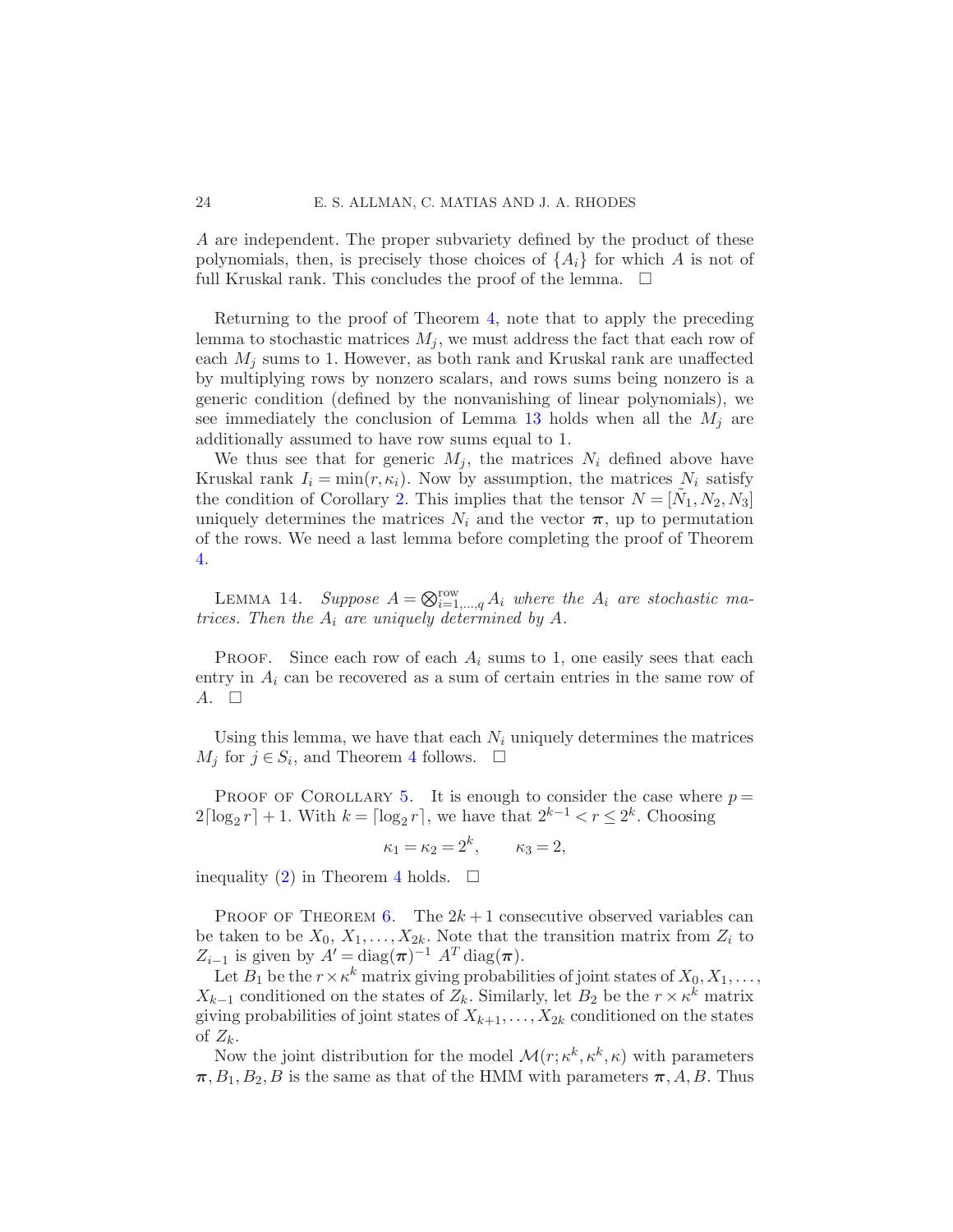we apply Kruskal's theorem, after we first show  $\pi$ ,  $B_1$ ,  $B_2$  are sufficiently generic to do so for generic choices of A, B. The entries of  $\pi$  have been assumed to be positive. With  $I_M$  denoting the Kruskal rank of a matrix  $M$ , in order to apply Corollary [2,](#page-11-2) we want to ensure

$$
I_{B_1} + I_{B_2} + I_B \ge 2r + 2.
$$

Making the generic assumption that  $B$  has Kruskal rank at least 2, it is sufficient to make

$$
I_{B_1}, I_{B_2} \ge r
$$

that is, to require that  $B_1, B_2$  have full row rank.

<span id="page-24-1"></span>Now  $B_1, B_2$  can be explicitly given as

(7) 
$$
B_1 = A'(B \otimes^{\text{row}} (\cdots A'(B \otimes^{\text{row}} (A'(B \otimes^{\text{row}} (A'B))))\cdots)),
$$

$$
B_2 = A(B \otimes^{\text{row}} (\cdots A(B \otimes^{\text{row}} (A(B \otimes^{\text{row}} (AB))))\cdots))
$$

with k copies of  $A'$  and of B appearing in the expression for  $B_1$ , and k copies of A and B appearing in that for  $B_2$ . To show these have full row rank for generic choices of stochastic  $A$  and  $B$ , it is enough to show they have full row rank for some specific choice of stochastic  $A, B, \pi$ , since that will establish that some  $r \times r$  minors of  $B_1, B_2$  are nonzero polynomials in the entries of  $A'$ ,  $B$  and  $A$ ,  $B$ , respectively. For this argument, we may even allow our choice of A to lie outside of those usually allowed in the statistical model, as long as it lies in their (Zariski) closure. We therefore choose A to be the identity, and  $\pi$  arbitrarily, so that A' is also the identity, thus simplifying to considering

<span id="page-24-0"></span>(8) 
$$
B_1 = B_2 = B \otimes^{\text{row}} B \otimes^{\text{row}} \cdots \otimes^{\text{row}} B \qquad (k \text{ factors}).
$$

It is now enough to show that  $B_1$ , as given in  $(8)$ , has full row rank for some choice of stochastic B. We proceed very similarly to the proof of Lemma [13,](#page-22-0) but since a row tensor power occurs here rather than an arbitrary product, we must make some small changes to the argument.

Since nonzero rescalings of the rows of B have no effect on the rank of  $B_1$  in [\(8\)](#page-24-0), we do not need to require that the row sums of B are 1. So let  $\mathbf{x} = (x_1, x_2, \dots, x_\kappa)$  be a vector of distinct primes, and define B by

$$
B = \begin{pmatrix} 1 & 1 & \cdots & 1 \\ x_1 & x_2 & \cdots & x_k \\ x_1^2 & x_2^2 & \cdots & x_k^2 \\ \vdots & \vdots & \ddots & \vdots \\ x_1^{r-1} & x_2^{r-1} & \cdots & x_k^{r-1} \end{pmatrix}.
$$

Let  $y = x \otimes x \otimes \cdots \otimes x$  with k factors. Then using notation from Lemma [13,](#page-22-0)  $B_1$  will be the first r rows of the Vandermonde matrix  $W(\mathbf{y})$ . To ensure  $B_1$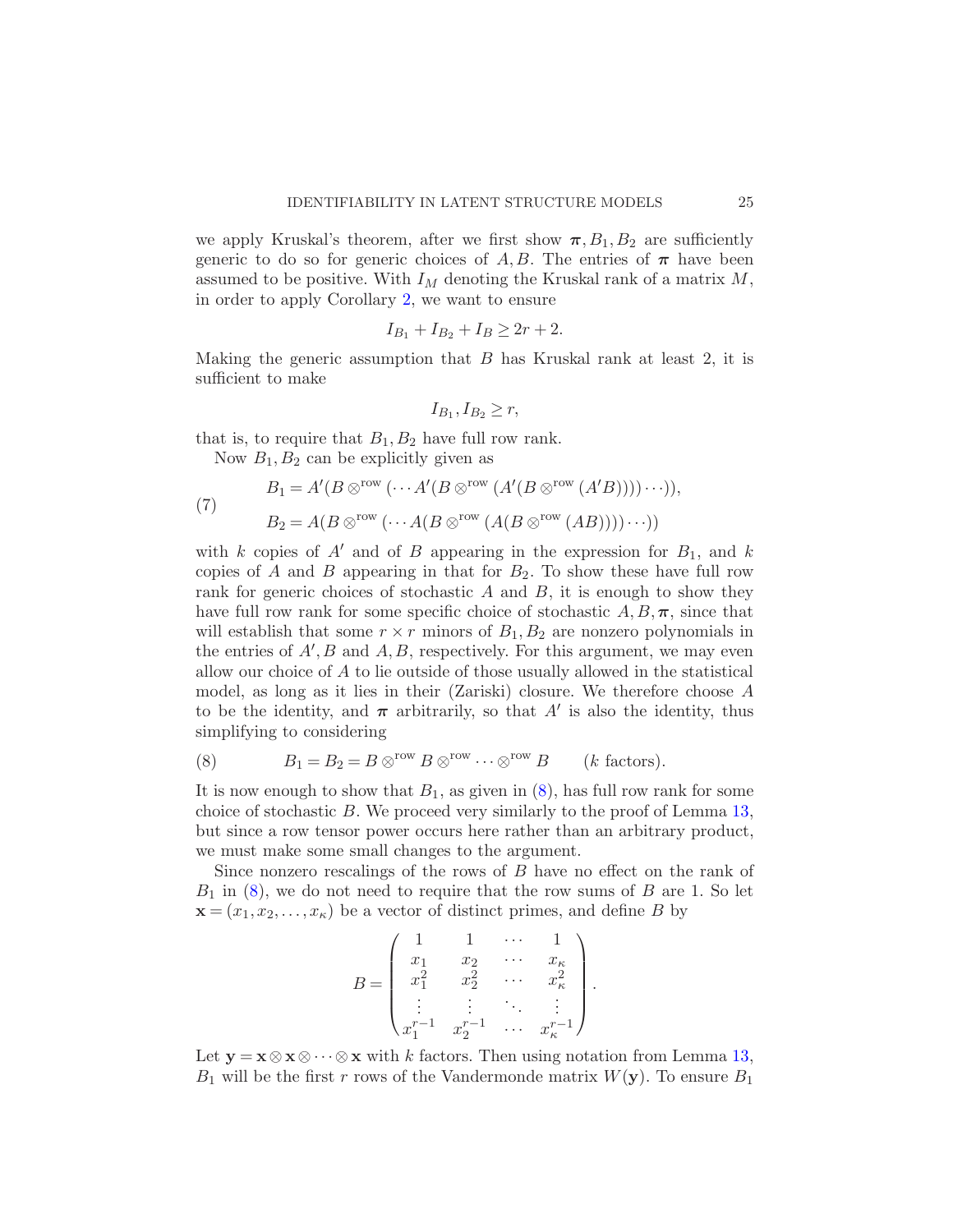has rank  $r$ , it is sufficient to ensure that  $r$  of the entries of  $y$  are distinct, since then  $B_1$  has a nonsingular Vandermonde submatrix of size r. The number of distinct entries of  $y$  is the number of distinct monomials of degree  $k$  in the  $x_i, 1 \leq i \leq \kappa$ . This number is  $\binom{k+\kappa-1}{\kappa-1}$  $\binom{+\kappa-1}{\kappa-1}$ , so to ensure that generic  $A, B$  lead to  $B_1$  having full row rank, we ask that k satisfy

$$
\binom{k+\kappa-1}{\kappa-1}\geq r.
$$

For fixed  $\kappa$ , the expression on the left of this inequality is an increasing and unbounded function of k, so this condition can be met for any  $r, \kappa$ .

Thus by Kruskal's theorem, from the joint distribution of  $2k+1$  consecutive variables of the HMM for generic  $A, B$ , we may determine  $PB_1, PB_2, PB$ , where  $P$  is an unknown permutation.

Now to identify A, B up to label swapping means to determine  $\widetilde{A} = P A P^t$ and  $\widetilde{B} = PB$  for some permutation P. As  $\widetilde{B}$  has been found, we focus on  $\widetilde{A}$ . From [\(7\)](#page-24-1) one finds

$$
PB_2=\widetilde{A}(\widetilde{B}\otimes^{\mathrm{row}}(\cdots \widetilde{A}(\widetilde{B}\otimes^{\mathrm{row}}(\widetilde{A}(\widetilde{B}\otimes^{\mathrm{row}}(\widetilde{A}\widetilde{B}))))\cdots)).
$$

In this expression,  $\widetilde{A}$  and  $\widetilde{B}$  appear k times. Since each row of  $\widetilde{B}$  sums to 1, by appropriate summing of the columns of this matrix (marginalizing over the variable  $X_{2k}$ , we may determine a matrix M given by a similar formula, but with only  $k-1$  occurrences of  $\widetilde{A}$  and  $\widetilde{B}$ . Then

$$
PB_2=\widetilde{A}(\widetilde{B}\otimes^{\mathrm{row}} M).
$$

As  $PB_2$  and  $\widetilde{B} \otimes^{\text{row}} M$  are known and generically of rank r, from this equation one can identify the matrix  $A$ .

Thus the HMM parameters A and B are identifiable up to permutation of the states of the hidden variables.  $\quad \Box$ 

PROOF OF THEOREM [7.](#page-16-0) For the *n* node model, with node set  $V_n =$  $\{v_k\}_{1\leq k\leq n}$ , denote (undirected) edges in the complete graph  $K_n$  on  $V_n$ by  $(v_k, v_l) = (v_l, v_k)$  for  $k \neq l$ . We assume  $0 < \pi_1 \leq \pi_2 < 1$ ,  $p_{ij} \in [0, 1]$  and  $p_{11}, p_{12}, p_{22}$  are distinct.

Let  $Z = (Z_1, Z_2, \ldots, Z_n)$  be the random variable, with state space  $\{1, 2\}^n$ , which describes the state of all nodes collectively. Ordering the elements of the state space in some way, we find the probabilities of the various states of Z are given by the entries of a vector  $\mathbf{v} \in \mathbb{R}^{2^n}$ , all of which have the form  $\pi_1^k \pi_2^{n-k}$ . Observe for later use that no entries of **v** are zero, and the smallest and largest entries are  $\pi_1^n$  and  $\pi_2^n$ , respectively (if  $\pi_1 = \pi_2 = 1/2$ , then all the entries of **v** are equal to  $2^{-n}$ ).

Elements of the state space of Z are specified by  $\mathcal{I} = (i_1, i_2, \ldots, i_n) \in$  $\{1,2\}^n$ , meaning  $i_k$  is the state of  $v_k$ . An assignment of states to all edges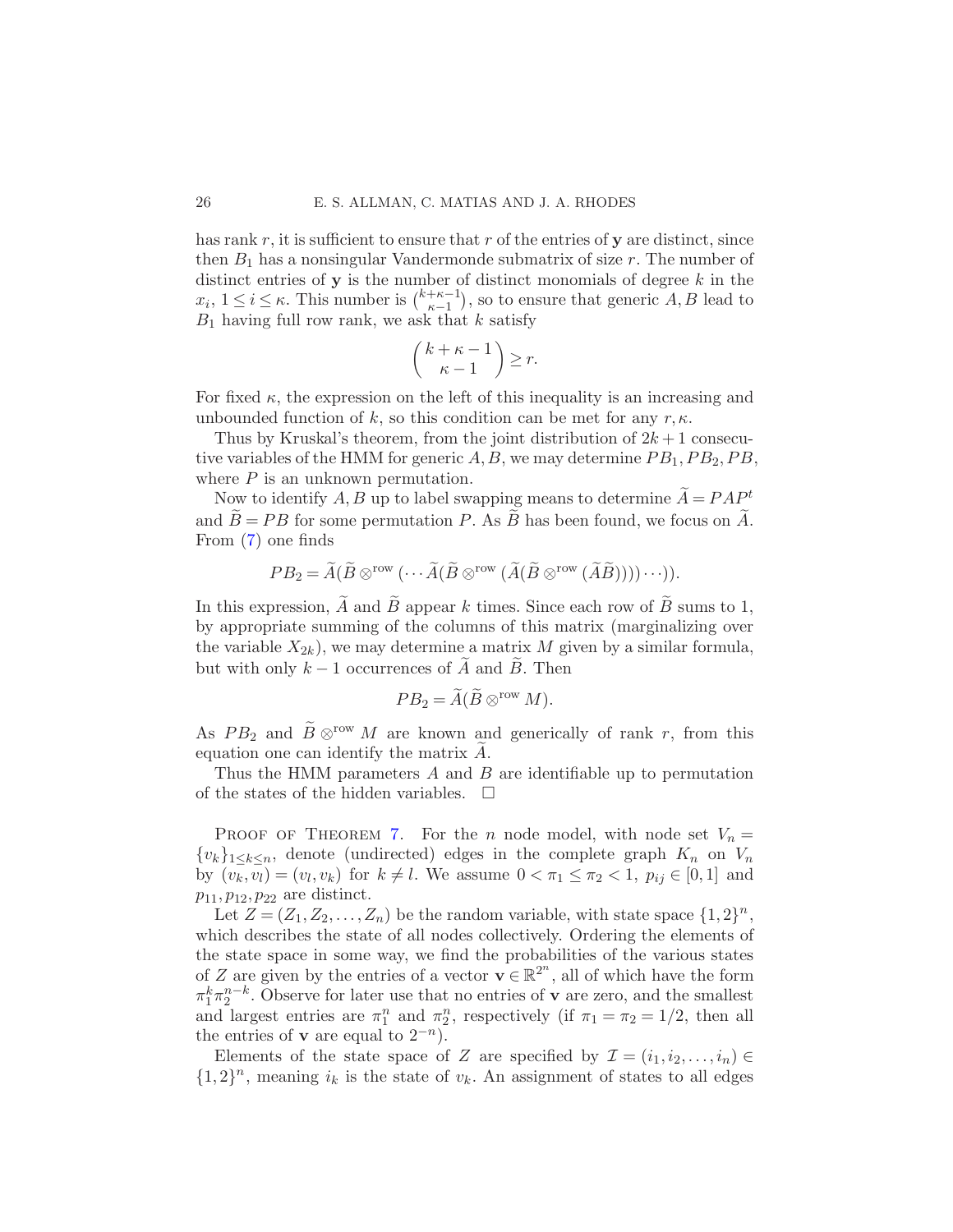in a graph  $G \subseteq K_n$  will be represented by a subgraph  $\mathcal{G} \subseteq G$  containing only those edges in state 1, in accord with the interpretation of edge states 0 and 1 as "absent" and "present." We refer to the probability of a particular state assignment to the edges of  $G$  as the probability of *observing* the corresponding  $G$ . We may think of any such  $G$  as specifying a composite edge variable, whose states are represented by the subgraphs  $\mathcal{G} \subseteq G$ .

To relate the random graph model to the model of Kruskal's theorem, we must choose three observed variables and one hidden variable that reflect a conditional independence structure. The hidden variable will be Z described above, indicating the state of some number of nodes  $n$ , to be chosen below. The observed variables will correspond to three pairwise edge-disjoint subgraphs  $G_1, G_2, G_3$  of  $K_n$ . By choosing the  $G_i$  to have no edges in common, we ensure that for  $i \neq j$  observing any subgraph  $\mathcal{G}_i$  of  $G_i$  is independent of observing any subgraph  $\mathcal{G}_i$  of  $G_i$ , conditioned on the state of Z. To meet the technical assumptions of Kruskal's theorem, we will also choose the  $G_i$ so that the three matrices  $B_i$  whose entries give probabilities of observing each subgraph  $\mathcal{G}_i$  of  $G_i$ , conditioned on the state of Z, have full row rank. These matrices thus give conditional probabilities of observations marginalized over all edges not in  $G_i$ .

The construction of the  $G_i$  proceeds in several steps. We begin by considering a small complete graph, and an associated matrix: for a set of 4 nodes, define a  $2^4 \times 2^{4 \choose 2} = 16 \times 64$  matrix A, with rows indexed by assignments  $\mathcal{I} \in \{1,2\}^4$  of states to the nodes, columns indexed by all subgraphs  $\mathcal G$  of  $K_4$  and entries giving the probability of observing the subgraph conditioned on the state assignment of the nodes. Each entry of  $A$  is thus a monomial in the  $p_{ij}$  and  $q_{ij} = 1 - p_{ij}$ . Explicitly, if  $\mathcal{I} = (i_1, i_2, i_3, i_4)$ , and  $e_{kl} \in \{0, 1\}$  is the state of edge  $(v_k, v_l)$  in  $\mathcal{G}$ , the  $(\mathcal{I}, \mathcal{G})$ -entry of A is

$$
\prod_{1\leq k
$$

<span id="page-26-0"></span>LEMMA 15. For distinct  $p_{11}, p_{12}, p_{22},$  the 16  $\times$  64 matrix A described above has full row rank.

This lemma can be established by a rank computation with symbolic algebra software, so we omit a proof. One can also see, either through computation or reasoning, that the complete graph on fewer than 4 nodes fails to produce a matrix of full rank.

The next lemma shows we can find the 3 edge-disjoint subgraphs needed for the application of Kruskal's theorem. As the rest of the proof does not depend on the nodes having 2 states, we state the following lemma for an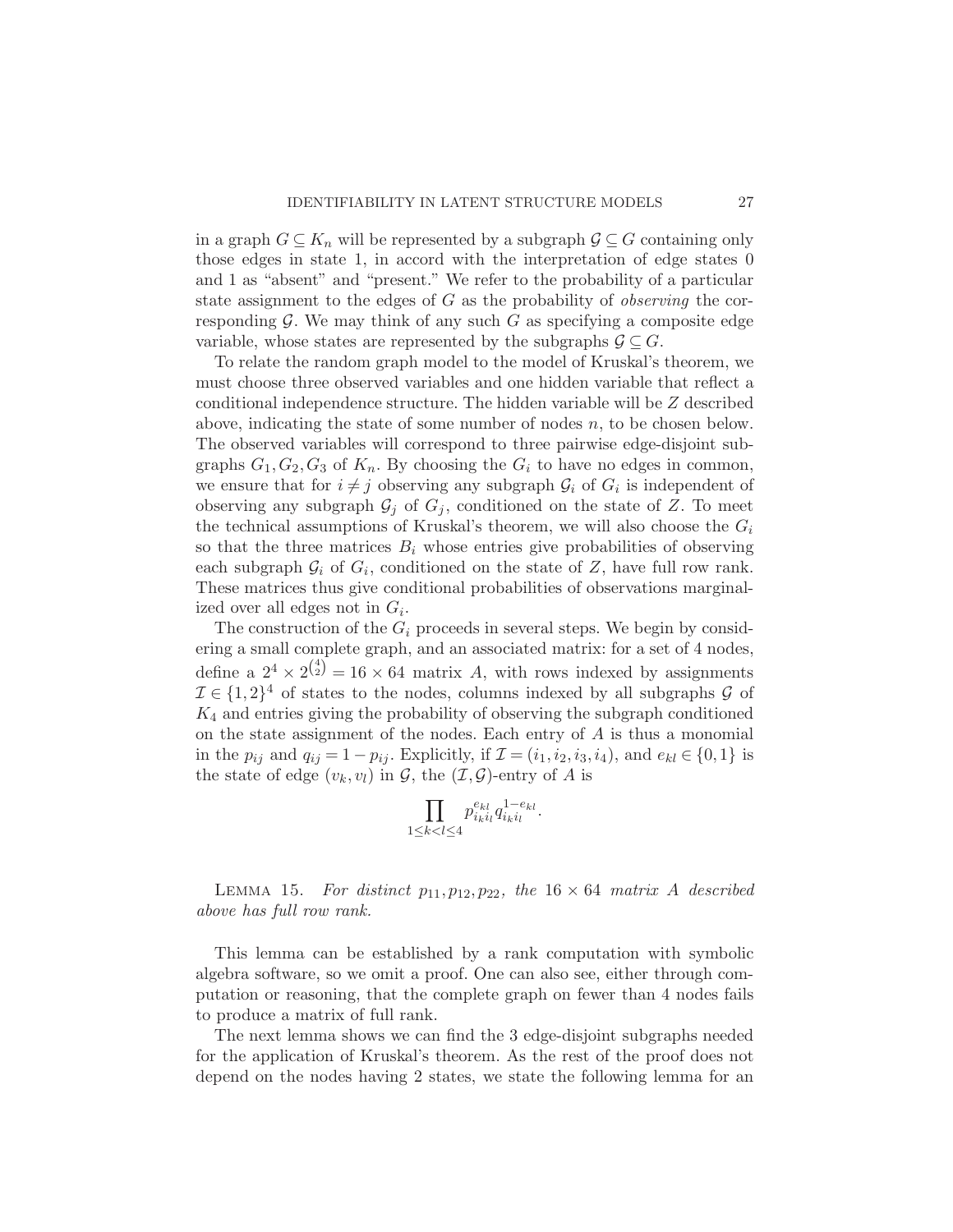arbitrary number of node states. The more general formulation we prove here will be needed in a subsequent paper.

Let  $r$  denote the number of node states and suppose we have found a number m such that the  $r^m \times 2^{m \choose 2}$  matrix A of probabilities of observations of subgraphs of the complete graph on  $m$  nodes conditioned on node states has rank  $r^m$ . Lemma [15](#page-26-0) establishes that for  $r = 2$ , we may take  $m = 4$ .

<span id="page-27-1"></span>Lemma 16. Suppose for the r-node-state model, the number of nodes m is such that the  $r^m \times 2^{\binom{m}{2}}$  matrix A of probabilities of observing subgraphs of  $K_m$  conditioned on node state assignments has rank  $r^m$ . Then with  $n = m^2$ there exist pairwise edge-disjoint subgraphs  $G_1, G_2, G_3$  of  $K_n$  such that for each  $G_i$ , the matrix  $B_i$  of probabilities of observing subgraphs of  $G_i$  conditioned on node state assignments has rank  $r^n$ .

PROOF. We first describe the construction of the subgraphs  $G_1, G_2, G_3$ of  $K_n$ . For each  $G_i$ , we partition the  $m^2$  nodes into m groups of size m in a way to be described shortly. Then  $G_i$  will be the union of the  $m$  complete graphs on each partition set. Thus  $G_i$  has  $m\binom{m}{2}$  edges.

For conditional independence of observations of edges in  $G_i$ , from those in  $G_j$  with  $i \neq j$ , we must ensure  $G_i$  and  $G_j$  have no edges in common. This requires only that a partition set of nodes leading to  $G_i$  has at most one element in common with a partition set leading to  $G_j$ , if  $i \neq j$ . Labeling the nodes by  $(i, j) \in \{1, \ldots, m\} \times \{1, \ldots, m\}$ , we picture the nodes as lattice points in a square grid. We take as the partition leading to  $G_1$  the rows of the grid, as the partition leading to  $G_2$  the columns of the grid and as the partition leading to  $G_3$  the diagonals. Explicitly, if  $\mathcal{P}_i = \{V_j^i | j \in \{1, ..., m\}\}\$ denotes the partition of the node set  $V_{m^2}$  leading to  $G_i$ , then

$$
V_j^1 = \{(j, i)|i \in \{1, ..., m\}\},
$$
  
\n
$$
V_j^2 = \{(i, j)|i \in \{1, ..., m\}\},
$$
  
\n
$$
V_j^3 = \{(i, i + j \mod m)|i \in \{1, ..., m\}\}
$$

and each  $G_i$  is the union over  $j \in \{1, \ldots, m\}$  of the complete graphs on node set  $V_j^i$ .

Now  $B_i$ , the matrix of conditional probabilities of observing all possible subgraphs of  $G_i$ , conditioned on node states, has  $r^n$  rows indexed by composite states of all  $n = m^2$  nodes, and  $2^{m {m \choose 2}}$  columns indexed by subgraphs of  $G_i$ . Observe that with an appropriate ordering of the rows and columns (which is dependent on  $i$ ),  $B_i$  has a block structure given by

<span id="page-27-0"></span>(9) 
$$
B_i = A \otimes A \otimes \cdots \otimes A \qquad (m \text{ factors}).
$$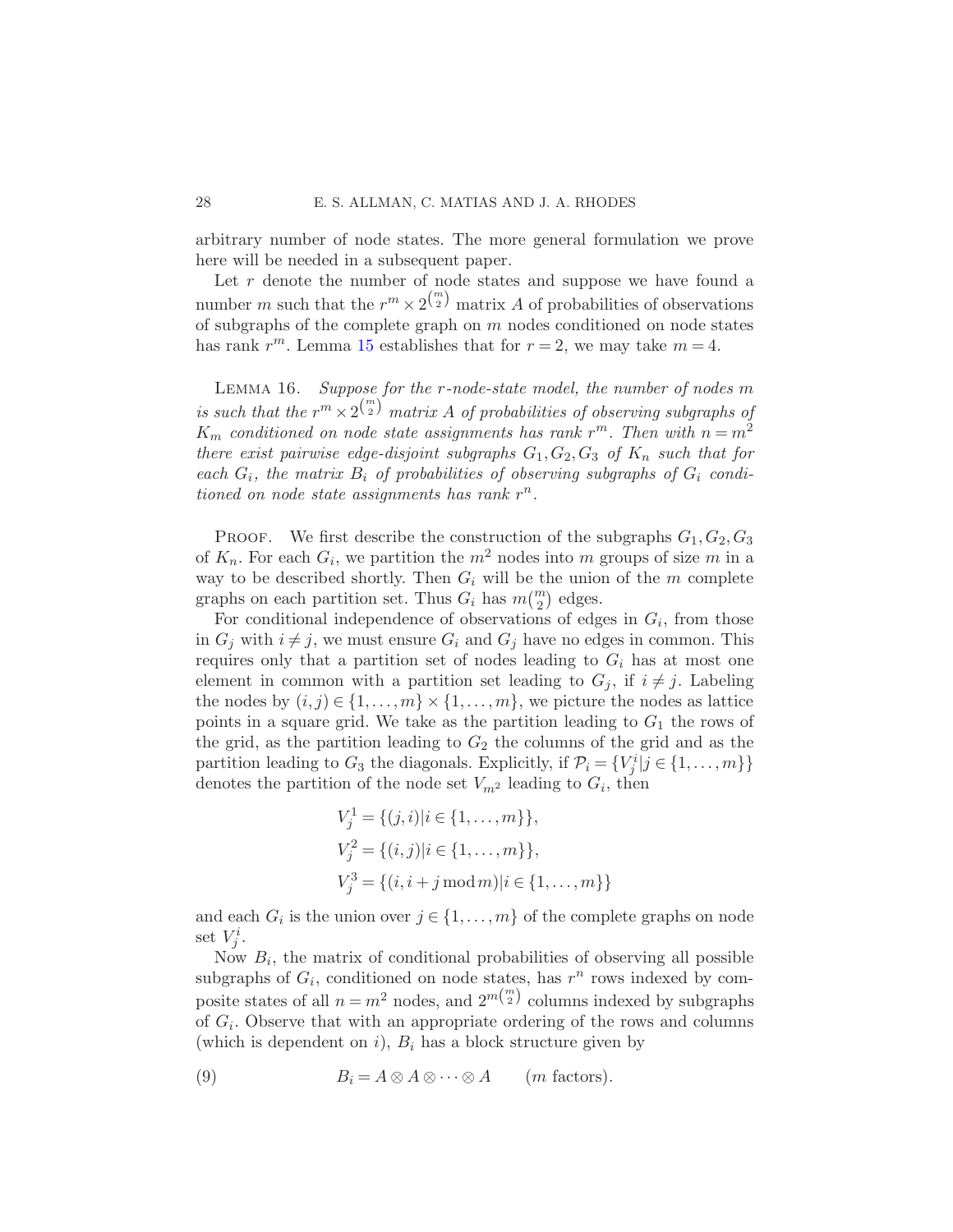[Note that since A is  $r^m \times 2^{\binom{m}{2}}$ , the tensor product on the right is  $(r^m)^m \times$  $(2^{\binom{m}{2}})^m$  which is  $r^{m^2} \times 2^{m\binom{m}{2}}$ , the size of  $B_i$ . That  $B_i$  is this tensor product is most easily seen by noting the partitioning of the  $m<sup>2</sup>$  nodes into m disjoint sets  $V_j^i$  gives rise to m copies of the matrix A, one for each complete graph on a  $\check{V}_j^i$ . The row indices of  $B_i$  are obtained by choosing an assignment of states to the nodes in  $V_j^i$  for each j independently, and the column indices by the union of independently-chosen subgraphs of the complete graphs on  $V_j^i$  for each j. This independence in both rows and columns leads to the tensor decomposition of  $B_i$ .

Now since A has full row rank, [\(9\)](#page-27-0) implies that  $B_i$  does as well.  $\square$ 

REMARK 1. For future work, we note that this lemma easily generalizes to graph models in which edges may be in any of s states, with  $s > 2$ . In that case, the matrix A is  $r^m \times s^{m \choose 2}$ , and the columns of A are no longer indexed by subgraphs of  $K_m$ , but rather by s-colorings of the edges of  $K_m$ .

To complete the proof of Theorem [7,](#page-16-0) we apply Corollary [2](#page-11-2) for  $\mathcal{M}(2^{m^2}; 2^{m{m \choose 2}},$  $2^{m(\binom{m}{2})}$ ,  $2^{m(\binom{m}{2})}$  to the parameter choice  $\pi = \mathbf{v}$ ,  $M_i = B_i$ , to find  $\mathbf{v}$  and each  $B_i$  is identifiable, up to row permutation. Thus here we do not apply the corollary to the full random graph model, but rather its marginalization over all edges not in  $G_1 \cup G_2 \cup G_3$ .

Suppose now that  $\pi_1 \neq \pi_2$ . Since  $\pi_1^{m^2}, \pi_2^{m^2}$  are the smallest and largest entries of **v**, respectively, we may determine  $\pi_1, \pi_2$ , as well as which of the rows of  $B_i$  correspond to the having all nodes in state 1 or all in state 2. Summing appropriate entries of these rows, we obtain the probabilities  $p_{11}$ and  $p_{22}$  of observing a single edge conditioned on these node states. (This is simply a marginalization; sum the row entries corresponding to all subgraphs of  $G_i$  that contain a fixed edge.) To find  $p_{12}$ , by consulting v we may choose one of the n rows of  $B_1$  which corresponds to node states with all nodes but one in state 1. By considering sums of row entries to obtain the conditional probability of observing a single edge, we can produce the numbers  $p_{11}$ ,  $p_{12}$ . As  $p_{11}$  is known, and  $p_{12}$  is distinct from it, we thus determine  $p_{12}$ .

If  $\pi_1 = \pi_2$ , then we cannot immediately determine which rows of  $B_i$  correspond to all nodes being in state 1 or in state 2. However, by marginalizing all rows to obtain the conditional probability of observing a single edge, we may determine the set of numbers  $\{p_{11}, p_{12}, p_{22}\}\$ . With these in hand, we may then determine which two rows correspond to having all nodes in state 1 and all in state 2. This then uniquely determines which of the numbers is  $p_{12}$ , so everything is known up to label swapping.  $\Box$ 

REMARK 2. While the above argument shows generic identifiability of the parameters of the 2-node state random graph model provided there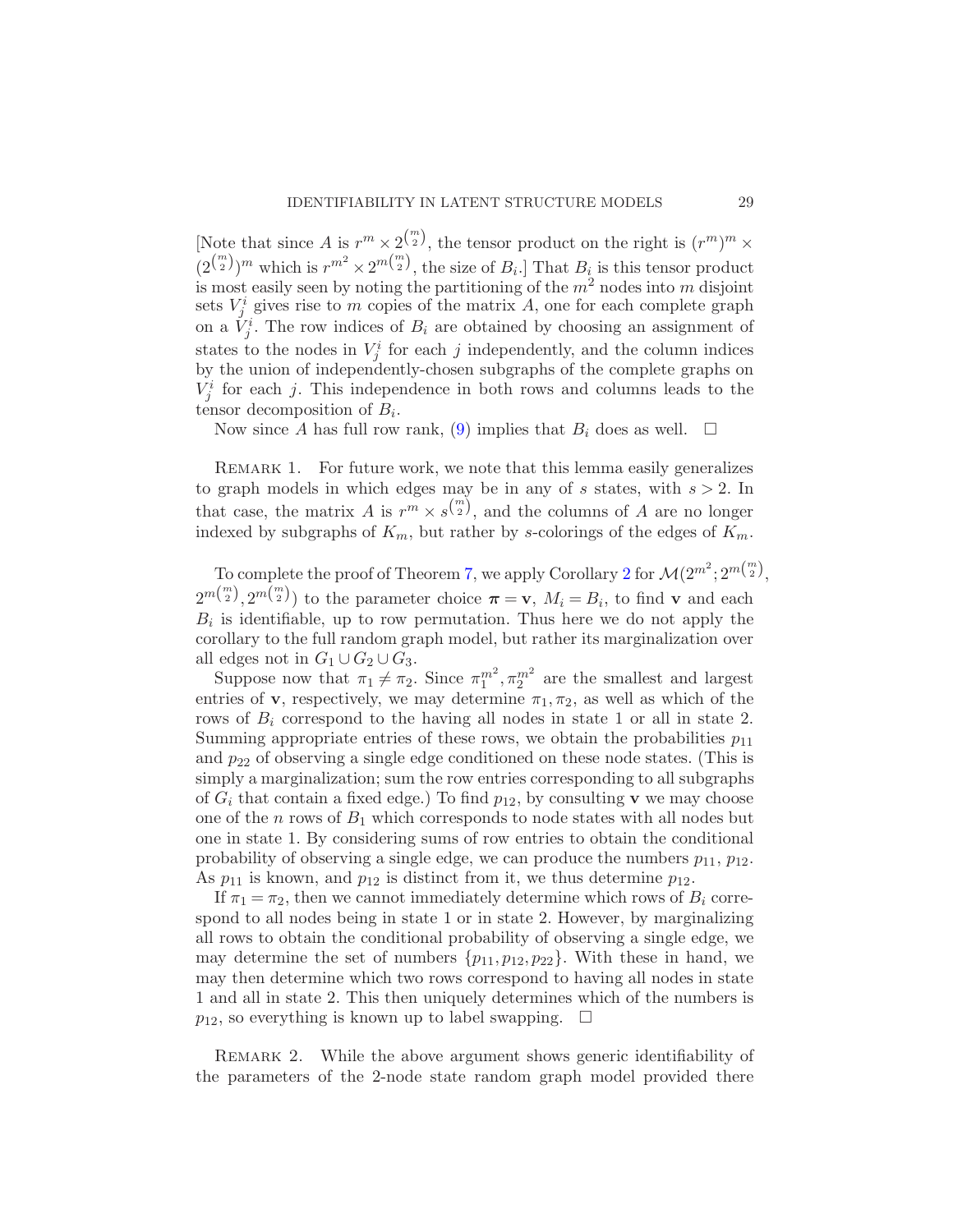are at least 16 nodes, a slightly more complicated argument, which we do not include here, can replace Lemma [16](#page-27-1) to establish generic identifiability provided there are at least 10 nodes. Thus we make no claim to having determined the minimum number of nodes to ensure identifiability.

PROOF OF THEOREM [8.](#page-17-0) We assume as usual that  $Z$  is a latent random variable with distribution on  $\{1, \ldots, r\}$  given by the vector  $\pi$ , and  $X =$  $(X_1, \ldots, X_p)$  is the vector of observations such that conditional on  $Z = i$ , the variates  $\{X_j\}_{1\leq j\leq p}$  are independent, each  $X_j$  having probability distribution  $\mu_i^j$  $i<sub>i</sub>$ . We focus on 3 random variables at a time only, beginning first with  $X_1, X_2, X_3$ . The idea is to construct a binning of the random variables  $X_1, X_2$ and  $X_3$  using  $\kappa_j - 1 \in \mathbb{N}$  cut points for  $X_j$ . For each  $j = 1, 2, 3$ , consider a partition of R into  $\kappa_j$  consecutive intervals  $\{I_j^k\}_{1\leq k\leq \kappa_j}$ , and consider the random variable  $Y_j = (1\{X_j \in I_j^1\}, \ldots, 1\{X_j \in I_j^{\kappa_j}\})$  $\{A\}$  denotes the indicator function of set  $A$ . This is a finite random variable taking values in  $\{0,1\}^{\kappa_j}$  with at most one nonzero entry. We will show here that we can identify the proportions  $\pi_i$  and the probability measures  $\mu_i^j$  $i<sub>i</sub>, 1 \leq i \leq r, 1 \leq$  $j \leq 3$ , relying only on the binned observed variables  $\{Y_1, Y_2, Y_3\}$  for some well-chosen partitions of R.

Consider for each  $j = 1, 2, 3$ , the matrices  $M_j$  of size  $r \times \kappa_j$  whose *i*th row is the distribution of  $Y_j$  conditional on  $Z = i$ , namely the vector  $[\mathbb{P}(X_j \in I_j^1 | Z = j])$  $i), \ldots, \mathbb{P}(X_j \in I_j^{\kappa_j})$  $j^{k_j} | Z = i$ ]. Introduce the matrix  $\tilde{M}_1$  whose *i*th row is the *i*th row of  $M_1$  multiplied by the value  $\pi_i$ . Note that the  $M_j$ 's are stochastic matrices. Moreover, the tensor product  $[\tilde{M}_1, M_2, M_3]$  is the  $\kappa_1 \times \kappa_2 \times \kappa_3$  table whose  $(k_1, k_2, k_3)$  entry is the probability  $\mathbb{P}((X_1, X_2, X_3) \in I_1^{k_1} \times I_2^{k_2} \times I_3^{k_3})$ . This tensor is completely known as soon as the probability distribution [\(4\)](#page-17-2) is given. Now we use Kruskal's result to prove that with knowledge of the tensor  $[\tilde{M}_1, M_2, M_3]$ , we can recover the parameters  $\pi$  and the stochastic matrices  $M_j$ ,  $j = 1, 2, 3$ . If we can do so for general enough and well-chosen partitions  $\{I_j^k\}_{1 \leq k \leq \kappa_j}$ , then we will be able to recover the measures  $\mu_i^j$  $i<sub>i</sub>$ , for  $j = 1, 2, 3$  and  $1 \leq i \leq r$ .

We look for partitions  $\{I^k\}_{1\leq k\leq \kappa}$ , with  $\kappa \geq r$ , such that the corresponding matrix M has full row rank. Here we deliberately dropped the index  $j =$ 1, 2, 3. If we can construct these matrices with full row rank, then we get  $I_1 + I_2 + I_3 = 3r \geq 2r + 2$  and Kruskal's result applies. As the partition  ${I^k}_{1 \leq k \leq \kappa}$  is composed of consecutive intervals, the rows of the matrix M are of the form  $[F_i(u_1), F_i(u_2)-F_i(u_1), \ldots, F_i(u_{\kappa-1})-F_i(u_{\kappa-2}), 1-F_i(u_{\kappa-1})]$  for some real number cut points  $u_1 < u_2 < \cdots < u_{\kappa-1}$ . Replacing the *j*th column  $C_j$  of M by  $C_j + C_{j-1}$  for consecutive j from 2 to  $\kappa$ , we construct M' with same rank as M and whose ith row is  $[F_i(u_1), F_i(u_2), \ldots, F_i(u_{\kappa-1}), 1]$ . Now linear independence of the probability distributions  $\{\mu_i\}_{1 \leq i \leq r}$  is equivalent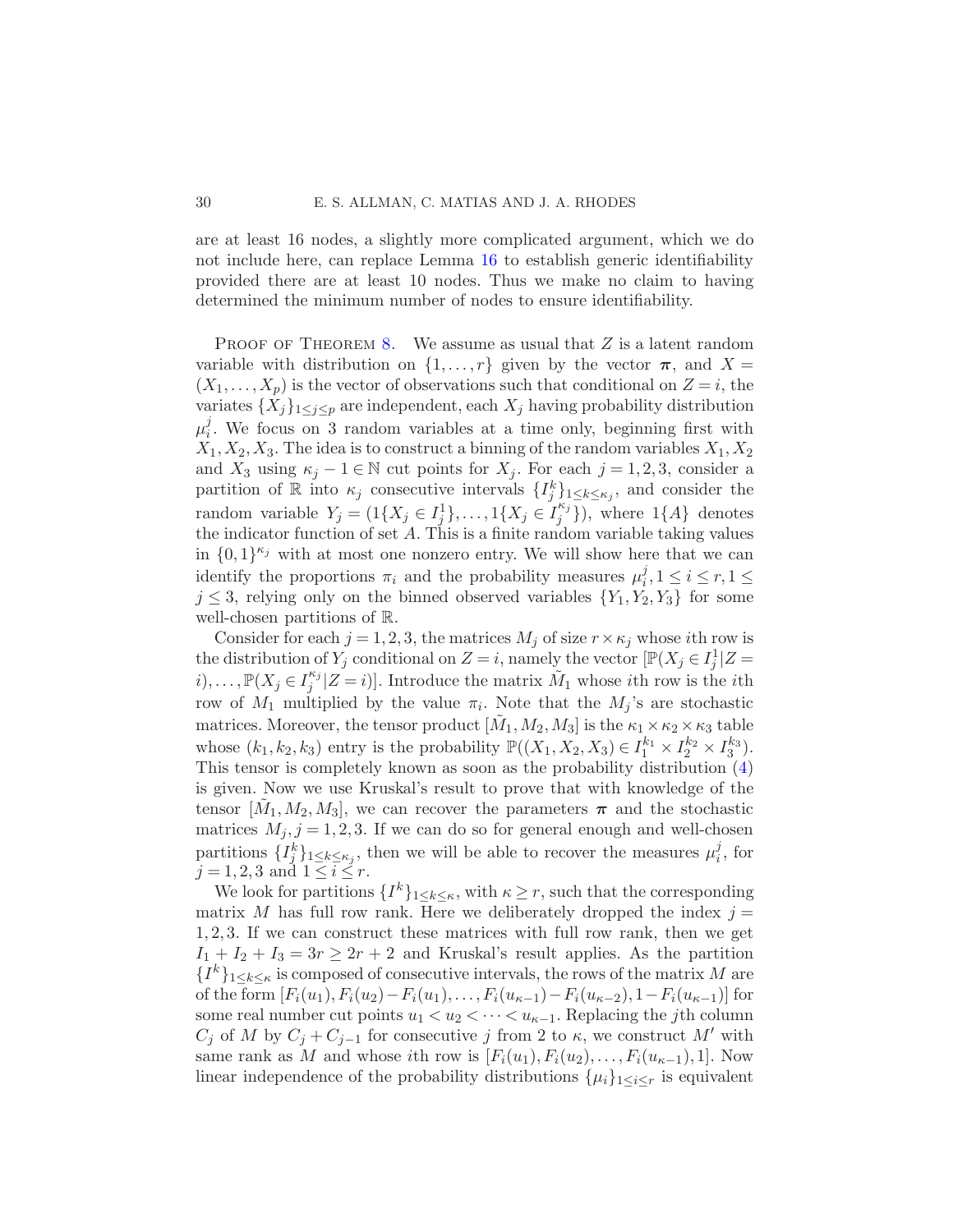<span id="page-30-0"></span>to linear independence of the c.d.f.s  ${F_i}_{1 \leq i \leq r}$ . We need the following lemma.

LEMMA 17. Let  ${F_i}_{1 \leq i \leq r}$  be linearly independent functions on  $\mathbb{R}$ . Then there exists some  $\kappa \in \mathbb{N}$  and real numbers  $u_1 < u_2 < \cdots < u_{\kappa-1}$  such that the vectors

$$
\{(F_i(u_1),\ldots,F_i(u_{\kappa-1}),1)\}_{1\leq i\leq r}
$$

are linearly independent.

PROOF. Let us consider a set of points  $u_1 < u_2 < \cdots < u_m$  in R with  $m \geq$ r and the matrix  $A_m$  of size  $r \times m$  whose ith row is  $(F_i(u_1),...,F_i(u_m),1)$ . Denote by  $\mathcal{N}_m = {\alpha \in \mathbb{R}^r \mid \alpha A_m = 0}$ , the left nullspace of the matrix  $A_m$ , and let  $d_m$  be its dimension. If  $d_m = 0$ , then the matrix  $A_m$  has full row rank and the proof is complete. Now if  $d_m \geq 1$ , choose a nonzero vector  $\alpha \in \mathcal{N}_m$ . By linear independence of the  $F_i$ 's, we know that  $\sum_{i=1}^r \alpha_i F_i$  is not the zero function, which means that there exists some  $u_{m+1} \in \mathbb{R}$  such that  $\sum_{i=1}^r \alpha_i F_i(u_{m+1}) \neq 0$ . Up to a reordering of the u's, we may assume  $u_m$  $u_{m+1}$  and consider the matrix  $A_{m+1}$  whose *i*th row is  $[F_i(u_1), \ldots, F_i(u_{m+1}), 1]$ and whose left nullspace  $\mathcal{N}_{m+1}$  has dimension  $d_{m+1} < d_m$ . Indeed, we have  $\mathcal{N}_{m+1} \subset \mathcal{N}_m$  and by construction, the one-dimensional space spanned by the vector  $\alpha$  is not in  $\mathcal{N}_{m+1}$ . Repeating this construction a finite number of times, we find a matrix  $A_{\kappa}$  with the desired properties.  $\Box$ 

With this lemma, we have proved that the desired partition exists. Moreover, for any value  $t \in \mathbb{R}$ , we may, by increasing  $\kappa$ , include t among the points  $u_k$  without lowering the rank of the matrix. Thus we can construct partitions that involve any chosen cut point in such a fashion that Kruskal's result in the form of Corollary [2](#page-11-2) will apply. That is, the vector  $\pi$  and the matrices  $M_i$  may be recovered from the mixture  $\mathbb{P}$ , up to permutation of the rows. Moreover, summing up the first columns of the matrix  $M_i$ , up to the one corresponding to the chosen cut point  $t$ , we obtain the value of  $F_i^j$  $i<sup>j</sup>(t)$ ,  $1 \le i \le r, j = 1, 2, 3$ . To see that this enables one to recover the whole probability distribution  $\mu_i^j$  $i<sub>i</sub>$ , up to label swapping on the *i*'s indexes, note that once we fix an ordering on the states of the hidden variable, the rows  $(F_i(u_1),...,F_i(u_\kappa))_{1\leq i\leq r}$  are fixed and for each value of  $t\in\mathbb{R}$ , we associate to the *i*th row the value  $F_i(t)$ .

To conclude the proof, in the case of more than 3 variates, we repeat the same procedure with the random variables  $X_1, X_2, X_4$ . This enables us to recover the values of  $\{\mu_i^1, \mu_i^2, \mu_i^4\}_{1 \leq i \leq r}$  up to a relabeling of the groups. As soon as the  $\mu_i^1$  are linearly independent, they must be different, and using the two sets  $\{\mu_i^1, \mu_i^2, \mu_i^3\}_{1 \leq i \leq r}$  and  $\{\mu_i^1, \mu_i^2, \mu_i^4\}_{1 \leq i \leq r}$  which are each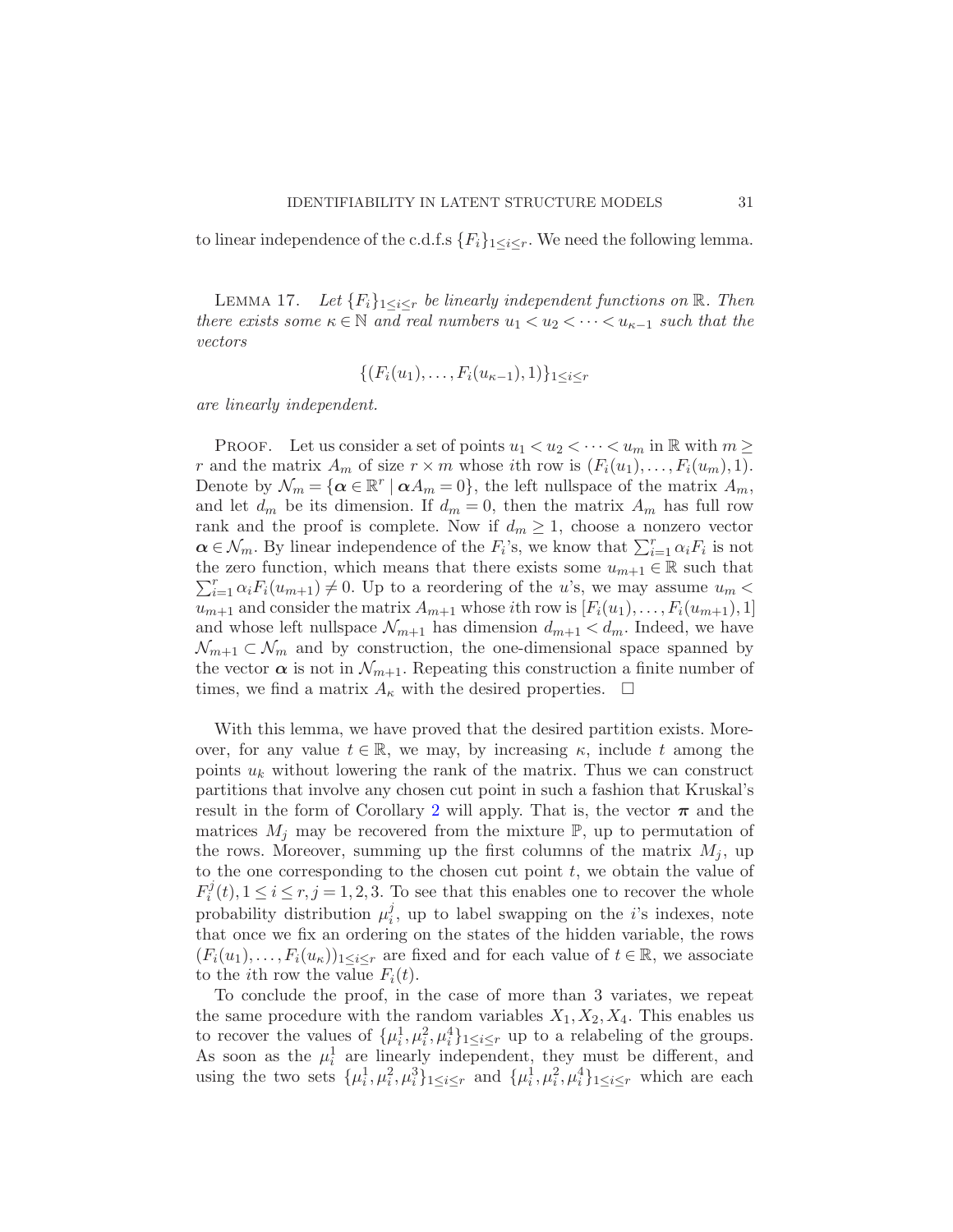known only up to (different) label swappings, we can thus recover the set  $\{\mu_i^1, \mu_i^2, \mu_i^3, \mu_i^4\}_{1 \leq i \leq r}$  up to a relabeling of the groups. Adding a new random variable at a time finally gives the result.  $\Box$ 

PROOF OF THEOREM [9.](#page-18-1) In case of nonunidimensional blocks of independent components, we proceed much as in the proof of Theorem [8,](#page-17-0) but construct a binning into product intervals. For instance, if  $X$  is two dimensional, we use  $\kappa^2$  different bins, constructing  $Y = (1\{X \in I^1 \times J^1\}, 1\{X \in$  $I^1 \times J^2$ ,...,  $1\{X \in I^{\kappa} \times J^{\kappa}\}\)$  where  $\{J^k\}_{1 \leq k \leq \kappa}$  is a second partition of  $\mathbb{R}$ into  $\kappa \in \mathbb{N}$  consecutive intervals. This yields a matrix M whose rows are of the form

$$
(F_i(u_1, v_1), F_i(u_1, v_2) - F_i(u_1, v_1), \dots, F_i(u_1, +\infty) - F_i(u_1, v_{\kappa-1}),
$$
  
\n
$$
F_i(u_2, v_1) - F_i(u_1, v_1), F_i(u_2, v_2) - F_i(u_1, v_2)
$$
  
\n
$$
- F_i(u_2, v_1) + F_i(u_1, v_1), \dots,
$$
  
\n
$$
F_i(u_2, +\infty) - F_i(u_1, +\infty) - F_i(u_2, v_{\kappa-1}) + F_i(u_1, v_{\kappa-1}), \dots,
$$
  
\n
$$
F_i(+\infty, v_1) - F_i(u_{\kappa-1}, v_1), F_i(+\infty, v_2) - F_i(u_{\kappa-1}, v_2)
$$
  
\n
$$
- F_i(+\infty, v_1) + F_i(u_{\kappa-1}, v_1), \dots,
$$
  
\n
$$
1 - F_i(u_{\kappa-1}, +\infty) - F_i(+\infty, v_{\kappa-1}) + F_i(u_{\kappa-1}, v_{\kappa-1}))
$$

for some real numbers  $u_1 < u_2 < \cdots < u_{\kappa-1}$  and  $v_1 < v_2 < \cdots < v_{\kappa-1}$ . (To avoid cumbersome formulas, we only write the form of the matrix rows in the case  $b = 2$ .) This matrix has the same rank as  $M'$  whose *i*th row is composed of the values  $F_i(u_k, v_l)$  for  $1 \leq k, l \leq \kappa$ , using the convention  $u_{\kappa} = v_{\kappa} = +\infty$ . The equivalence between linear independence of the probability distributions and corresponding multidimensional c.d.f.'s remains valid.

Lemma [17](#page-30-0) generalizes to the following.

LEMMA 18. Let  ${F_i}_{1 \leq i \leq r}$  be linearly independent functions on  $\mathbb{R}^b$ . There exists some  $\kappa$ , and b collections of real numbers  $u_1^i < u_2^i < \cdots < u_{\kappa-1}^i$ , for  $1 \leq i \leq b$ , such that the r row vectors composed of the values  $\{F_i(u_{i_1}^1, \ldots,$  $\{u_{i_b}^b\}|i_1,\ldots,i_b\in\{1,\ldots,\kappa\}\},\text{ for }1\leq i\leq r\text{ are linearly independent.}$ 

The proof of this lemma is essentially the same as the proof of Lemma [17.](#page-30-0) The only difference with the previous setup is that now the construction of the desired set relies on addition of b coordinates at a time, namely  $t_1, \ldots, t_b \in \mathbb{R}$ , which results in adding  $\sum_{j=0}^{b-1} {b \choose j}$  $j \n\in j$  columns in the matrix.

To complete the argument establishing Theorem [9,](#page-18-1) we may again include any point  $(t_1, \ldots, t_b) \in \mathbb{R}^b$  among the  $u_k$ 's without changing the row ranks of the matrices to which we apply Kruskal's theorem. Thus we may recover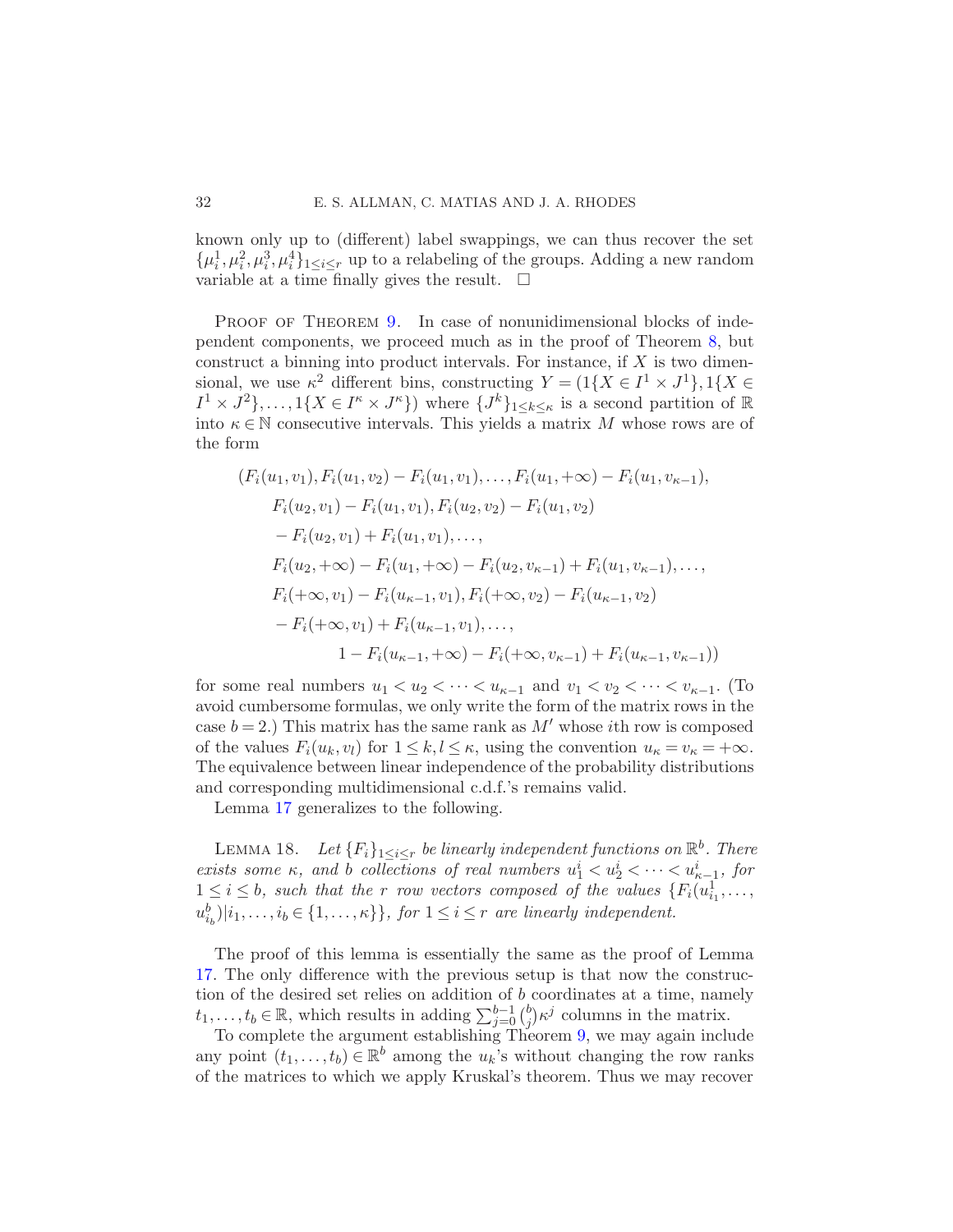the values  $F_1(t_1,\ldots,t_b),\ldots,F_r(t_1,\ldots,t_b)$ , and conclude the proof in the same way as the last theorem.  $\Box$ 

PROOF OF LEMMA [10.](#page-19-1) Suppose the probability distribution

$$
\mathbb{P}(X_1, X_2) = \sum_{i=1}^r \pi_i \mu_i^1(X_1) \mu_i^2(X_2)
$$

has rank r. Then for  $k = 1, 2$ , the sets  $\{\mu_i^k\}_{1 \leq i \leq r}$  must be independent, since any dependency relation would allow  $\mathbb P$  to be expressed as a sum of fewer products.

Conversely, suppose for  $k = 1, 2$ , the measures  $\{\mu_i^k\}_{1 \leq i \leq r}$  are independent. The corresponding sets of c.d.f.s  ${F_i^k}_{1 \leq i \leq r}$  are also independent, and thus we may choose collections of points  $\{t_j^k\}_{1\leq j\leq r}$  such that the  $r \times r$  matrices  $M_k$  whose i, j-entries are  $F_i^k(t_j^k)$  have full rank. Then with F denoting the c.d.f. for  $\mathbb{P}$ , the matrix N with entries  $F(t_i^1, t_j^2)$  can be expressed as

$$
N = M_1^T \operatorname{diag}(\boldsymbol{\pi}) M_2
$$

and therefore has full rank. But if the rank of  $\mathbb P$  were less than r, a similar factorization arising from the expression of  $\mathbb P$  using fewer than r summands shows that N has rank smaller than r. Thus the rank of  $\mathbb P$  is at least r, and since the given form of  $\mathbb P$  shows the rank is at most r, it has rank exactly r.  $\Box$ 

Acknowledgments. The authors thank the Isaac Newton Institute for the Mathematical Sciences and the Statistical and Applied Mathematical Sciences Institute for their support during residencies in which some of this work was undertaken.

#### REFERENCES

- <span id="page-32-3"></span>[1] Abo, H., Ottaviani, G. and Peterson, C. (2009). Induction for secant varieties of Segre varieties. Trans. Amer. Math. Soc. 361 767–792. Available at [arXiv:math.AG/0607191.](http://arxiv.org/abs/math.AG/0607191) [MR2452824](http://www.ams.org/mathscinet-getitem?mr=2452824)
- <span id="page-32-1"></span>[2] Allman, E. S. and Rhodes, J. A. (2009). The identifiability of tree topology for phylogenetic models, including covarion and mixture models. J. Comput. Biol. 13 1101–1113.
- <span id="page-32-2"></span>[3] ALLMAN, E. S. and RHODES, J. A. (2009). The identifiability of covarion models in phylogenetics. IEEE/ACM Trans. Comput. Biol. Bioinformatics 6 76–88. [MR2359648](http://www.ams.org/mathscinet-getitem?mr=2359648)
- <span id="page-32-4"></span>[4] Benaglia, T., Chauveau, D. and Hunter, D. R. (2009). An EM-like algorithm for semi and nonparametric estimation in multivariate mixtures. J. Comput. Graph. Statist. To appear.
- <span id="page-32-0"></span>[5] CAPPÉ, O., MOULINES, E. and RYDÉN, T. (2005). Inference in Hidden Markov Models. Springer, New York. [MR2159833](http://www.ams.org/mathscinet-getitem?mr=2159833)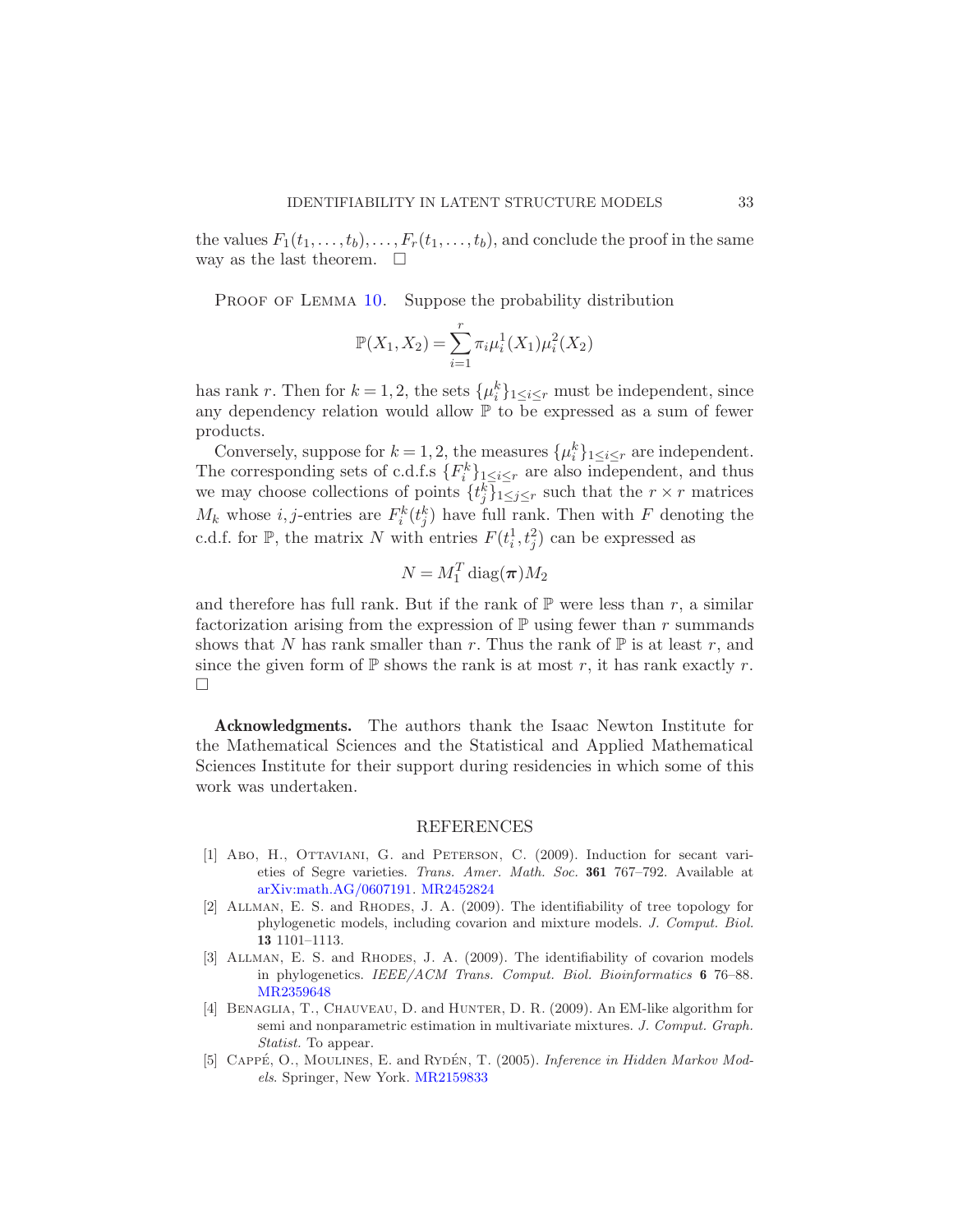- <span id="page-33-2"></span> $[6]$  CARREIRA-PERPIÑAN, M. and RENALS, S. (2000). Practical identifiability of finite mixtures of multivariate Bernoulli distributions. Neural Comput. 12 141–152.
- <span id="page-33-6"></span>[7] Catalisano, M. V., Geramita, A. V. and Gimigliano, A. (2002). Ranks of tensors, secant varieties of Segre varieties and fat points. Linear Algebra Appl. 355 263–285. [MR1930149](http://www.ams.org/mathscinet-getitem?mr=1930149)
- <span id="page-33-7"></span>[8] Catalisano, M. V., Geramita, A. V. and Gimigliano, A. (2005). Higher secant varieties of the Segre varieties  $\mathbb{P}^1 \times \cdots \times \mathbb{P}^1$ . J. Pure Appl. Algebra 201 367-380. [MR2158764](http://www.ams.org/mathscinet-getitem?mr=2158764)
- <span id="page-33-16"></span>[9] Chambaz, A. and Matias, C. (2009). Number of hidden states and memory: A joint order estimation problem for Markov chains with Markov regime. ESAIM Probab. Stat. 13 38–50.
- <span id="page-33-14"></span>[10] Cox, D., LITTLE, J. and O'SHEA, D. (1997). Ideals, Varieties, and Algorithms, 2nd ed. Springer, New York. [MR1417938](http://www.ams.org/mathscinet-getitem?mr=1417938)
- <span id="page-33-11"></span>[11] Cruz-Medina, I. R., Hettmansperger, T. P. and Thomas, H. (2004). Semiparametric mixture models and repeated measures: The multinomial cut point model. J. Roy. Statist. Soc. Ser. C 53 463–474. [MR2075502](http://www.ams.org/mathscinet-getitem?mr=2075502)
- <span id="page-33-19"></span>[12] DAUDIN, J.-J., PICARD, F. and ROBIN, S. (2008). A mixture model for random graphs. Statist. Comput. 18 173–183.
- <span id="page-33-5"></span>[13] DRTON, M. (2006). Algebraic techniques for Gaussian models. In Prague Stochastics (M. Huskova and M. Janzura, eds.) 81–90. Matfyz Press, Prague.
- <span id="page-33-8"></span>[14] ELMORE, R., HALL, P. and NEEMAN, A. (2005). An application of classical invariant theory to identifiability in nonparametric mixtures. Ann. Inst. Fourier (Grenoble) 55 1–28. [MR2141286](http://www.ams.org/mathscinet-getitem?mr=2141286)
- <span id="page-33-12"></span>[15] Elmore, R. T., Hettmansperger, T. P. and Thomas, H. (2004). Estimating component cumulative distribution functions in finite mixture models. Comm. Statist. Theory Methods 33 2075–2086. [MR2103063](http://www.ams.org/mathscinet-getitem?mr=2103063)
- <span id="page-33-0"></span>[16] Ephraim, Y. and Merhav, N. (2002). Hidden Markov processes. IEEE Trans. Inform. Theory 48 1518–1569. [MR1909472](http://www.ams.org/mathscinet-getitem?mr=1909472)
- <span id="page-33-18"></span>[17] Finesso, L. (1991). Consistent estimation of the order for Markov and hidden Markov chains. Ph.D. thesis, Univ. Maryland.
- <span id="page-33-20"></span>[18] Frank, O. and Harary, F. (1982). Cluster inference by using transitivity indices in empirical graphs. J. Amer. Statist. Assoc. 77 835–840. [MR0686407](http://www.ams.org/mathscinet-getitem?mr=0686407)
- <span id="page-33-4"></span>[19] Garcia, L. D., Stillman, M. and Sturmfels, B. (2005). Algebraic geometry of Bayesian networks. J. Symbolic Comput. 39 331–355. [MR2168286](http://www.ams.org/mathscinet-getitem?mr=2168286)
- <span id="page-33-17"></span>[20] Gilbert, E. J. (1959). On the identifiability problem for functions of finite Markov chains. Ann. Math. Statist. 30 688–697. [MR0107304](http://www.ams.org/mathscinet-getitem?mr=0107304)
- <span id="page-33-15"></span>[21] Glick, N. (1973). Sample-based multinomial classification. Biometrics 29 241–256. [MR0347009](http://www.ams.org/mathscinet-getitem?mr=0347009)
- <span id="page-33-3"></span>[22] Goodman, L. A. (1974). Exploratory latent structure analysis using both identifiable and unidentifiable models. Biometrika 61 215–231. [MR0370936](http://www.ams.org/mathscinet-getitem?mr=0370936)
- <span id="page-33-1"></span>[23] Gyllenberg, M., Koski, T., Reilink, E. and Verlaan, M. (1994). Nonuniqueness in probabilistic numerical identification of bacteria. J. Appl. Probab. 31 542–548. [MR1274807](http://www.ams.org/mathscinet-getitem?mr=1274807)
- <span id="page-33-13"></span>[24] HALL, P., NEEMAN, A., PAKYARI, R. and ELMORE, R. (2005). Nonparametric inference in multivariate mixtures. Biometrika 92 667–678. [MR2202653](http://www.ams.org/mathscinet-getitem?mr=2202653)
- <span id="page-33-9"></span>[25] HALL, P. and ZHOU, X.-H. (2003). Nonparametric estimation of component distributions in a multivariate mixture. Ann. Statist. 31 201–224. [MR1962504](http://www.ams.org/mathscinet-getitem?mr=1962504)
- <span id="page-33-10"></span>[26] HETTMANSPERGER, T. P. and THOMAS, H. (2000). Almost nonparametric inference for repeated measures in mixture models. J. R. Stat. Soc. Ser. B Stat. Methodol. 62 811–825. [MR1796294](http://www.ams.org/mathscinet-getitem?mr=1796294)